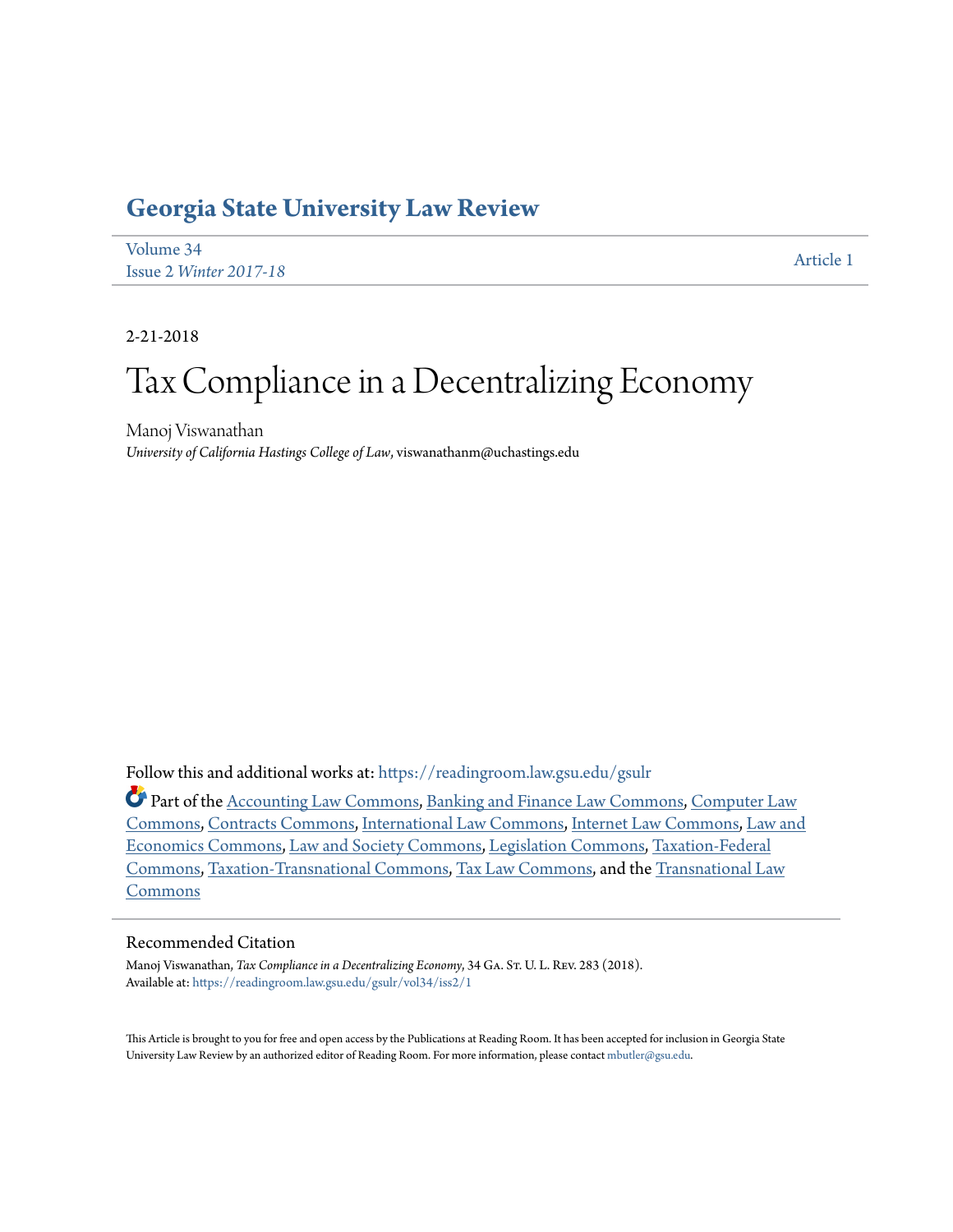# **Manoj Viswanathan\***

#### ABSTRACT

Tax compliance in the United States has long relied on information from centralized intermediaries—the financial institutions, employers, and brokers that help ensure income is reported and taxes are paid. Yet while the IRS remains tied to these centralized entities, consumers and businesses are not. New technologies, such as sharing economy platforms (companies such as Airbnb, Uber, and Instacart) and the blockchain (the platform on which various cryptocurrencies are based) are providing new, decentralized options for exchanging goods and services. Without legislative and agency intervention, these technologies pose a critical threat to the reporting system underlying domestic and international tax compliance.

Until now, legal academia has paid scant attention to the extent to which U.S. tax compliance relies on centralized intermediaries as information reporters. Prior scholarship has instead focused on describing existing information reporting protocols and the characteristics of successful reporters. This Article moves further, demonstrating that both domestic and international tax compliance cannot function without these centralized intermediaries. Next, the Article argues that the potential decentralization caused by new technologies should not be neglected, and proposes a series of legislative reforms so that Congress and the IRS can act

1

 <sup>\*</sup> Associate Professor of Law, UC Hastings College of the Law. I am grateful to

Ellen Aprill, Paul Caron, Heather Field, Angie Gius, Leandra Lederman, David Pasca, Katie Pratt, Holden Taaffe, Mary Wilbourn, and the editors of the Georgia State University Law Review for their helpful comments and suggestions.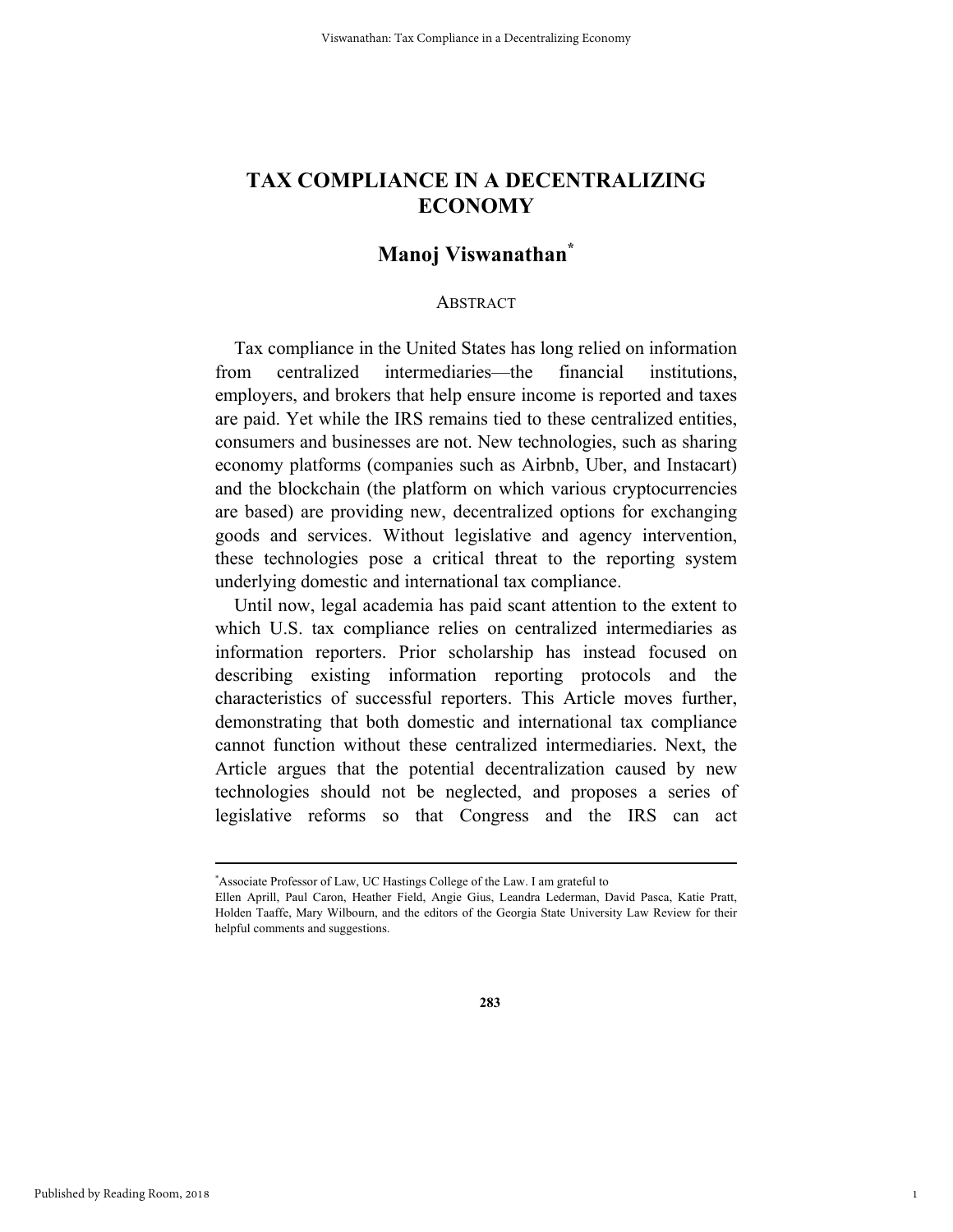prospectively, rather than retrospectively, to minimize the future threat to U.S. tax compliance.

#### INTRODUCTION

Tax compliance depends heavily on institutions acting as intermediaries between taxpayers and the Internal Revenue Service  $(IRS).<sup>1</sup>$  In the domestic context, employers submit W-2s to report employee wages, banks use 1099-INTs to report interest payments, companies procuring services send 1099-MISCs, and casinos transmit W-2Gs to report substantial gambling winnings, to name a few examples.<sup>2</sup> Although taxpayers are obligated to pay income taxes on income from all sources, regardless of whether the income is reported to the IRS, income reported on intermediary-provided forms constitutes the overwhelming majority of both reported (and taxed) income.<sup>3</sup> For international tax enforcement, the IRS relies heavily on the Foreign Account Tax Compliance Act, which obligates foreign entities to submit detailed reports on assets held overseas.<sup>4</sup> This information reporting is a primary mechanism by which the IRS evaluates taxpayer returns for compliance.<sup>5</sup>

New technologies are decentralizing the economy and threatening the extent to which the IRS can rely on these intermediaries.

 <sup>1</sup>*. See, e.g.*, Omri Marian, *A Conceptual Framework for the Regulation of Cryptocurrencies*, 82 U. CHI. L. REV. DIALOGUE 53, 57 (2015) ("[O]ur financial-regulation system heavily relies on regulating intermediaries that are uniquely positioned to disrupt misconduct.").

 <sup>2.</sup> IRS, U.S. DEP'T OF TREASURY, CAT. NO. 2811V, 1040 INSTRUCTIONS (2016), https://www.irs.gov/pub/irs-pdf/i1040gi.pdf. Other examples of intermediary-provided forms include various versions of Form 1098 (mortgage interest, refund of overpaid interest, mortgage interest premiums, and student loan interest, qualified tuition payments) and Form 1099 (canceled debt, dividends received, capital gains, unemployment compensation, royalties, original issue discount, health savings account distributions). *Id.* at 11.

<sup>3</sup>*. Data Book 2010*, INTERNAL REVENUE SERV. DATA BOOK, Oct. 1, 2009–Sept. 30, 2010, at 22–30 (IRS, Wash. D.C.), https://www.irs.gov/pub/irs-soi/10databk.pdf. According to IRS Statistics of Income for 2010, the aggregate amount of "other income" listed in the approximately 140 million returns submitted is \$34 billion out of a total of \$8.2 trillion of income reported, or 0.4%. *See id.* 

 <sup>4.</sup> Hiring Incentives to Restore Employment Act, Pub. L. No. 111-147, §§ 501-502, 124 Stat. 97-109, 1471-74 (2010) (imposing penalties and obligations on foreign financial institutions not complying with FATCA requirements). *See also infra* notes 33–65 and accompanying text.

 <sup>5.</sup> Ruth Mason, *Citizenship Taxation*, 89 S. CAL. L. REV. 169, 213–14 (2016).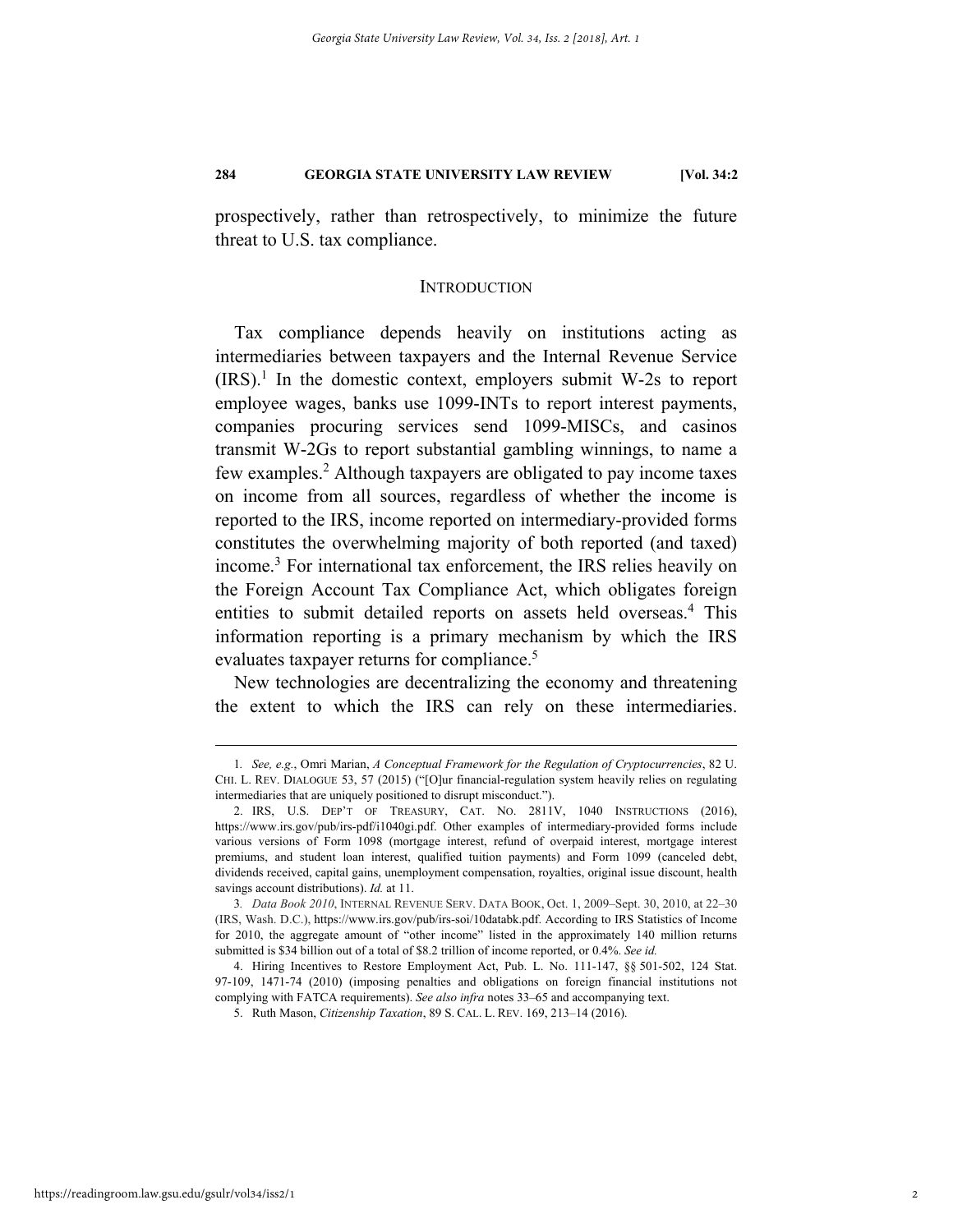Companies in the rapidly growing "sharing" (or "gig" or "on-demand platform") economy disclaim the employer/employee relationship and the reporting obligations it implies.<sup>6</sup> By 2020, it is estimated that approximately 40% of the workforce will earn at least some income from the sharing/on-demand economic sector.<sup>7</sup> Additionally, new payment methods, such as blockchain technologies, can eliminate intermediaries altogether, facilitating direct, high-value, peer-to-peer transactions.8 In an economy in which intermediaries play a diminished role, the information provided to the IRS becomes increasingly incomplete, hindering IRS enforcement and eroding the income tax base. Current regulatory oversight is woefully incomplete at addressing these concerns.<sup>9</sup> How should Congress and the IRS confront these challenges?

This paper proceeds in three parts. Part I provides an overview of taxpayer noncompliance in the United States and concludes that current enforcement measures implicitly rely on centralized intermediaries to compel compliance. Part II analyzes the effects that two increasingly relevant technologies, the sharing economy and the distributed-ledger blockchain, have on reducing the need for traditional intermediaries and the resulting effect on taxpayer compliance. Part III proposes specific recommendations for how Congress and the IRS can contend with a decentralized economy.

 <sup>6</sup>*. See generally* CAROLINE BRUCKNER, KOGOD SCH. OF BUS., SHORTCHANGED: THE TAX COMPLIANCE CHALLENGES OF SMALL BUSINESS OPERATORS DRIVING THE ON-DEMAND PLATFORM ECONOMY 1 (2016), http://www.american.edu/kogod/news/Shortchanged.cfm. *See infra* note 208 and accompanying text.

 <sup>7.</sup> BRUCKNER, *supra* note 6, at 8 (citing Arjan Schutte & Colleen Poynton, *1099 Problems and W2s Ain't One: The 1099 Economy's Problems, Advantages, and Outlook*, CB INSIGHTS (Sept. 15, 2015) and INTUIT, INTUIT 2020 REPORT (2010)).

<sup>8</sup>*. See infra* notes 208–222 and accompanying text.

<sup>9</sup>*. See* David Kocieniewski, *Airbnb, Others Pay Out Billions Beneath IRS's Radar: Study*, HARTFORD COURANT (May 24, 2016, 2:00 PM), http://www.courant.com/business/hc-peer-to-peetcompany-taxes-20160523-story.html; I.R.S. Notice 2014-21, 2014-16 I.R.B. 938, https://www.irs.gov/pub/irs-irbs/irb14-16.pdf; American Bar Association, Comment Letter on I.R.S. Notice 2014-21 (Mar. 24, 2015), http://www.americanbar.org/content/dam/aba/administrative/taxation/policy/032415comments.authchec kdam.pdf (stating that Notice 2014-21 leaves many unanswered questions regarding how cryptocurrency questions should be taxed).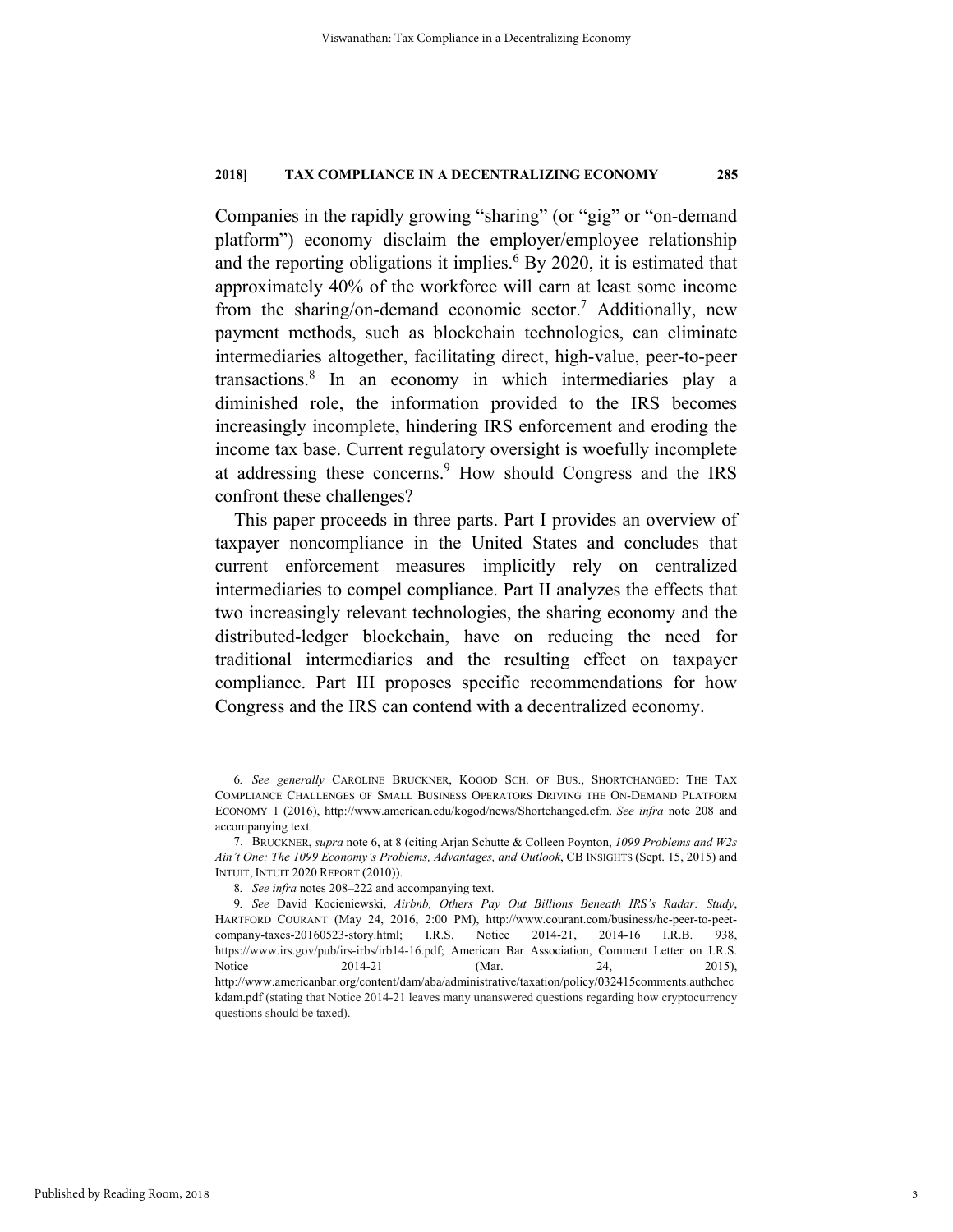# *I. The Current State of Taxpayer Noncompliance*

#### *A. The United States Tax Gap*

Nearly half a trillion dollars of tax liability owed to the U.S. government from domestic activities goes uncollected.<sup>10</sup> For the 2008, 2009, and 2010 tax years (the most recent period for which data is available), the IRS estimates the gross annual tax gap—the amount of true tax liability that is not paid voluntarily and timely sits at \$458 billion.<sup>11</sup> This amount, the total tax gap from all domestic federal tax bases, represents approximately 18% of the \$2.5 trillion true annual tax liability.<sup>12</sup> The tax gap calculation likely does not include the entire international tax gap, $13$  with a relatively recent estimate of the revenue lost due to offshore activities as high as \$255 billion.<sup>14</sup>

The IRS calculates the tax gap by extrapolating from data obtained from audited returns over multiple years to construct a model of all U.S. taxpayers.<sup>15</sup> This model permits the IRS to estimate the tax gap across categories of noncompliance and further allocate the tax gap to

 14. Susan C. Morse, *Tax Compliance and Norm Formation Under High-Penalty Regimes*, 44 CONN. L. REV. 675, 701 (2012). The low end of the estimate is approximately \$50 billion. *Id.* The tax gap estimate also excludes illegal source income. William L. Burke, *Tax Information Reporting and Compliance in the Cross-Border Context*, 27 VA. TAX REV. 399, 435 (2007) ("Taxes on illegal activities are excluded from these estimates.").

 15. Nina E. Olson, *Minding the Gap: A Ten-Step Program for Better Tax Compliance*, 20 STAN. L. & POL'Y REV. 7, 8–9 (2009); IRS, *supra* note 10, at 10; IRS, TAX YEAR 2006 TAX GAP ESTIMATE– SUMMARY OF ESTIMATION METHODS 1 (2012), https://www.irs.gov/pub/irs-soi/06rastg12methods.pdf. This modeling is conducted under the auspices of the IRS's National Research Program. Olson, *supra*.

 <sup>10.</sup> IRS, U.S. DEP'T OF TREASURY, PUB. NO. 1415(5-2016), FEDERAL TAX COMPLIANCE RESEARCH: TAX GAP ESTIMATES FOR TAX YEARS 2008-2010, at 1 (2016), https://www.irs.gov/pub/irssoi/p1415.pdf.

<sup>11</sup>*. Id*. The annual net tax gap, which takes into account taxes eventually paid, is estimated to be \$406 billion, or \$52 billion less than the gross tax gap. *Id.* Only \$2,038 trillion (81.7% of the true tax liability) is paid voluntarily and timely. *Id.* at 7.

<sup>12</sup>*. Id.* at 7. The individual income tax, employment tax (levied on wages), corporate income tax, estate tax, and excise tax comprise \$319 billion (69.6%), \$91 billion (19.9%), \$44 billion (9.6%), \$4 billion (0.9%), and less than \$1 billion (less than 0.1%) of the annual gross tax gap, respectively. *Id*.

<sup>13</sup>*. See* PHILIP SHROPSHIRE, TREASURY INSPECTOR GEN. FOR TAX ADMIN., No. 2009-IE-R001, A COMBINATION OF LEGISLATIVE ACTIONS AND INCREASED IRS CAPABILITY AND CAPACITY ARE REQUIRED TO REDUCE THE MULTI-BILLION DOLLAR U.S. INTERNATIONAL TAX GAP 3 (2009), https://www.treasury.gov/tigta/iereports/2009reports/2009IER001fr.html ("[I]dentifying hidden income within international activity is very difficult and time-consuming.").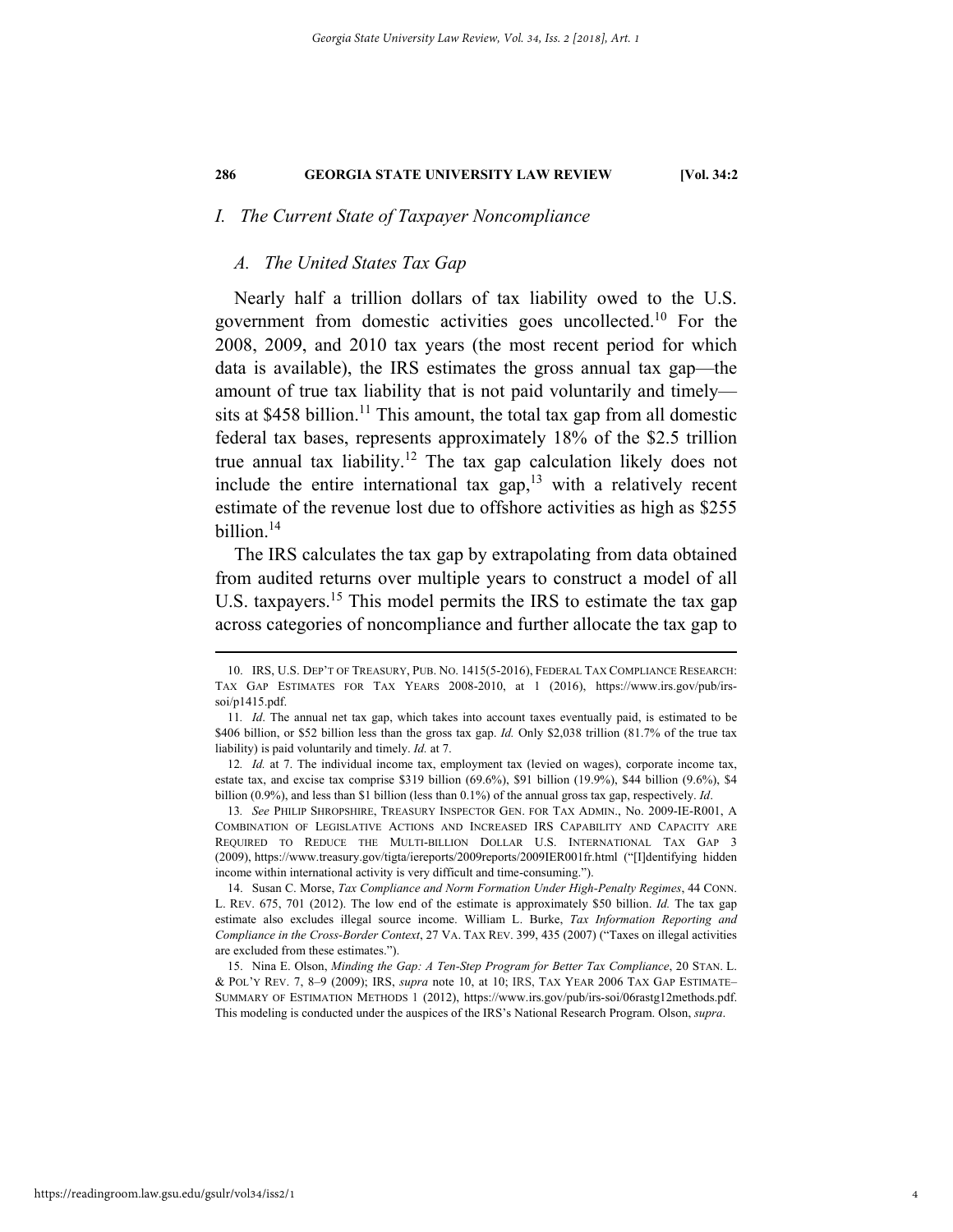specific tax bases and types of taxpayers.<sup>16</sup> As discussed in the next Section, the bulk of the tax gap is from the individual income tax, with underreporting being the largest category of taxpayer noncompliance, and business income underreporting the largest subcategory.<sup>17</sup> The IRS divides taxpayer noncompliance into three primary categories: underreporting, underpayment, and nonfiling.<sup>18</sup> Taxpayer underreporting occurs when taxpayers understate the income on which they owe taxes, thereby underreporting their true tax liability.19 Underpayment occurs when taxpayers do not pay the tax they owe, and nonfiling occurs when taxpayers simply do not file a return.20

Of these three categories, taxpayer underreporting (of not only income but other attributes from which tax is calculated) makes up the vast majority of the tax collection shortfall. Approximately \$387 billion, or 85%, of the annual gross tax gap results from underreporting of the true tax owed on timely filed returns.<sup>21</sup> The tax gap associated with the two other categories of taxpayer noncompliance—underpayment and nonfiling—comprises a much smaller percentage of total noncompliance.<sup>22</sup> Taxpayer underpayment accounts for approximately \$39 billion (8.5%) of the annual gross tax gap, whereas taxpayer nonfiling accounts for approximately \$32 billion  $(7.0\%)$ .<sup>23</sup> In short, taxpayers' failure to pay taxes is due largely to their failure to report all of their income.

# *B. Taxpayer Underreporting of Income and Tax Compliance*

The IRS frequently receives information relevant to a given taxpayer from parties other than the taxpayer herself. "Information

 <sup>16</sup>*. See generally* IRS, *supra* note 10, at 10. Bases include income, employment, estate, and excise taxes. Individual and corporate taxpayers are both part of the tax gap analysis. *Id.*

<sup>17</sup>*. Id.* at 7.

<sup>18</sup>*. Id.* at 2.

<sup>19</sup>*. Id.* at 19.

<sup>20</sup>*. Id.* at 3.

 <sup>21.</sup> IRS, *supra* note 10, at 2.

<sup>22</sup>*. See id.* at 8.

<sup>23</sup>*. Id.* at 2.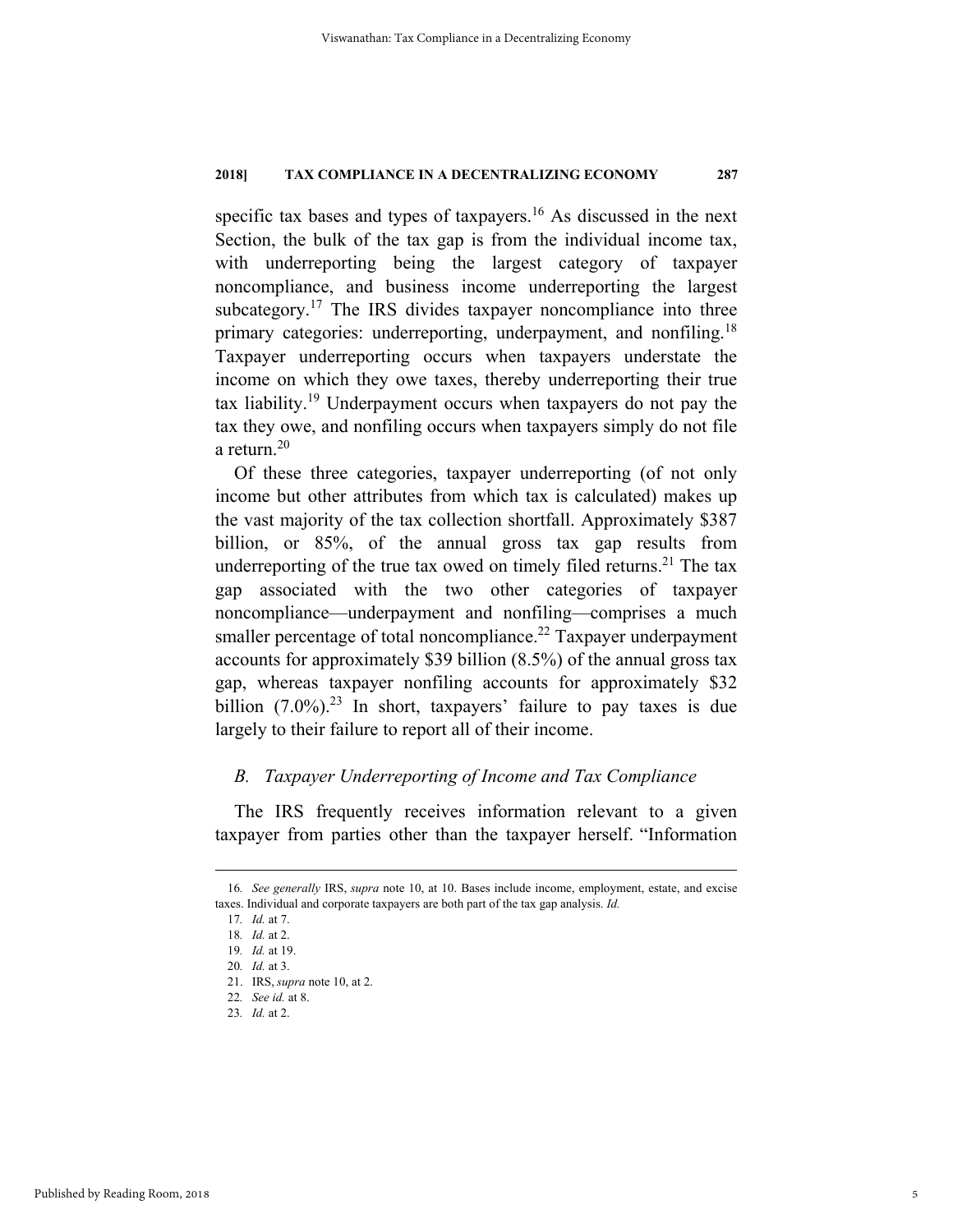reporting" refers to the statutorily obligated submissions to the IRS of information (known as "information reports" or "information returns") regarding the taxpayer by some third party, typically an entity making a payment to the taxpayer.<sup>24</sup> In the case of reporting associated with the Foreign Account Tax Compliance Act (FATCA), however, the information reporting concerns the foreign financial institution's submission of information regarding the U.S. taxpayer's overseas assets, rather than any payment made by the reporter to the U.S. taxpayer.<sup>25</sup>

Information reporting requires these third-party intermediaries to submit information to the IRS on transactions involving, among other things, trade or business payments, compensation for services, interest payments, dividends, foreign investments and transactions, and sales by brokers.<sup>26</sup> Common information returns include Form W-2, which reports wage information; the various Forms 1099; and Forms 8966 and 8957, which relate to FATCA.<sup>27</sup>

Taxpayers are obligated to pay income taxes on income from all sources, regardless of whether the income is reported to the IRS via an information return.<sup>28</sup> But the degree to which taxpayers fail to include income on their tax returns, or underreport, is directly related to the extent these income items are subject to information reporting.29 When substantial information reporting is combined with

 <sup>24</sup>*. See* Treas. Reg. § 1.6041-3 (2013); *infra* note 61 and accompanying text.

<sup>25</sup>*. See* Treas. Reg. § 1.6041-3 (2013); *see discussion infra* notes 48–65 and accompanying text. FATCA also requires that taxpayers self-report certain foreign assets on Form 8938. *Comparison of Form 8938 and FBAR Requirements*, IRS, https://www.irs.gov/businesses/comparison-of-form-8938 and-fbar-requirements (last updated Sept. 5, 2017).

<sup>26</sup>*. See discussion infra* notes 111–123 and accompanying text.

<sup>27</sup>*. See, e.g.*, IRS, U.S. DEP'T OF TREASURY, CAT. NO. 59612Q, INSTRUCTIONS FOR FORM 8966 (2016), https://www.irs.gov/pub/irs-pdf/i8966.pdf; IRS, U.S. DEP'T OF TREASURY, CAT. NO. 59561K, INSTRUCTIONS FOR FORM 8957 (2016), https://www.irs.gov/pub/irs-pdf/i8957.pdf. In 2016, the IRS estimated 250,188,751 Form W-2s and 2,341,982,873 1099s (across all types) were submitted, respectively. IRS, PUBLICATION 6961, at 4 (2017). This constitutes about 83% of all information returns submitted. For purposes of this Article, the term "information reporting" also includes the reporting imposed on foreign entities by the Foreign Account Tax Compliance Act.

 <sup>28.</sup> Treas. Reg. § 61(a) (2012) ("[G]ross income means all income from whatever source derived.").

<sup>29</sup>*. See* Leandra Lederman, *Reducing Information Gaps to Reduce the Tax Gap: When Is Information Reporting Warranted?*, 78 FORDHAM L. REV. 1733, 1733, 1735 (2010) [hereinafter Lederman, *Reducing Information Gaps*]; Leandra Lederman, *Statutory Speed Bumps: The Roles Third*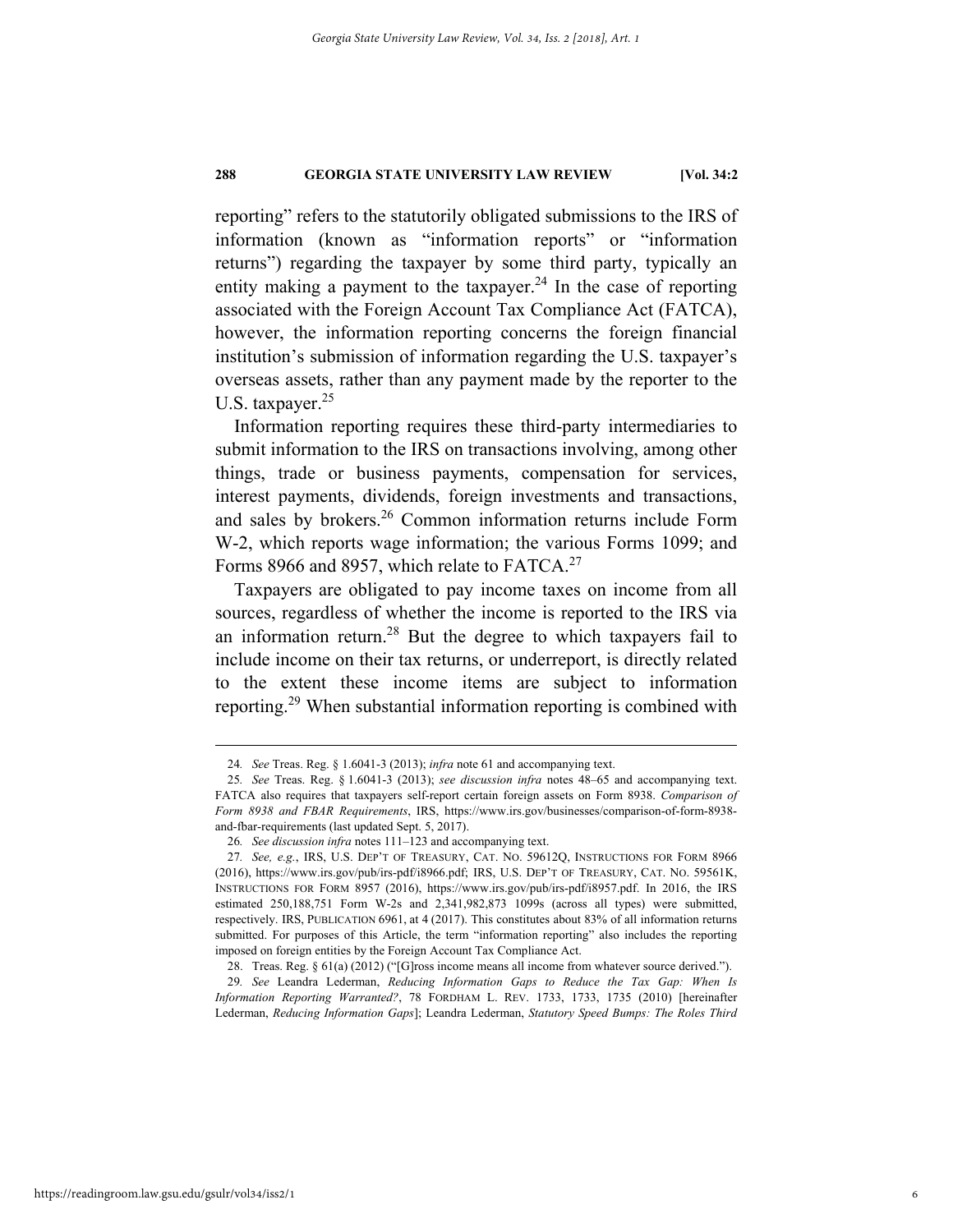withholding of tax by the reporting intermediary, as is done for wage payments reported on Form W-2, for example, the net misreporting percentage is only 1%, or \$5 billion, of the approximately \$500 billion of total income from these sources that should have been reported.30

As a smaller proportion of income is reported via mandated information returns, rates of underreporting noncompliance increase. For sources of income subject to only some information reporting, including income from partnerships, S-corporations, trust and estate allocations, alimony payments, and capital gains, the net misreporting percentage increases to 19%, or \$33 billion, of the approximately \$174 billion from these sources that should have been reported.31 For sources of income subject to little or no information

 31. IRS, *supra* note 10, at 18. These sources of income are reported on Schedule K-1 (partnership, Scorp, trust, and estate allocations), Form 1040 (alimony), and Schedule D (capital gains). *Id.* 

1

*Parties Play in Tax Compliance*, 60 STAN. L. REV. 695, 698 (2007) [hereinafter Lederman, *Statutory Speed Bumps*]; Leandra Lederman, *Tax Compliance and the Reformed IRS*, 51 KAN. L. REV. 971, 975– 76 (2003) [hereinafter Lederman, *Tax Compliance*]; Jay A. Soled, *Call for the Gradual Phase-Out of All Paper Tax Information Statements*, 10 FLA. TAX REV. 345, 347 (2010) ("[T]he issuance of tax information statements/returns such as Form W-2s and Form 1099s, furnished annually to taxpayers, has played a vital role in the administration of our nation's income tax system and in bolstering compliance.").

 <sup>30.</sup> IRS, *supra* note 10, at 18. The net misreporting percentage for a given line item is the total net misreported amount (the sum of all amounts underreported minus the sum of all amounts overreported) divided by the sum of the absolute values of the amounts that should have been reported. *Id.* at 4–5. As a result of withholding, taxpayers are incentivized to file a return in order to obtain credit for the amounts withheld. *See generally* Lily Kahng, *Investment Income Withholding in the United States and Germany*, 10 FLA. TAX REV. 315 (2010) ("Withholding has proven to be the single most effective enforcement mechanism for collecting taxes on income from labor."); Lederman, *Statutory Speed Bumps*, *supra* note 29, at 731–33. Withholding by a payor (a private party who transfers an amount to another private party) is more administratively burdensome than simply reporting amounts paid. *See* Richard L. Doernberg, *The Case Against Withholding*, 61 TEX. L. REV. 595, 603 (1982) ("The mechanics of the income tax withholding requirements are simple in appearance but quite complicated in application."). The onus of withholding was a factor in Senate rejection of House bills calling for withholding expansion to include other forms of income. *Id.* at 604 n.58 ("The Senate objected that the provisions would impose heavy burdens on businesses, which would be required to perform the withholding and collection functions for the government."). But information reporting in the absence of withholding still has a significant salutary effect on rates of taxpayer income underreporting. Income items subject to substantial information reporting but not withholding still have only a 7% net misreporting percentage, or \$15 billion, of the approximately \$214 billion of income from these sources that should have been reported. IRS, *supra* note 10, at 18. These sources of income include interest income, dividend income, state income tax refunds, pensions and annuities, unemployment compensation, and taxable social security benefits. *Id.* These sources of income are reported on forms 1099-INT, 1099-DIV, 1099-G, 1099-R, and SSA-1099, respectively. *Id.*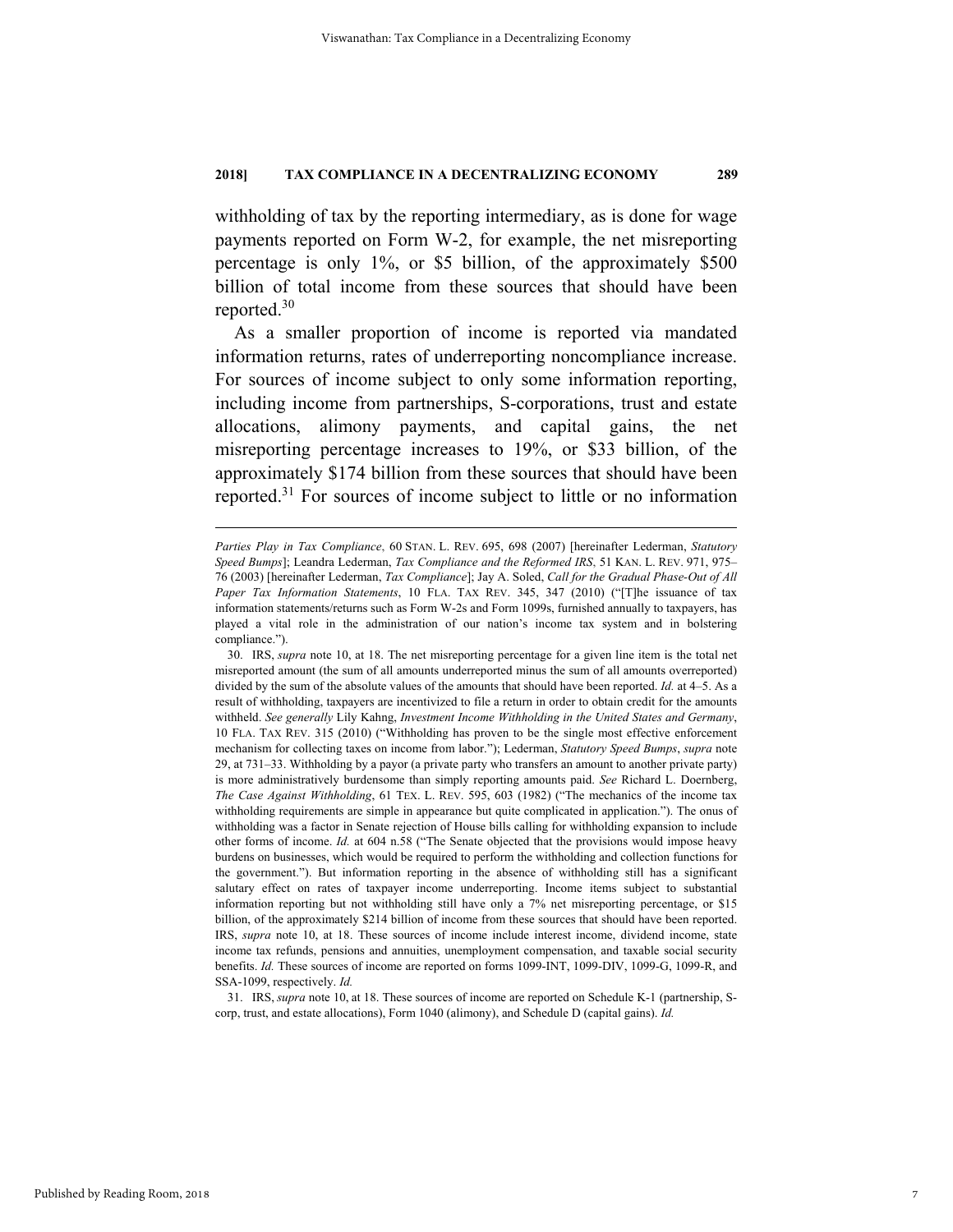reporting, such as income from sales of business property, proprietor income, farm income, rents and royalties, and other miscellaneous income, the net misreporting percentage is a staggering 63%, or \$136 billion, of the approximately \$216 billion of income from these sources that should have been reported.<sup>32</sup>

#### *C. International Tax Compliance*

## *1. The Report of Foreign Bank and Financial Accounts*

Congress enacted the Bank Secrecy Act in 1970 to prevent the use of foreign bank accounts for illegal purposes, including tax evasion.<sup>33</sup> The Bank Secrecy Act required financial institutions to submit information on certain transactions, such as large cash deposits and withdrawals, to the federal government to aid regulatory and criminal investigations.34 Part of the Bank Secrecy Act also requires certain individuals connected to the United States to report foreign financial assets and maintain records of transactions and relationships with foreign financial agencies.<sup>35</sup> The IRS enforces this Report of Foreign Bank and Financial Accounts (FBAR), even though the Internal Revenue Code does not obligate its submission and it is not submitted with a taxpayer's tax return.<sup>36</sup> U.S. persons are required to submit an FBAR if they had authority over at least one financial

 <sup>32</sup>*. Id.* Compliance rates have varied slightly over the different periods the IRS has analyzed, but the relative magnitudes of compliance for source of income grouping has remained relatively consistent. *See id.*

<sup>33</sup>*. See* Act of Oct. 26, 1970, Pub. L. No. 91-507, §§ 241, 242, 84 Stat. 1114, 1124 (1970); TAXPAYER ADVOC. SERV., 2014 ANNUAL REPORT TO CONGRESS 332 (2014) (describing how Congress was motivated to pass the Bank Secrecy Act after hearing testimony that criminals were using secret foreign bank accounts for illegal purposes).

 <sup>34.</sup> Eric J. Gouvin, *Bringing Out the Big Guns: The USA Patriot Act, Money Laundering, and the War on Terrorism*, 55 BAYLOR L. REV. 955, 963 (2003); *see also* 31 U.S.C. §§ 5311–5322 (2012).

 <sup>35. 31</sup> U.S.C. § 5314 (2012); Justin Scheid, *FBAR: It's Not a Four-Letter Word When Dealing with the IRS*, 26 DCBA BRIEF 30 (2013), http://www.dcba.org/mpage/vol261213art3.

 <sup>36.</sup> Hale E. Sheppard, *Evolution of the FBAR: Where We Were, Where We Are, and Why It Matters*, 7 HOUS. BUS. & TAX L. J. 1, 28 (2006) ("The FBAR is not filed as an attachment to an individual's income tax return; rather, it must be sent separately to a Michigan address for the Treasury Department."); *see also* Financial Crimes Enforcement Network, 68 Fed. Reg. 26,489, 26,489 (May 16, 2003) (codified at 31 C.F.R. § 1010.810).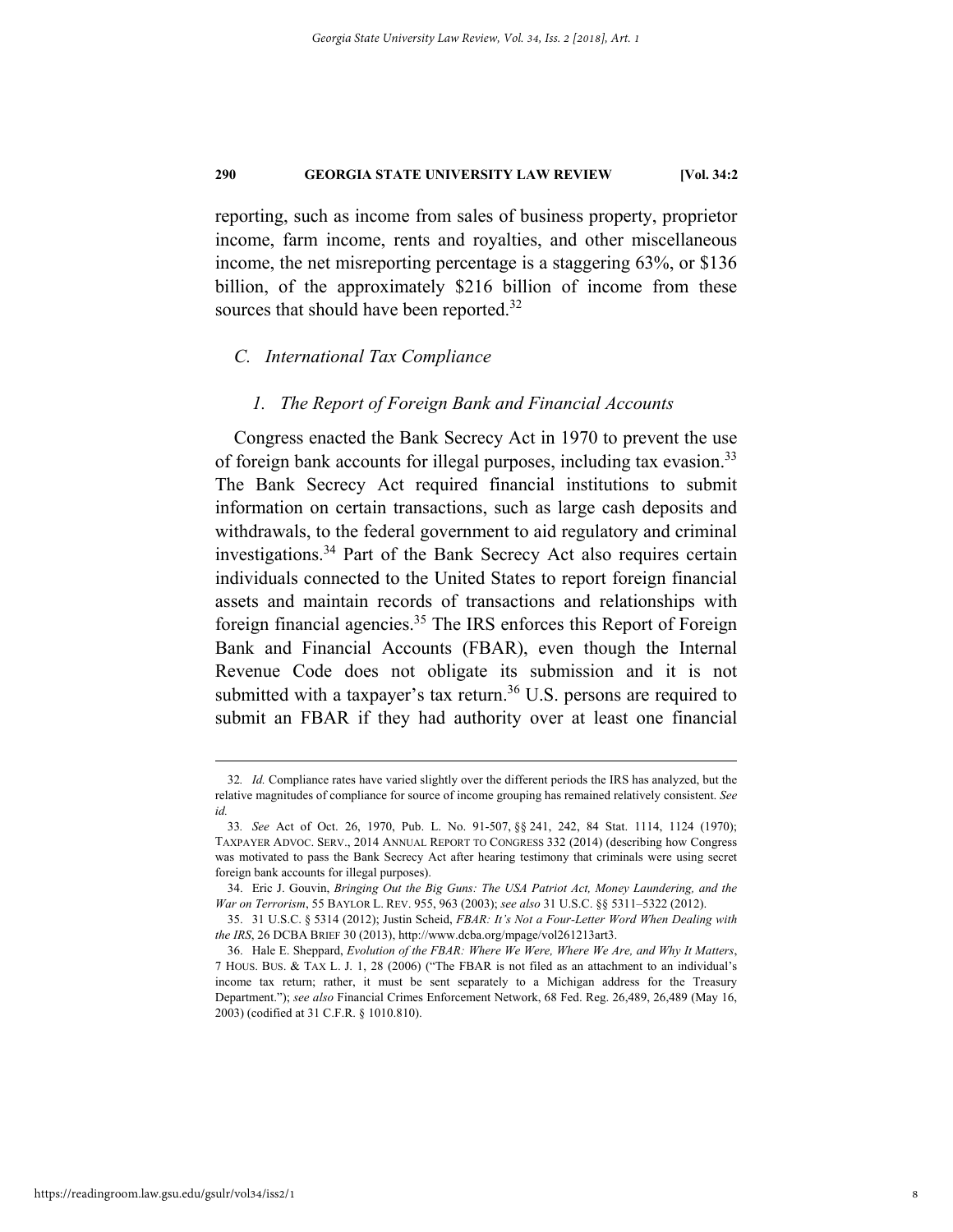account located outside of the United States, and the aggregate value of all their financial accounts exceeded \$10,000 at any time during the relevant calendar year.<sup>37</sup> Prior to FATCA's enactment, discussed in the next Section, FBAR was the primary mechanism by which the IRS tracked offshore accounts.38

Compliance with FBAR reporting requirements was low, with the IRS estimating a compliance rate of less than 20% in 2002.39 The Treasury Department, in its report to Congress, acknowledged that the FBAR rules, by obligating individual taxpayers rather than third parties, hindered efforts at compliance.<sup>40</sup> In an effort to spur selfreporting, Congress in 2004 increased penalties for noncompliance to include both harsher penalties for willful noncompliance and, for the first time, penalties for negligent violations.<sup>41</sup> In addition to increased penalties for FBAR noncompliance, the IRS also instituted various voluntary disclosure programs in which taxpayers could voluntarily report previously undisclosed assets, income, and other

 <sup>37.</sup> FIN. CRIMES ENF'T NETWORK, BSA ELECTRONIC FILING REQUIREMENTS FOR REPORT OF FOREIGN BANK AND FINANCIAL ACCOUNTS (FINCEN FORM 114) 4 (2017). The term "United States person" includes U.S. citizens; U.S. residents; entities, including but not limited to, corporations, partnerships, or limited liability companies, created or organized in the United States or under the laws of the United States; and trusts or estates formed under the laws of the United States. *Id.* at 5.

 <sup>38.</sup> Melissa A. Dizdarevic, *The FATCA Provisions of the Hire Act: Boldly Going Where No Withholding Has Gone Before*, 79 FORDHAM L. REV. 2967, 2977 (2011).

 <sup>39.</sup> U.S. DEP'T OF THE TREAS., REPORT TO CONGRESS IN ACCORDANCE WITH 361(B) OF THE UNITING AND STRENGTHENING AMERICA BY PROVIDING APPROPRIATE TOOLS REQUIRED TO INTERCEPT AND OBSTRUCT TERRORISM ACT OF 2001 at 6 (2005) [hereinafter TREASURY FBAR REPORT]. The IRS reported that up to one million taxpayers may have been required to file an FBAR. *Id.*; TAXPAYER ADVOC. SERV., *supra* note 33, at 332.

 <sup>40.</sup> TREASURY FBAR REPORT, *supra* note 39, at 10 ("Unlike other reports filed under the BSA, such as Currency Transaction Reports or Suspicious Activity Reports, FBARs do not rely on reporting by third parties.").

 <sup>41.</sup> TAXPAYER ADVOC. SERV., *supra* note 33 at 333; 31 U.S.C. § 5321(a)(5) (2012) (setting forth penalties for FBAR violations). For willful FBAR violations, the penalty is the greater of \$100,000 or half of the balance of the unreported account. 31 U.S.C.  $\S$  5321(a)(5). For a one-off negligent violation, the IRS may impose a penalty of not more than \$500, but a pattern of negligent violations could result in a penalty of \$50,000. *Id.*; *see also* Stephan Michael Brown, *One-Size-Fits-Small: A Look at the History of the FBAR Requirement, the Offshore Voluntary Disclosure Programs, and Suggestions for Increased Participation and Future Compliance*, 18 CHAP. L. REV. 243, 243 (2014) ("In response [to FBAR noncompliance], the government has drastically increased the penalties for noncompliance.").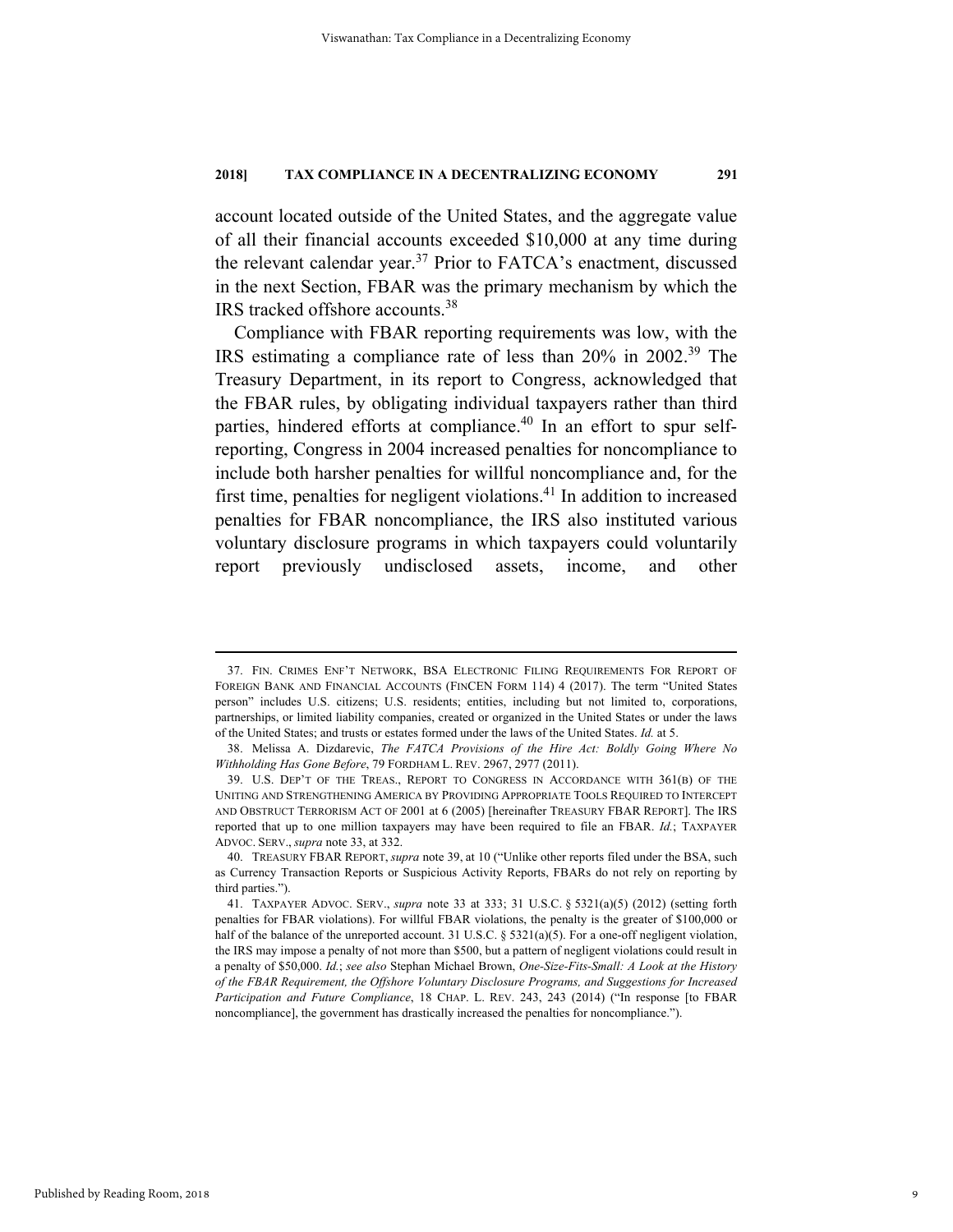noncompliance in exchange for a recommendation against criminal prosecution.42

Prior to the IRS taking over enforcement duties from the Financial Crimes Enforcement Network, a bureau of the Treasury Department, FBAR compliance was notoriously low.<sup>43</sup> With the increased penalties for FBAR noncompliance, FBAR filings increased somewhat from 2003, when they numbered approximately 205,000, to 2008, when FBAR filings were approximately 350,000.<sup>44</sup> But even with this uptick in filings, the FBAR program was still viewed as notoriously noncompliant.<sup>45</sup> In 2011 and 2012, however, FBAR filings and, presumably, compliance increased significantly, with filings numbering 741,000 and 807,000, respectively.<sup>46</sup> A key reason for this sudden increase in FBAR filings was the 2010 passage of the FATCA, which pressures overseas centralized intermediaries into providing information to the IRS.<sup>47</sup>

# *2. The Foreign Account Tax Compliance Act*

In the wake of a well-publicized tax evasion case involving UBS, a Swiss bank, and approximately 50,000 of their U.S. clients, Congress began drafting legislation to combat the use of foreign accounts by

 <sup>42</sup>*. See* Paul Marcotte, *IRS Winning Game of Offshore Hide and Seek Update on FBARs*, MD. BAR J. 5, 7 (2013) (describing Overseas Voluntary Disclosure Initiative programs); Leandra Lederman, *The Use of Voluntary Disclosure Initiatives in the Battle Against Offshore Tax Evasion*, 57 VILL. L. REV. 499, 514–17 (2012) [hereinafter Lederman, *Voluntary Disclosure Initiatives*] (detailing the Offshore Voluntary Disclosure Initiatives in 2009 and 2011).

 <sup>43.</sup> TAXPAYER ADVOC. SERV., 2011 ANNUAL REPORT TO CONGRESS 208 (2011) ("Before [the IRS took over enforcement], the FBAR filing requirements were not well known, noncompliance was the norm, and the requirements were rarely enforced.").

 <sup>44.</sup> TREASURY FBAR REPORT, *supra* note 39, at 11 (listing 204,689 FBAR filers for 2003); TAXPAYER ADVOC. SERV., 2012 ANNUAL REPORT TO CONGRESS 142 (listing 349,667 FBAR filers for 2012).

 <sup>45.</sup> Ruth Mason, *Citizenship Taxation*, 89 S. CAL. L. REV. 169, 219 (2016) ("FBAR compliance is notoriously low, perhaps because the United States does little outreach to inform taxpayers of their FBAR obligations.").

 <sup>46.</sup> TAXPAYER ADVOC. SERV., *supra* note 44, at 134 (listing 741,249 FBAR filers for 2011); TAXPAYER ADVOC. SERV., 2013 ANNUAL REPORT TO CONGRESS 229 (2013) (listing 807,040 FBAR filers for 2012).

 <sup>47.</sup> Though FATCA was enacted in 2010, the obligations it imposed were phased in over a number of years. *See* I.R.S. Announcement 2012–42, 2012–47 I.R.B. 561 (IRS announcement setting forth FATCA timeline).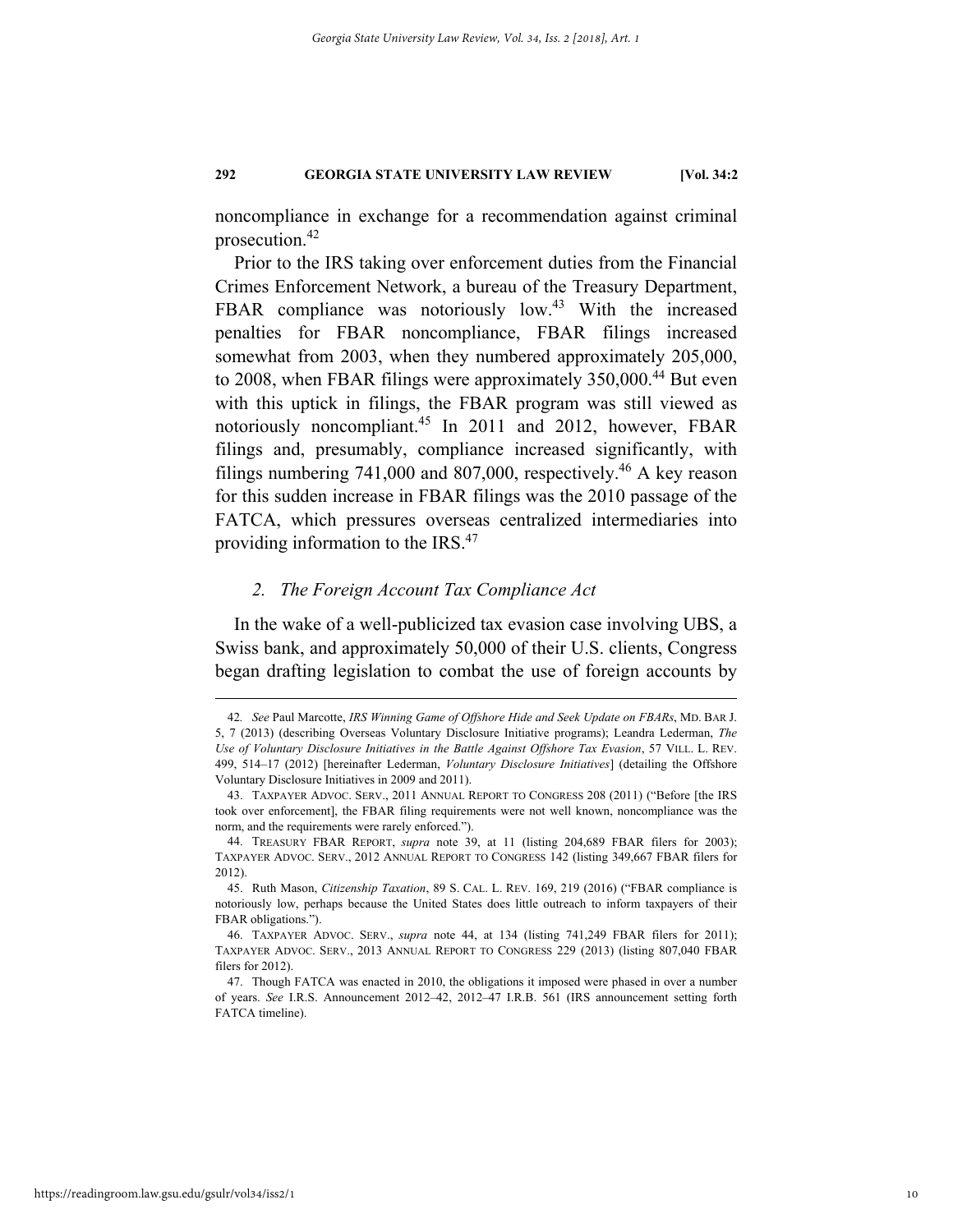U.S. taxpayers to avoid paying U.S. income tax.<sup>48</sup> Although the FBAR obligations of the Bank Secrecy Act were intended to protect against this very form of tax evasion, that legislation was seen as inadequate in effectively ensuring foreign tax compliance.<sup>49</sup> As stated by Stephen Shay in 2009, then-Deputy Assistant Secretary for International Tax Affairs, to the House Ways and Means Committee:

[W]hen accounts are hidden offshore, it is difficult to identify taxpayers who are supposed to file the . . . FBAR but do not. In addition, even when the IRS has evidence that a taxpayer has a foreign account, it may be difficult, time-consuming, and costly for the IRS to prove that the account has a large enough balance to require the FBAR to be filed and to assess applicable penalties.<sup>50</sup>

FBAR reporting did not ensure accurate reporting of accounts held overseas, thus necessitating FATCA's enactment.<sup>51</sup>

FATCA, enacted in  $2010$ <sup>52</sup> primarily imposes reporting obligations on foreign financial institutions.<sup>53</sup> Though FATCA creates some additional reporting obligations for individuals,  $54$  the

 <sup>48.</sup> Peter Nelson, *Conflicts of Interest: Resolving Legal Barriers to the Implementation of the Foreign Account Tax Compliance Act*, 32 VA. TAX REV. 387, 390 (2012).

<sup>49</sup>*. Foreign Bank Account Reporting and Tax Compliance: Hearing on H.R. 3933 and S. 1934 Before the H. Comm. on Ways & Means*, 111th Cong. 16 (2009).

<sup>50</sup>*. Id.* at 10–11.

<sup>51</sup>*. Id.* at 16.

 <sup>52.</sup> FATCA was enacted as part of the Hiring Incentives to Restore Employment Act, Pub. L. No. 111-147, §§ 501–562, 124 Stat. 71, 97-118 (2010) (codified in various sections of the Internal Revenue Code); 157 CONG. REC. S4518-19 (2011) ("FATCA [is] a tough new law designed to flush out hidden offshore bank accounts.").

<sup>53</sup>*. Hearing on H.R. 3933 and S. 1934*, *supra* note 49 ("This bill creates a new reporting regime for foreign financial institutions . . . who will bear the brunt of this new disclosure.").

<sup>54</sup>*. Id.* at 16 ("[FATCA] is tailored for both individual and corporate taxpayers."). Individual taxpayers are required to report, directly to the IRS, an information statement concerning assets they hold overseas. *Id.* at 3. FATCA requires taxpayers having any interest in a specified foreign financial asset with an aggregate value greater than \$50,000 to submit Form 8938 to the IRS as part of the taxpayer's return. Treas. Reg. § 1.6038D-2 (2015). Forms 114 and 8938 differ in who must file; inclusion of U.S. territories in the definition of "United States"; threshold value reported; when a taxpayer has an interest in the relevant interest; what is reported; asset valuation; filing date deadline; where to file; penalties; and which foreign assets are reportable. *Comparison of Form 8938 and FBAR*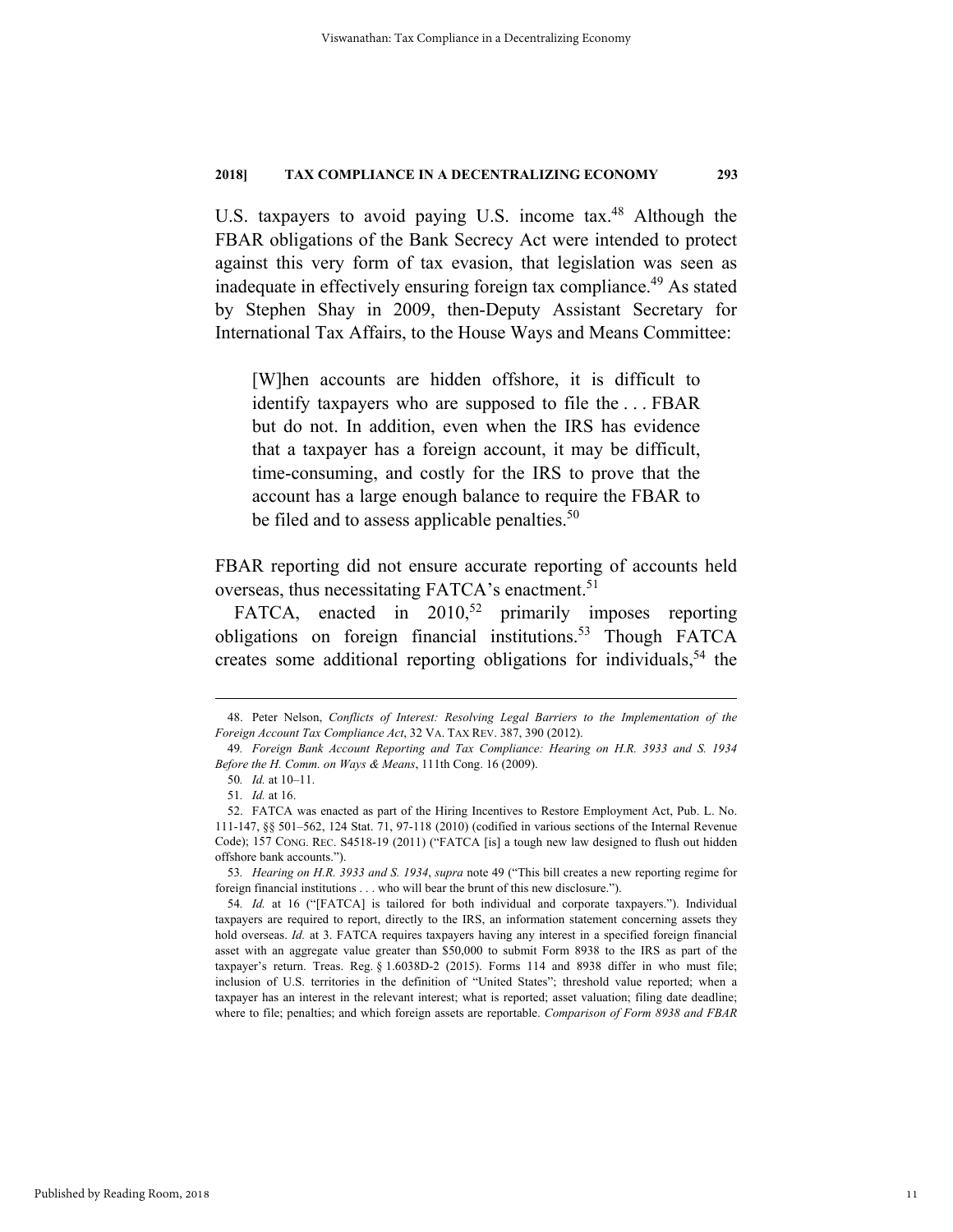bulk of its requirements burden overseas institutions holding accounts of U.S. persons.<sup>55</sup> FATCA requires foreign financial institutions to enter into agreements with the IRS to provide information on the accounts of the foreign financial institutions' U.S. account holders.<sup>56</sup> Any foreign financial institution<sup>57</sup> that does not meet FATCA's reporting requirements is subjected to a 30% withholding tax on payments from U.S. sources paid to non-U.S. persons.58 Prior to FATCA, these U.S. source payments to non-U.S. persons were generally exempt from withholding tax.<sup>59</sup> This additional withholding tax creates a strong incentive for foreign

1

(i) Accepts deposits in the ordinary course of a banking or similar business . . . (ii) Holds, as a substantial portion of its business . . . financial assets for the benefit of one or more other persons . . . (iii) Is an investment entity . . . (iv) Is an insurance company or a holding company . . . that is a member of an expanded affiliated group that includes an insurance company, and the insurance company or holding company issues, or is obligated to make payments with respect to, a cash value insurance or annuity contract  $\dots$  (v) Is an entity that is a holding company or treasury center  $\dots$  that  $-(A)$  Is part of an expanded affiliated group that includes a depository institution, custodial institution, specified insurance company, or investment entity . . . or (B) Is formed in connection with or availed of by a collective investment vehicle, mutual fund, exchange traded fund, private equity fund, hedge fund, venture capital fund, leveraged buyout fund, or any similar investment vehicle established with an investment strategy of investing, reinvesting, or trading in financial assets.

Treas. Reg. § 1.1471-5(e)(1) (2013).

*Requirements*, IRS, https://www.irs.gov/businesses/comparison-of-form-8938-and-fbar-requirements (last updated Sept. 5, 2017). This obligation, Form 8938, is distinct from and in addition to the FBAR's Form 114, which must be filed with the Financial Crimes Enforcement Network. Lederman, *Voluntary Disclosure Initiatives*, *supra* note 42, at 512 ("This requirement may overlap with the FBAR, but it has a higher reporting threshold and includes non-cash assets."); *see generally* I.R.S. News Release IR-2016- 42 (Mar. 15, 2016), https://www.irs.gov/uac/newsroom/foreign-account-filings-top-1-million-taxpayersneed-to-know-their-filing-requirements (describing some of the intricacies of Form 114 and Form 8938).

<sup>55</sup>*. Hearing on H.R. 3933 and S. 1934*, *supra* note 49.

 <sup>56.</sup> Hiring Incentives to Restore Employment Act, Pub. L. No. 111-147, § 1471(b), 124 Stat. 71, 97 (2010). Nonfinancial foreign entities are also required to submit information proving they do not have any substantial U.S. owners. *Id.* § 1472(b).

 <sup>57.</sup> A financial institution is defined as any entity that:

 <sup>58.</sup> Hiring Incentives to Restore Employment Act, Pub. L. No. 111-147, § 1471(b), 124 Stat. 71, 97 (2010). These U.S. source payments include payments of interest, dividends, royalties, and the proceeds of sales of items producing interest or dividends from U.S. sources. Treas. Reg. § 1.1471-1(b)(113)- 3406(b)(3) (2013).

<sup>59</sup>*. See generally* I.R.C. § 871 (2010) (tax on nonresident alien individuals) and I.R.C. § 881 (1993) (tax on income of foreign corporations not connected with United States business).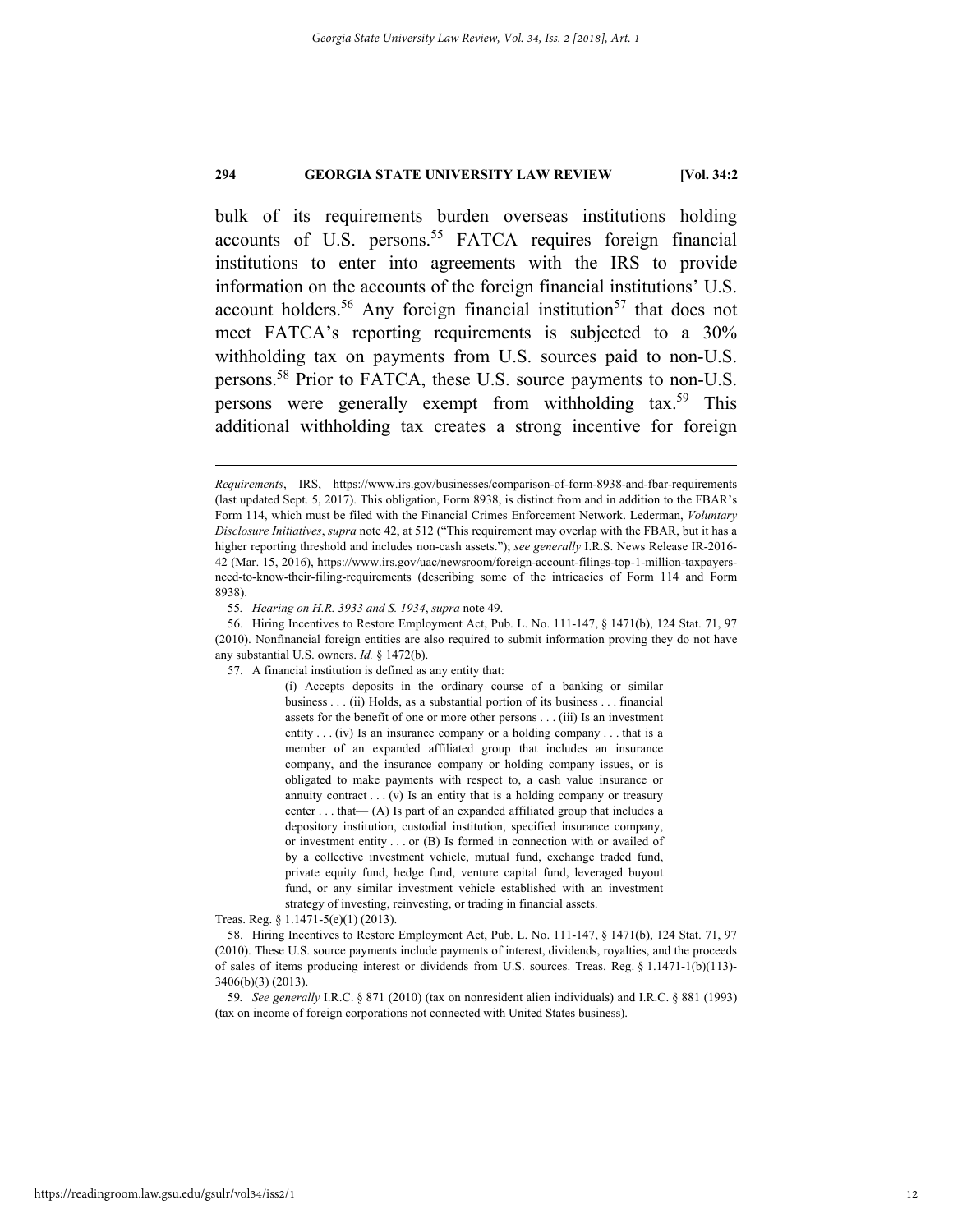financial institutions to supply the information the IRS requests or rid themselves of U.S. account holders.<sup>60</sup> The desired result of FATCA is for the IRS to learn about foreign assets held overseas in order to ensure compliance with all taxes that might be owed from owning these foreign assets. $61$ 

In order to standardize FATCA reporting between the IRS and the relevant foreign entities, the Department of the Treasury has negotiated intergovernmental agreements with several foreign countries.62 An intergovernmental agreement provides for the reporting of relevant financial account information (that of U.S. account holders) to the tax authorities in that country. $63$  This permits foreign financial institutions to tell their own governments about U.S.-owned accounts, and the foreign governments then give the information to the IRS.<sup>64</sup> The U.S. has been extremely successful in reaching international cooperation with regard to FATCA; as of this writing, there are 113 countries that have intergovernmental agreements with the  $U.S.<sup>65</sup>$ 

 <sup>60.</sup> Hiring Incentives to Restore Employment Act, Pub. L. 111-147, § 1471(b)(1)(F)(ii), 124 Stat. 97 (2010). Corporate affiliation rules prevent simply cabining all U.S. account holders into a related corporate entity. *Id.* § 1471(e).

<sup>61</sup>*. See Hearing on H.R. 3933 and S. 1934*, *supra* note 49 ("[The FATCA] gives the Treasury Department the necessary tools it needs to get tough with those Americans hiding their assets overseas.").

 <sup>62.</sup> Press Release, U.S. Dep't of the Treasury, U.S. Engaging with More than 50 Jurisdictions to Curtail Offshore Tax Evasion (Nov. 8, 2012), https://www.treasury.gov/press-center/pressreleases/Pages/tg1759.aspx.

 <sup>63.</sup> Press Release, U.S. Dep't of the Treasury, Treasury Releases Model Intergovernmental Agreement for Implementing the Foreign Account Tax Compliance Act to Improve Offshore Tax Compliance and Reduce Burden (July 26, 2012), https://www.treasury.gov/press-center/pressreleases/Pages/tg1653.aspx. Under the reciprocal form of the model intergovernmental agreement the U.S. agrees to "exchange information currently collected on accounts held in U.S. financial institutions by residents of partner countries," with the goal of achieving comparable levels of information exchange between the U.S. and the partner country. *Id.*

 <sup>64.</sup> Allison Bennett, *IRS to Countries: Hurry up with FATCA Reporting Enforcement*, TAX MGMT. WKLY. REP. (Aug 8, 2016).

<sup>65</sup>*. Foreign Accountant Tax Compliance Act (FATCA)*, U.S. DEP'T OF TREASURY, https://www.treasury.gov/resource-center/tax-policy/treaties/Pages/FATCA.aspx (last updated Sept. 15, 2017); *see also* N.Y. STATE BAR ASS'N, RESERVED PORTIONS OF THE FATCA FINAL REGULATIONS: FOREIGN PASSTHRU PAYMENTS WITHHOLDING, REP. NO. 1362 (Jan. 19, 2017) (questioning the need for FATCA withholding given IRS success in signing intergovernmental agreements).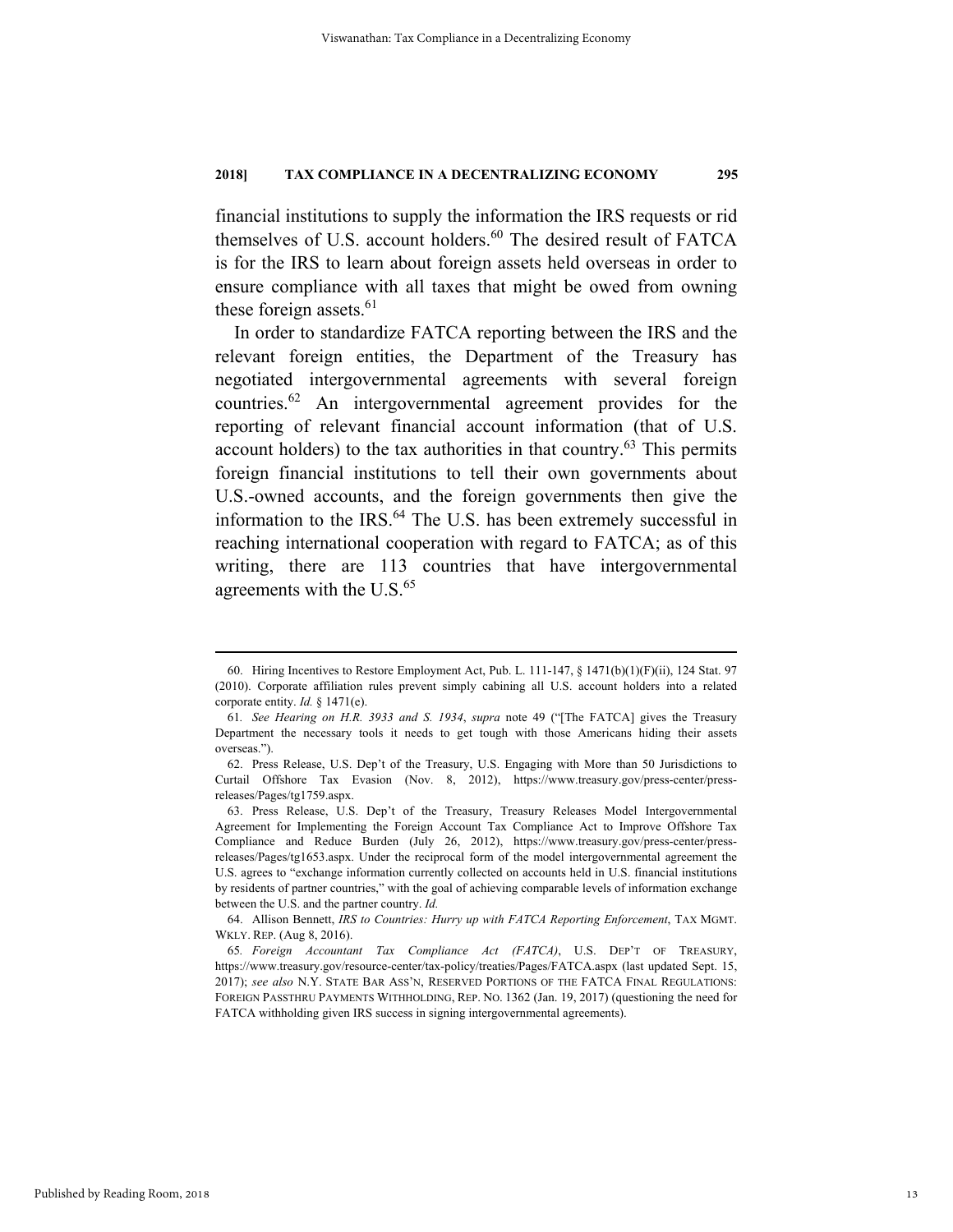In transitioning from using FBAR to using FATCA to deter international tax evasion by U.S. persons, Congress and the IRS tacitly acknowledged that obligating centralized intermediaries was necessary to catalyze tax compliance.<sup>66</sup> Even after harsh penalties for FBAR violations were imposed in 2004, noncompliance remained rampant because obligating individuals—as opposed to large, centralized intermediaries—was simply not as effective.<sup>67</sup> Only after taxpayers were made aware that information on their foreign accounts would soon be reported did voluntary self-disclosures on these taxpayers' foreign assets begin to increase.<sup>68</sup> Without centralized intermediaries to obligate, information reporting and FATCA/FBAR reporting would not be effective, and tax compliance would suffer.

# *D. The Reliance on Centralized Institutions for Successful Information Reporting*

To the extent that information reporting increases tax compliance, it does so by relying primarily on documentation submitted to the IRS by third-party intermediaries, rather than relying on documentation submitted by individuals. The statutory and regulatory framework for imposing information reporting obligations implicitly acknowledges that centralized institutions are easier to regulate than individuals.<sup>69</sup> In this context, the term "centralized" is used to refer to intermediaries that transact with large numbers of counterparties relative to the number of intermediaries with which these

 <sup>66.</sup> Letter from Stephen B. Land, Chair N.Y. State Bar Ass'n, to Mark Mazur, Assistant Secretary (Tax Policy), Dep't of the Treasury (Jan. 19, 2017), https://www.nysba.org/Sections/Tax/Tax\_Section\_Reports/Tax\_Reports\_2017/Tax\_Section\_Letter\_136 2.html.

<sup>67</sup>*. See* Edward K. Cheng, *Structural Laws and the Puzzle of Regulating Behavior*, 100 NW. U. L. REV. 655, 666 (2006).

<sup>68</sup>*. See* I.R.S. News Release IR-2016-137 (Oct. 21, 2016).

 <sup>69.</sup> TAXPAYER ADVOC. SERV., *supra* note 33, at 334 ("Civil penalties for failure to report foreign accounts on an FBAR can be disproportionate in comparison to the value of the unreported account and the amount of associated unreported income."); Cheng, *supra* note 67, at 666 ("Institutions, usually in the form of corporations, are easier to regulate because they are smaller in number, have known locations, and have significant economic incentives to comply with government mandates.").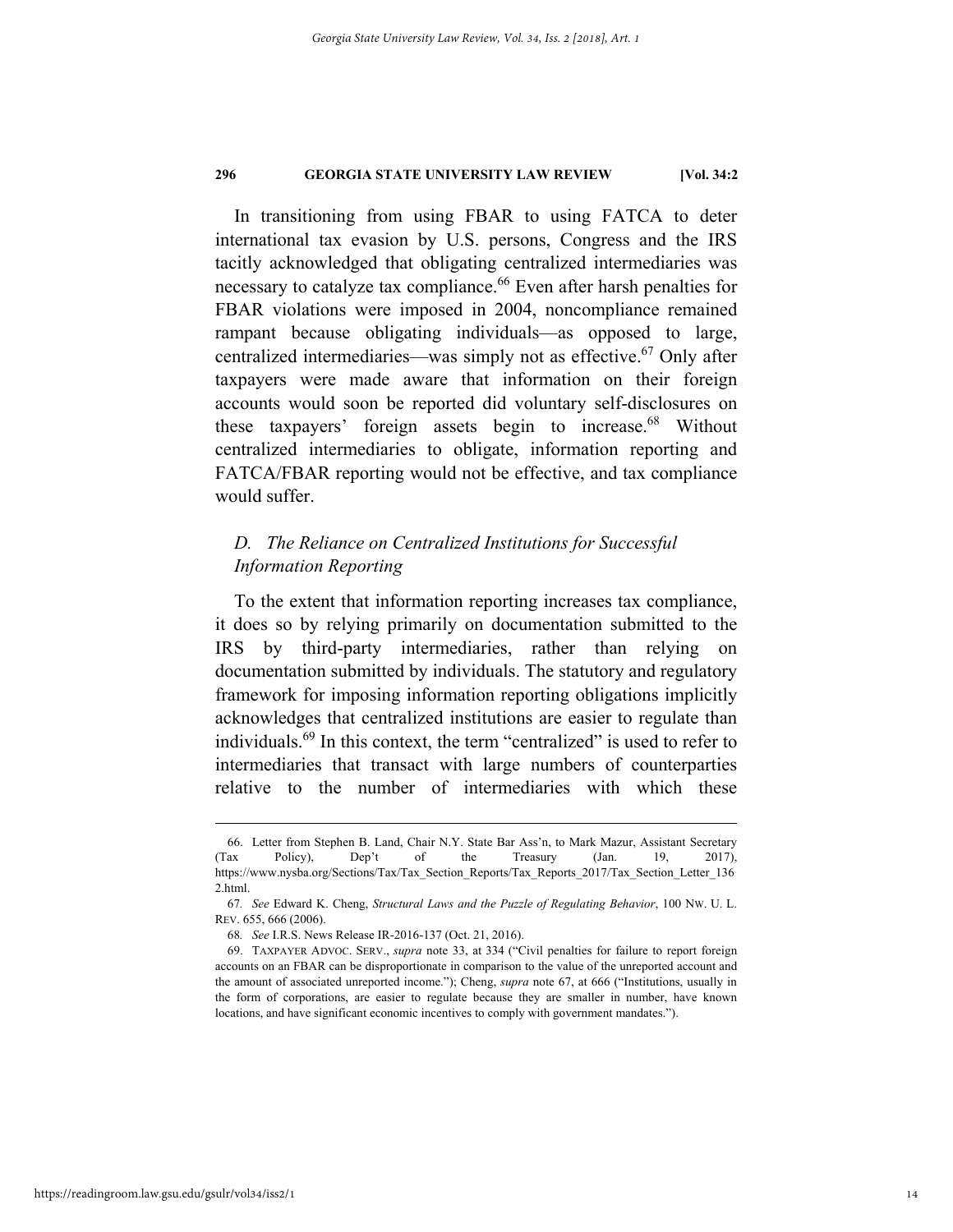counterparties are doing business.<sup>70</sup> A bank paying interest to its account holders is one such example. Even though the account holder might have accounts at multiple banks, the average number of account holders at a given bank is much larger than the average number of banks holding accounts for a given taxpayer.<sup>71</sup> The IRS can rely upon these centralized information reporters to actually give the information they are asked to provide. Penalties for failing to file information reports are easier to impose when there are fewer entities to regulate.<sup>72</sup> Additionally, these centralized information reporters are generally engaging in arms-length transactions with the taxpayers about whom they are submitting information reports.<sup>73</sup>

Current law imposes obligations on payors making payments in the course of their trade or business, and not on all payments generally.<sup>74</sup> This excludes payments made by consumers, even though these payments are often income to the payee and comprise a large part of total underreporting noncompliance.<sup>75</sup> Income from small businesses (nonfarm proprietor income), which is largely generated through consumer transactions, comprises 29% of the entire individual income tax underreporting gap.<sup>76</sup> This represents the largest share of all the line items the IRS assesses.<sup>77</sup> This is a consequence of larger, centralized payors being subject to the information reporting requirements with greater frequency than smaller, decentralized payors, such as individuals.<sup>78</sup> Small, cashbased businesses are difficult to tax.

 <sup>70</sup>*. See* Lederman, *Reducing Information Gaps*, *supra* note 29, at 1170.

<sup>71</sup>*. See generally id.*

 <sup>72.</sup> The penalties for failing to correctly file an information return are determined on a per-return basis, subject to a penalty cap ranging from \$500,000 to \$3 million depending on the severity of the errors. *See generally* I.R.C. § 6721 (2012).

<sup>73</sup>*. See infra* notes 84–87 and accompanying text.

 <sup>74.</sup> Treas. Reg. § 1.6041-3(a) (2013).

 <sup>75.</sup> Joseph Bankman, *Eight Truths About Collecting Taxes from the Cash Economy*, TAX NOTES, \*8 (2007) ("[C]onsumers are exempt from filing information returns.").

 <sup>76.</sup> IRS, *supra* note 10, at 18.

<sup>77</sup>*. Id.* This income is misreported at a rate of 64%. *Id.*

<sup>78</sup>*. Id.* at 19.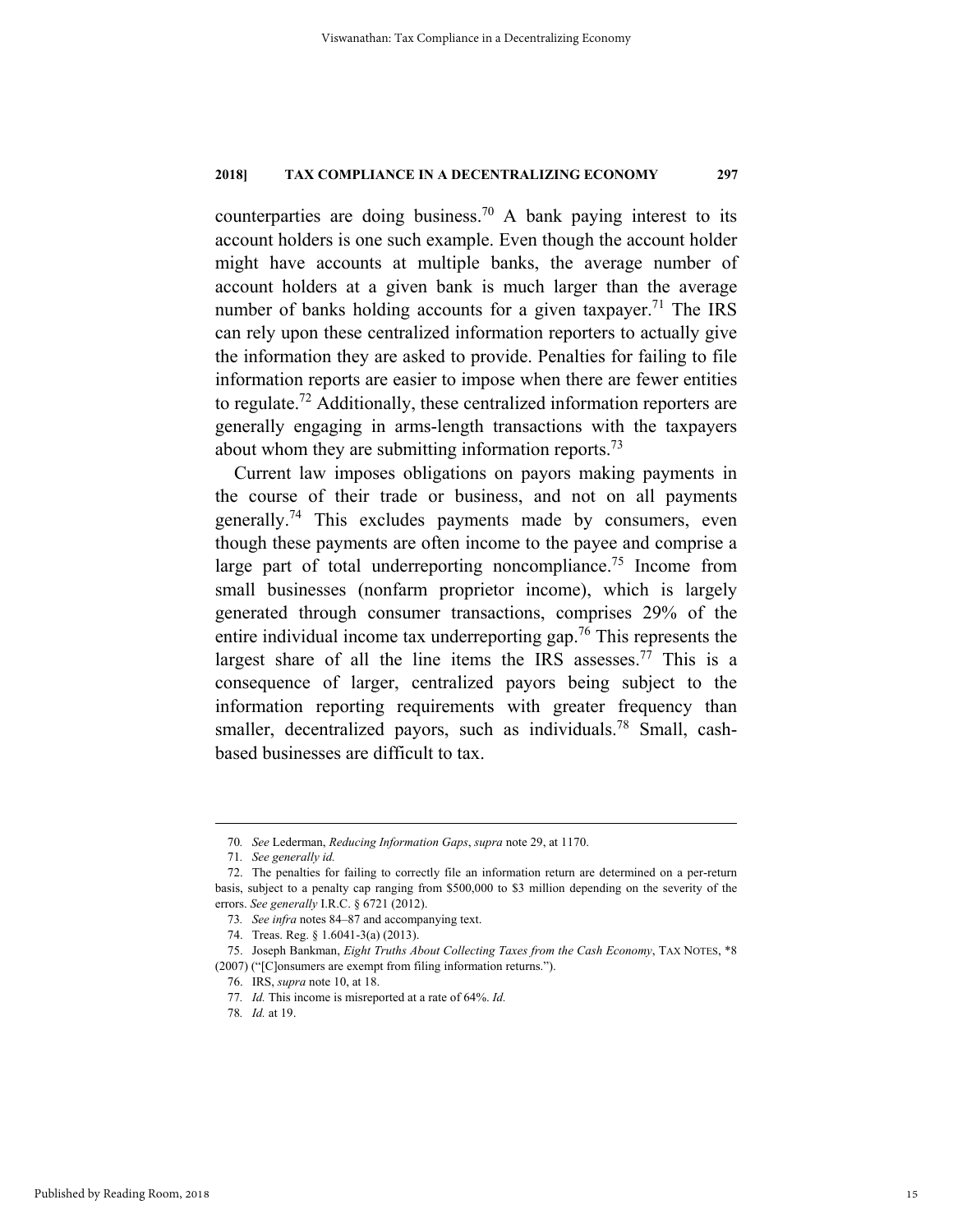The lack of information reporting associated with these underreported sources of income is not typically due to inadequate legislative and regulatory oversight.<sup>79</sup> In other words, the issue is that these underreporting taxpayers are obtaining their income from sources that are difficult to regulate, not that Congress does not want these payments reported.<sup>80</sup> Imposing an information reporting obligation on parties with no incentive to report would not only likely be ineffective, but would also highlight to the public the extent to which tax laws go unenforced. As such, the sources of income with little or no information reporting are generally also the sources of income for which information reporting is the most challenging to enforce. $81$  By virtue of the information reporting obligations Congress and the IRS have set forth, they have implicitly acknowledged the difficulty of regulating entities other than large, centralized intermediaries, even though the bulk of underreporting noncompliance is attributable to these smaller payors.

Rental payments to property owners, for example, are underreported at a rate of  $62\%$ .<sup>82</sup> Although these rental payments are not covered by any existing information reporting requirement,<sup>83</sup> simply enacting a statute requiring renters to report amounts paid to their landlords would likely be ineffective. Without an additional incentive (either by carrot or by stick), any reporting requirement covering rental payments would be hard to enforce. Any such attempt at incentivizing could result in collusion between renter and landlord.<sup>84</sup> Contrast this to the relationship between a bank and a

 <sup>79.</sup> That being said, there are some areas where heightened reporting requirements could reduce the underreporting gap without a significant increase in administrative burdens. *See infra* note 196; *see generally* Jay A. Soled, *Homage to Information Returns*, 27 VA. TAX REV. 371 (2007).

 <sup>80.</sup> Information reporting standards are often modified to capture income reporting where compliance is likely. For example, starting in 2011, brokers have been required to state a customer's adjusted basis for securities sold by the broker on the customer's behalf during the year. Treas. Reg. §  $1.6045-1(v)(B)(d)(ii)$  (2013).

 <sup>81.</sup> IRS, *supra* note 10, at 18.

 <sup>82.</sup> *Id.* Underreporting for rents and royalties comprises about \$20 billion, or 8%, of the total gross tax gap. *Id.*

 <sup>83.</sup> Consumptive payments are not typically subjected to information reporting rules. *See infra*  section II.D.

<sup>84</sup>*. See* Lederman, *Statutory Speed Bumps*, *supra* note 29 at 731–33.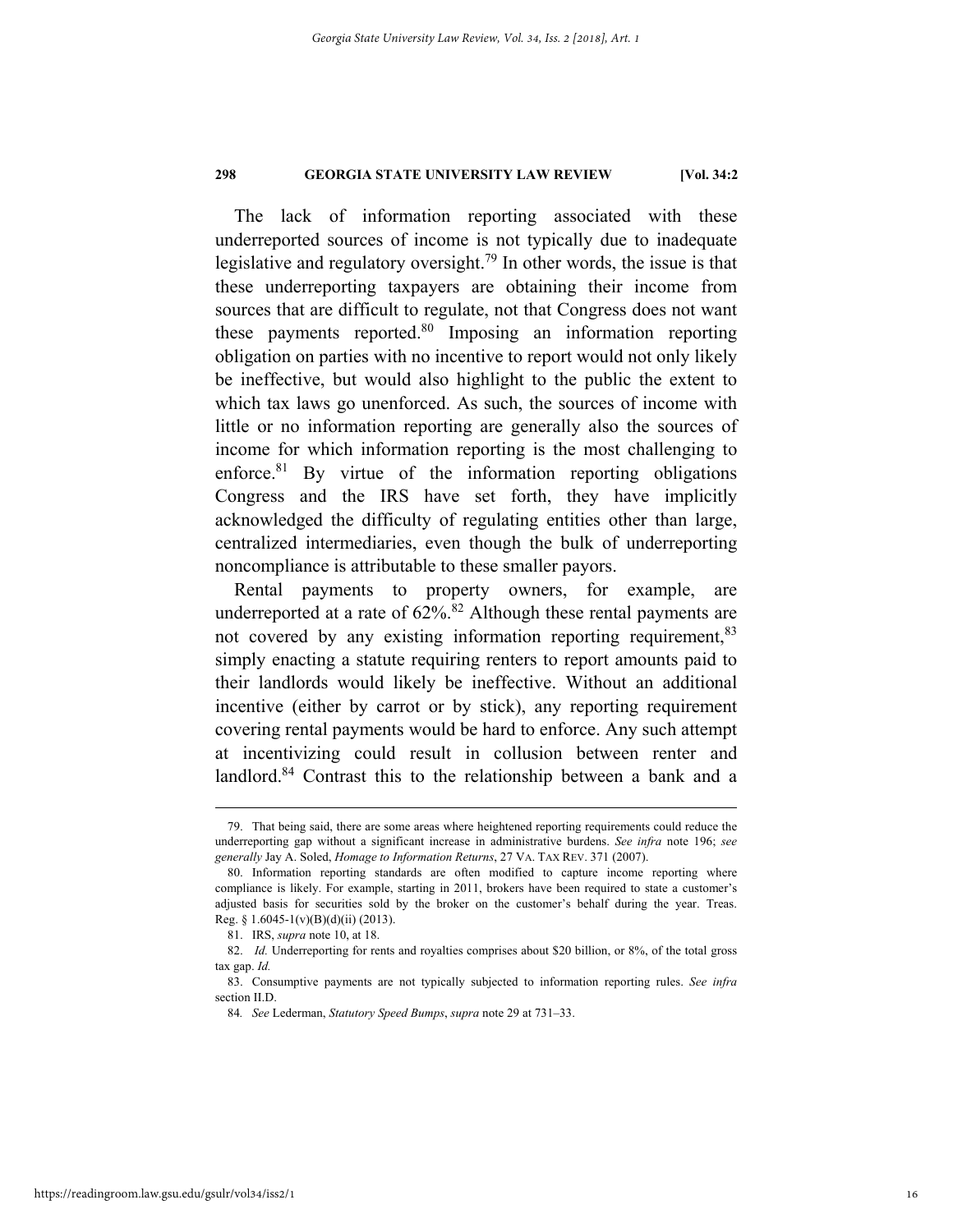typical interest-earning client, for example. Given the size of the bank relative to the client, there is little opportunity for negotiation to occur between bank and customer to avoid information reporting, even if such collusion would result in a mutually beneficial, taxefficient outcome. This is true even in the absence of penalties which, for centralized intermediaries with many customers, could be harsh.<sup>85</sup>

Consider an effort to incentivize renters to report payments to landlords via a renter's credit.<sup>86</sup> The hypothetical legislation would give tenants a 1% credit for rent paid to a landlord and reported on an information return. Although such a measure would motivate renters to submit the required paperwork, a savvy landlord would simply reduce her tenant's rent by greater than one percent in exchange for the renter's nonfiling of the information return. $87$  Given that the enforcement of information reporting is not an IRS priority,<sup>88</sup> such collusion could be rampant. As a result, obtaining proper reporting for rental income remains challenging. Any effective information reporting protocol depends, in large part, on centralized intermediaries providing the information returns to the IRS.

The heart of the statutory scheme governing information reporting on payments is  $\S$  6041, which requires:

All persons engaged in a trade or business and making payment in the course of such trade or business to another person, of rent, salaries, wages, premiums, annuities, compensations, remunerations, emoluments, or other fixed or determinable gains, profits, and income . . . of \$600 or more in any taxable year . . . shall render a true and accurate return . . . setting forth the amount of such gains,

 <sup>85</sup>*. See supra* notes 71–73 and accompanying text.

<sup>86</sup>*. See* Kenya Covington & Rodney Harrell, *From Renting to Homeownership: Using Tax Incentives to Encourage Homeownership Among Renters*, 44 HARV. J. ON LEGIS. 97, 111 (2007); Anthony C. Infanti, *Tax Reform Discourse*, 32 VA. TAX REV. 205, 264 (2012).

 <sup>87.</sup> This assumes the reported rent paid by the tenant would be taxable to the landlord at a rate greater than 1%.

 <sup>88.</sup> Bankman, *supra* note 75, at \*12–\*13 ("Looking to see whether a taxpayer has met its reporting obligations is not an audit priority.").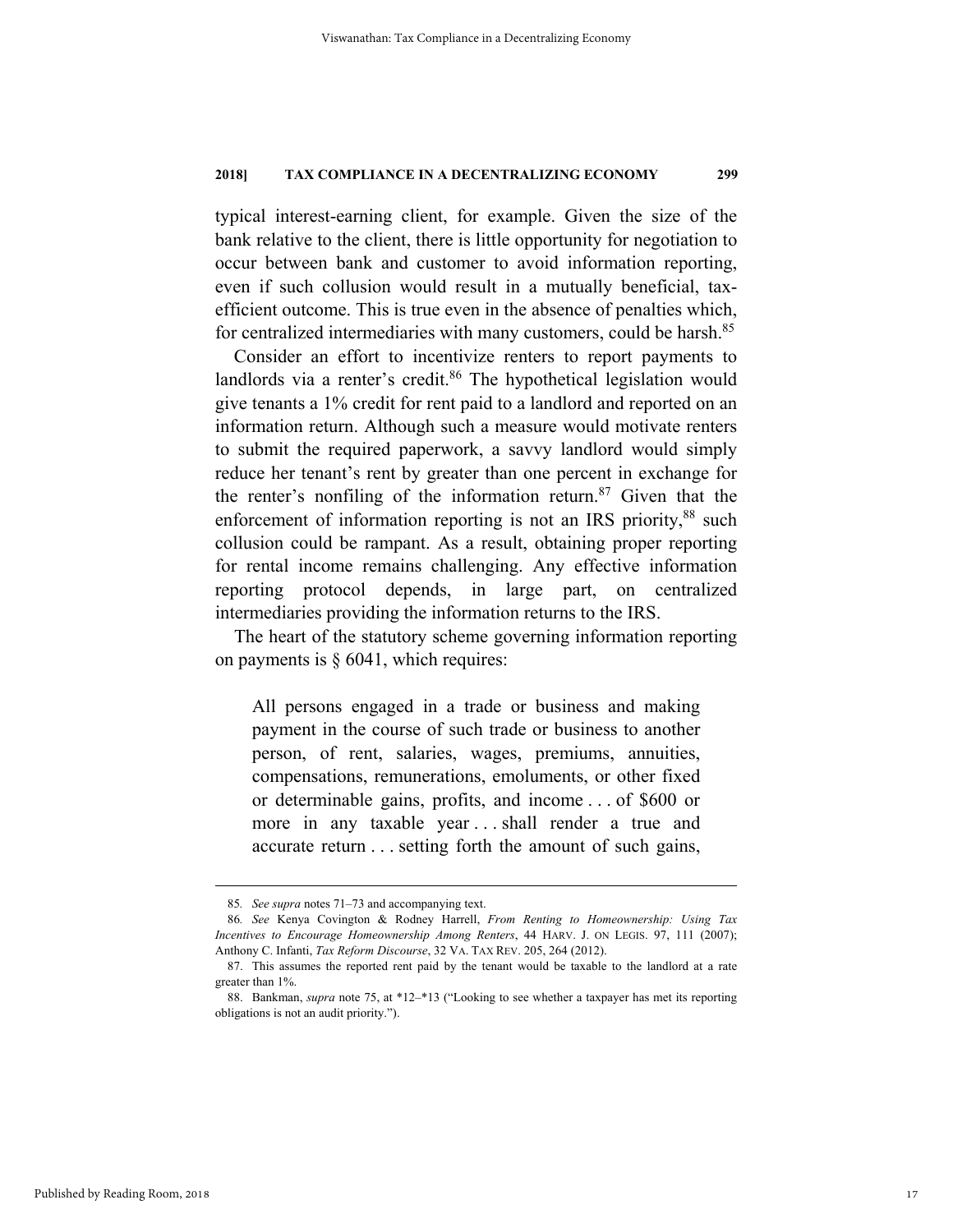profits, and income, and the name and address of the recipient of such payment.<sup>89</sup>

Section 6041 is a general provision; if a payment otherwise qualifies under § 6041 but is covered by another statute, the reporting requirements of the other statute take precedence.<sup>90</sup> For example, payments related to dividends and corporate earnings and profits, patronage dividends, trusts and annuity plans, payments of interest, and payments of royalties have different reporting requirements.<sup>91</sup> Various exceptions to this rule also apply, most notably for payments to corporations.<sup>92</sup>

# *1. Payments of Compensation*

The lion's share of reported income, approximately 68%, is reported on Form  $W-2$ , <sup>93</sup> which lists wages paid and requires the withholding of taxes. $94$  Large food and beverage establishments with employees receiving compensation primarily through tips must allocate to these employees 8% of the establishment's gross receipts, minus whatever the employee reports.<sup>95</sup> Other compensation not

 <sup>89.</sup> I.R.C. § 6041(a) (2012). If a payment qualifies under sections 6042 (dividends and corporate earnings and profits), 6044 (patronage dividends), 6047(e) (trusts and annuity plans), 6049(a) (payments of interest), or 6050N(a) (payments of royalties) the reporting rules of those sections apply. *See generally* IRS, U.S. DEP'T OF TREASURY, CAT. NO. 27976F, GENERAL INSTRUCTIONS FOR CERTAIN INFORMATIONAL RETURNS (2017), https://www.irs.gov/pub/irs-pdf/i1099gi.pdf [hereinafter GENERAL INSTRUCTIONS].

 <sup>90.</sup> Treas. Reg. § 1.6041-3(a) (2013).

<sup>91</sup>*. See* I.R.C. § 6042 (2012) (dividends and corporate earnings and profits); I.R.C. § 6044 (2012) (patronage dividends); I.R.C.  $\S 6047(e)$  (2012) (trusts and annuity plans); I.R.C.  $\S 6049(a)$  (2012) (payments of interest); I.R.C. § 6050N(a) (2012) (payments of royalties); s*ee generally* GENERAL INSTRUCTIONS, *supra* note 89.

 <sup>92.</sup> Treas. Reg. § 1.6041-3 (2013). Other exceptions to section 6041 include payments to (1) taxexempt organizations; (2) governments; (3) real estate agents of rent; and (4) scholarship recipients of scholarships properly excluded under section 117. *Id.* This exception was eliminated in 2010 by section 6041(i), but section 6041(i) was subsequently repealed, leaving the exception in place. *Id.*

 <sup>93.</sup> In 2010 the total amount of reported income was \$8.208 trillion, of which \$5.594 trillion was reported on Form W-2s. *See 2010 Estimated Data Line Counts Individual Income Tax Returns*, DEP'T OF THE TREASURY, IRS, at 14 (2010); INTERNAL REVENUE SERV., 2010 STATS. OF INCOME, *Table 5.A.3. Summary of Items for Taxpayers with Form W-2, by Return and Earner Type, Tax Year 2010*.

 <sup>94.</sup> Treas. Reg. § 1.6041-2(a) (2017).

 <sup>95. 23</sup> U.S.C. § 6053(c)(3) (2014). Large food and beverage establishments are defined as a business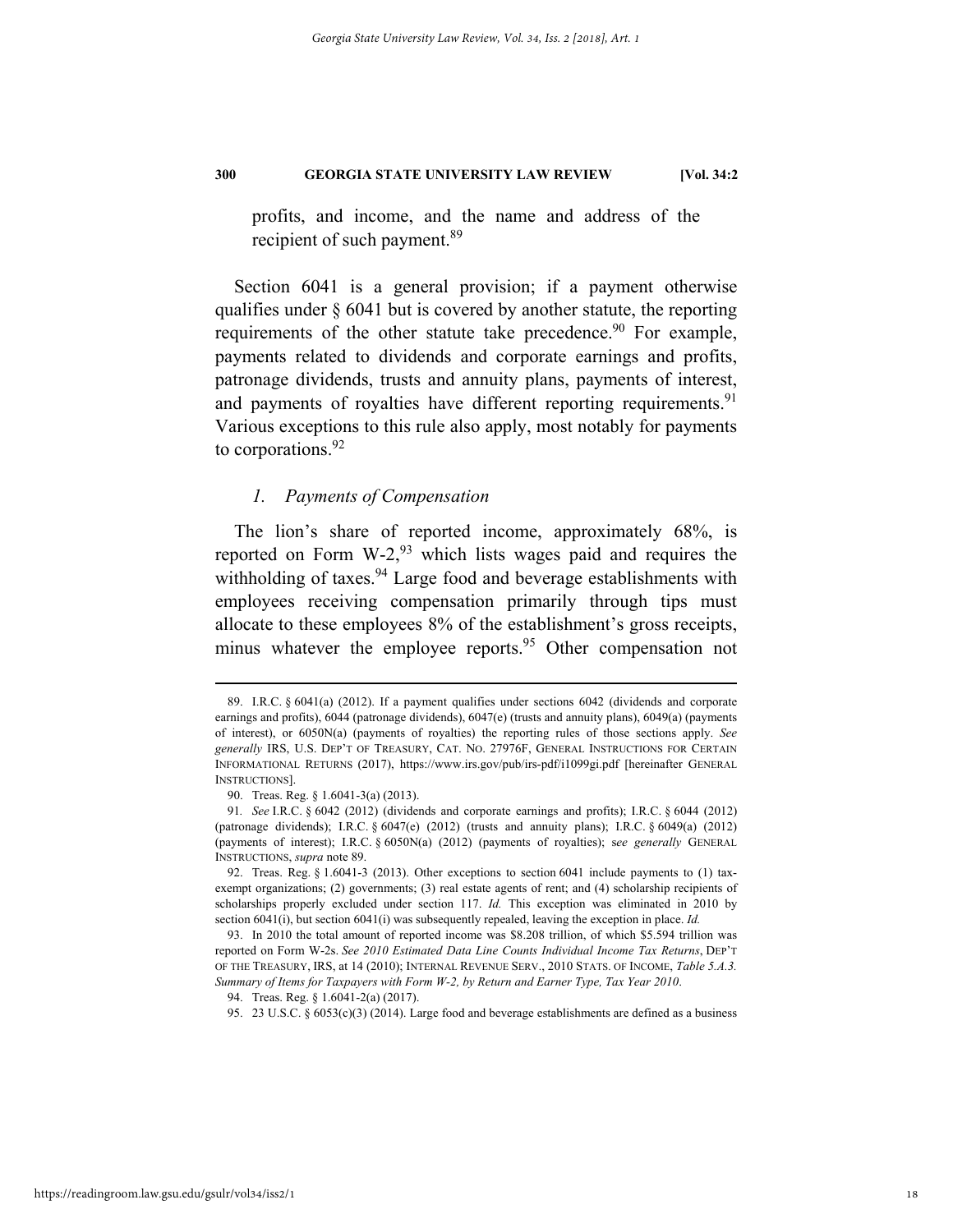otherwise qualifying for Form W-2 reporting generally will qualify for Form 1099-MISC reporting, provided the amount is greater than \$600.96

The average number of W-2 forms per individual is approximately  $1.2$ , <sup>97</sup> but the average number of employees per employer is far higher.<sup>98</sup> A majority of Americans, approximately 51.6% in 2012, work for companies with over 500 employees, with only 17.6% of the American workforce working at companies with fewer than twenty employees.<sup>99</sup> The information reporting associated with compensation thus regulates primarily larger, more centralized institutions.

# *2. Payments of Interest and Dividends*

Both interest and dividend payments greater than \$10 are reported on Forms 1099-INT and 1099-DIV, respectively. Only "qualifying" interest is required to be reported.<sup>100</sup> Interest arising from obligations in registered form, the most common qualifying type, encompasses a broad range of debt instruments since registration is a prerequisite for the deduction of the interest paid.101 Interest on the debt of individuals, among other types of interest, is exempt from this reporting requirement.<sup>102</sup> Interest payments constitute approximately

101. I.R.C. § 163(f) (2012).

that typically employs more than ten employees daily where tipping is customary. *Id.* at § 6053(c)(4). 96. I.R.C. § 6041(a) (2017).

 <sup>97.</sup> The total number of W-2 forms distributed in 2015 was approximately 255 million. IRS, PUBLICATION 6961 (2016). These W-2s were received by individuals filing approximately 150 million returns. IRS, SOI TAX STATS tbl. 1.2, https://www.irs.gov/pub/irs-soi/15in12ms.xls. Of these 150 million returns, approximately 55 million were of couples filing jointly, so approximately 205 million individuals are represented by these 150 million returns. *Id.* This results in approximately 1.2 W-2 forms per individual (255,000,000 W-2 forms ÷ 205,000,000 individuals).

 <sup>98.</sup> ANTHONY CARUSO, U.S. CENSUS BUREAU, G12-SUSB, STATISTICS OF U.S. BUSINESSES EMPLOYMENT AND PAYROLL SUMMARY: 2012 at 1 (2015), https://www.census.gov/content/dam/Census/library/publications/2015/econ/g12-susb.pdf. 99*. Id.* at 2.

 <sup>100.</sup> I.R.C. § 6049(b) (2012). Qualifying categories include (1) obligations in registered form; (2) obligations of a type issued to the public; (3) bank deposits; and (4) deposits with brokers. *Id.*

 <sup>102.</sup> I.R.C. § 6049(b)(2)(A) (2012). Individuals are not, therefore, obligated to send information reports to banks to which they pay interest. *See id.*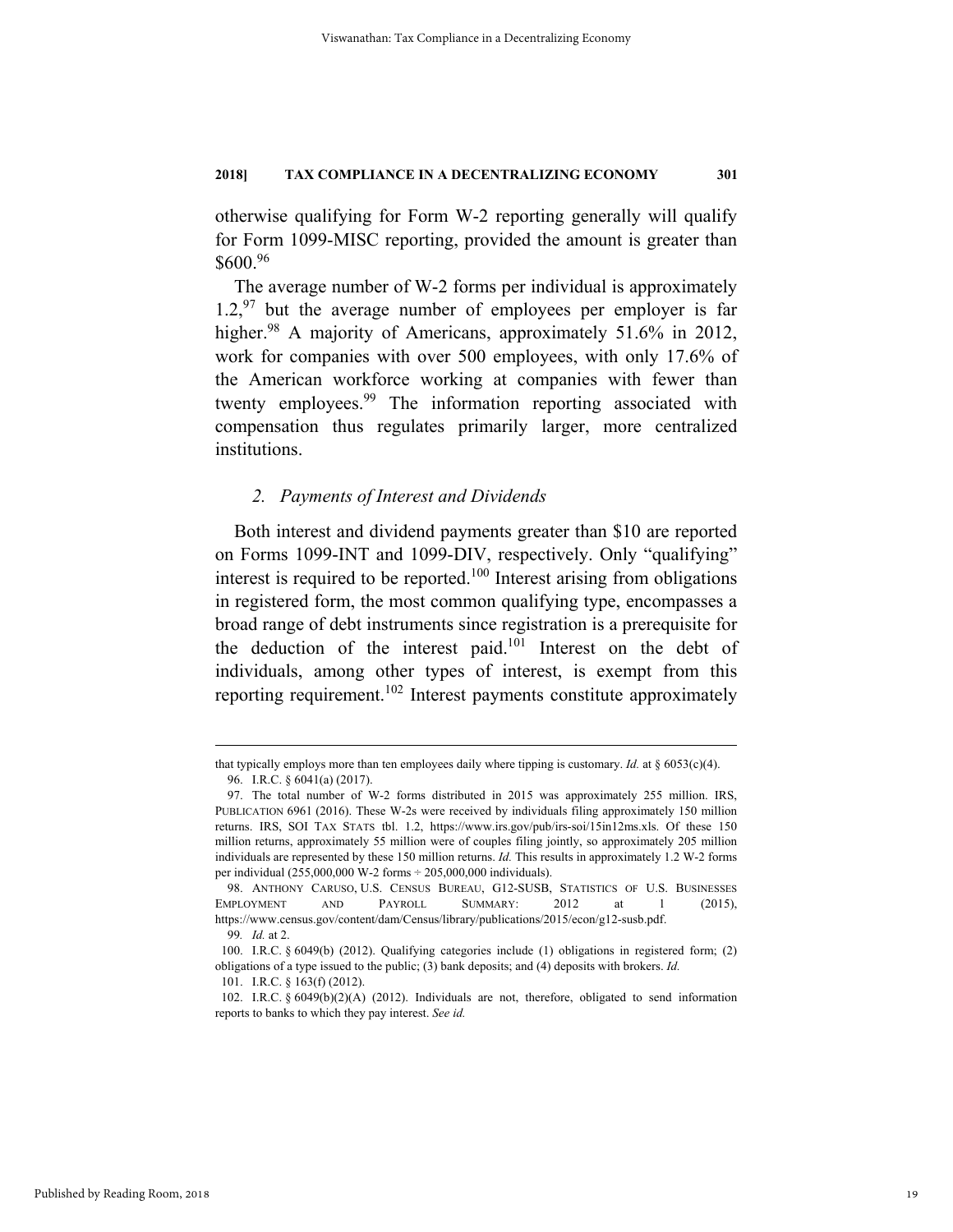$1\%$  of all reported income.<sup>103</sup> Dividend payments are also subject to the \$10 threshold, with recipients receiving a Form  $1099-DIV$ .<sup>104</sup> Information reporting on dividends is not required for certain recipients, including corporations, tax-exempt entities, and governments.105 Although payments of interest and dividends made by foreign payors are includible in a U.S. taxpayer's income, foreign payors are not subject to the reporting obligations that obligate U.S. payors.106 Under FATCA, however, the *assets* generating these interest and dividend payments are reportable.<sup>107</sup>

Interest and dividend payments are typically made by large entities, usually either financial institutions or publicly traded companies.108 As is the case with payments of compensation, payors of interest and dividends are typically outnumbered by the customers they are serving.<sup>109</sup> The information reporting requirements applicable to these payments almost exclusively obligate large, centralized entities rather than small businesses or individuals.<sup>110</sup>

#### *3. Transactions Involving Brokers*

The Treasury has broad authority to regulate the information returns that brokers must submit. For this purpose, a "broker" is defined as any "person who (for consideration) regularly acts as a middleman with respect to property or services."111 Brokers in securities, commodities, and certain financial instruments are the brokers for whom the treasury regulations specify the greatest detail

 <sup>103.</sup> In 2015, the estimated total amount of taxable interest reported was approximately \$96 billion out of total income reported of \$10.36 trillion. IRS, INDIVIDUAL INCOME TAX RETURNS LINE ITEM ESTIMATES, 2015, at 15 (2016) (line 8a).

 <sup>104.</sup> I.R.C. § 6042(a)(1) (2012).

<sup>105</sup>*. Id.* § 6042(b)(2)(B).

<sup>106</sup>*. Id.*

<sup>107</sup>*. See infra* notes 128–133 and accompanying text. There is also an individual reporting obligation. *See supra* notes 46–59.

<sup>108</sup>*. See* IRS, U.S. DEP'T OF TREASURY, CAT. NO. 27978B, INSTRUCTIONS FOR FORM 1099-DIV (2016), www.irs.gov/ form1099div.

<sup>109</sup>*. Id.* 

<sup>110</sup>*. Id.* 

 <sup>111.</sup> I.R.C. § 6045(a), (c) (2012).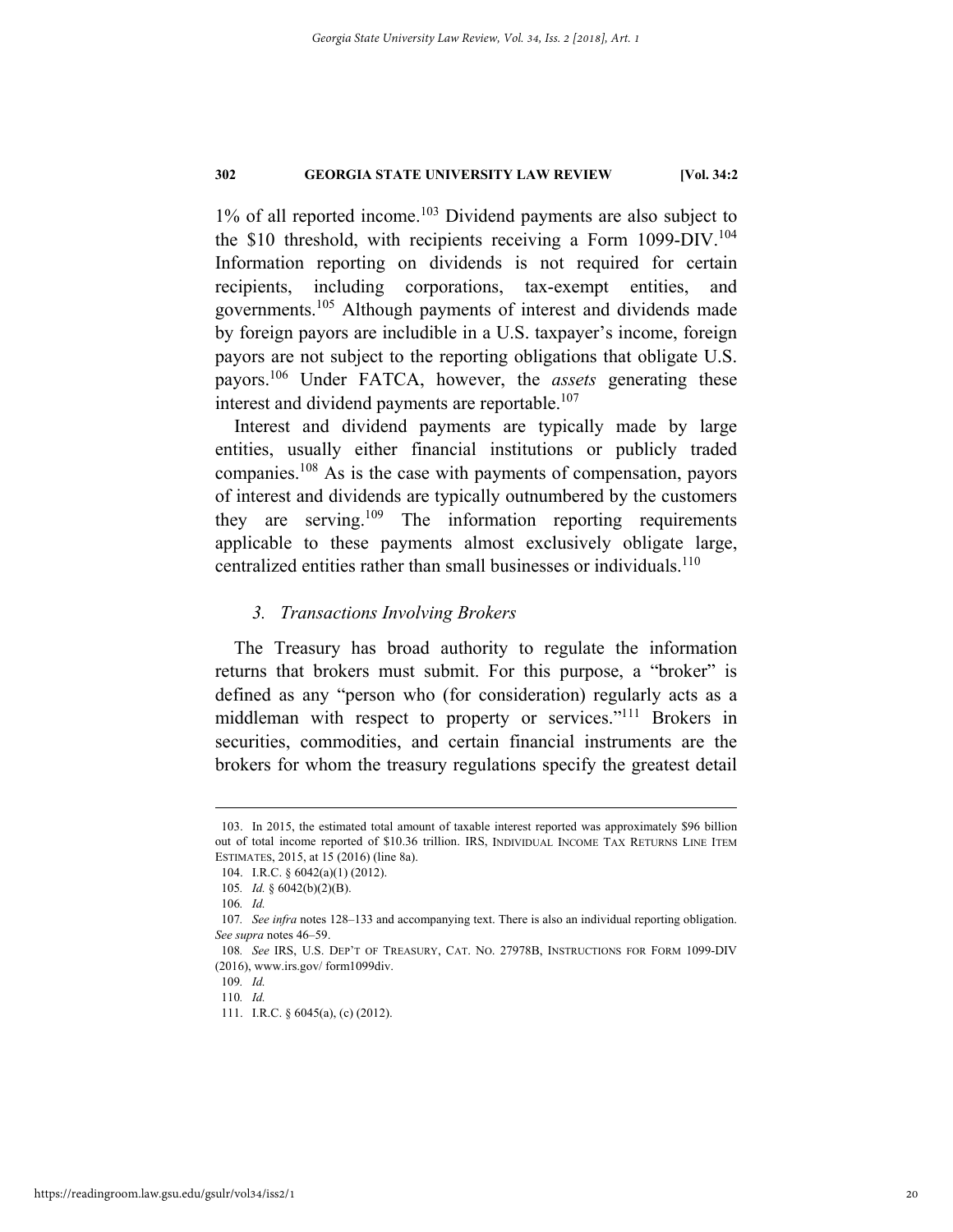of reporting obligations.112 Brokers are required to report the gross proceeds from sales and the adjusted basis of securities sold by the broker on their customer's behalf during the year.  $113$ 

Brokers are typically institutional third parties who have experience dealing with financial instruments.<sup>114</sup> Brokers typically serve many customers and therefore are centralized relative to their clients.115 It is relatively straightforward to impose regulatory burdens on most brokers because they are often certified by another regulatory body, such as the Securities Exchange Commission (SEC).116 Therefore, payors submitting 1099-Bs are almost always larger, centralized institutions and entities.

# *4. Other Transactions Requiring Information Reporting*

The IRS requires information returns for many other situations in which a payor remits payment to a taxpayer.<sup>117</sup> Similar to the transactions described above, these payors are typically centralized entities where the number of payees is large relative to the number of payors.118 In addition, these payee entities are, due to their size and

 <sup>112</sup>*. See generally* Treas. Reg. § 1.6045-1 (2010).

 <sup>113.</sup> I.R.C. § 6045(g). Only sales of a "covered security" are required to be reported. *Id.* Covered securities encompass a wide range of products, including corporate stock, commodity and derivatives contracts, and certain debt instruments. *See* I.R.C. § 6045.

 <sup>114.</sup> I.R.C. § 6045(c)(1).

 <sup>115.</sup> Over 1.8 billion 1099-Bs were submitted to the IRS in 2016. IRS, REV. 7-2016, PUBLICATION 6961 2017 UPDATE: CALENDAR YEAR PROJECTIONS OF INFORMATION AND WITHHOLDING DOCUMENTS FOR THE UNITED STATES AND IRS CAMPUSES 4 (2017).

<sup>116</sup>*. See generally* Jonathan Macey & Caroline Novogrod, *Enforcing Self-Regulatory Organization's Penalties and the Nature of Self-Regulation*, 40 HOFSTRA L. REV. 963, 964 (2012). Individuals trading in securities often obtain Series 7 certification, for example. The Series 7 exam is administered by the Financial Industry Regulatory Authority (FINRA). *Id.* FINRA is, in turn, regulated by the SEC. *Id.*

<sup>117</sup>*. See* I.R.C. §§ 6039, 6039D–F, 6039I, 6043, 6043A, 6044, 6047, 6050E–F, 6050H–Q, 6050S–T, 6050W (2012). These include but are not limited to certain options transactions; certain fringe benefits plans; large gifts from foreign persons; employer-owned life insurance contracts; liquidating transactions of corporations; taxable mergers and acquisitions; payments of patronage dividends; certain trusts and annuity plans; state and local income tax refunds; social security benefits; mortgage interest received; cash received in a trade or business; foreclosures and abandonments of security; exchanges of certain partnership interests; certain donated property; contracts from Federal executive agencies; payments of royalties; cancellation of indebtedness; long-term care benefits; higher education costs; health insurance costs; payments made in settlement of payment card and third party network transactions. *See id.*

<sup>118</sup>*. See* Lederman, *Reducing Information Gaps*, *supra* note 29, at 1170.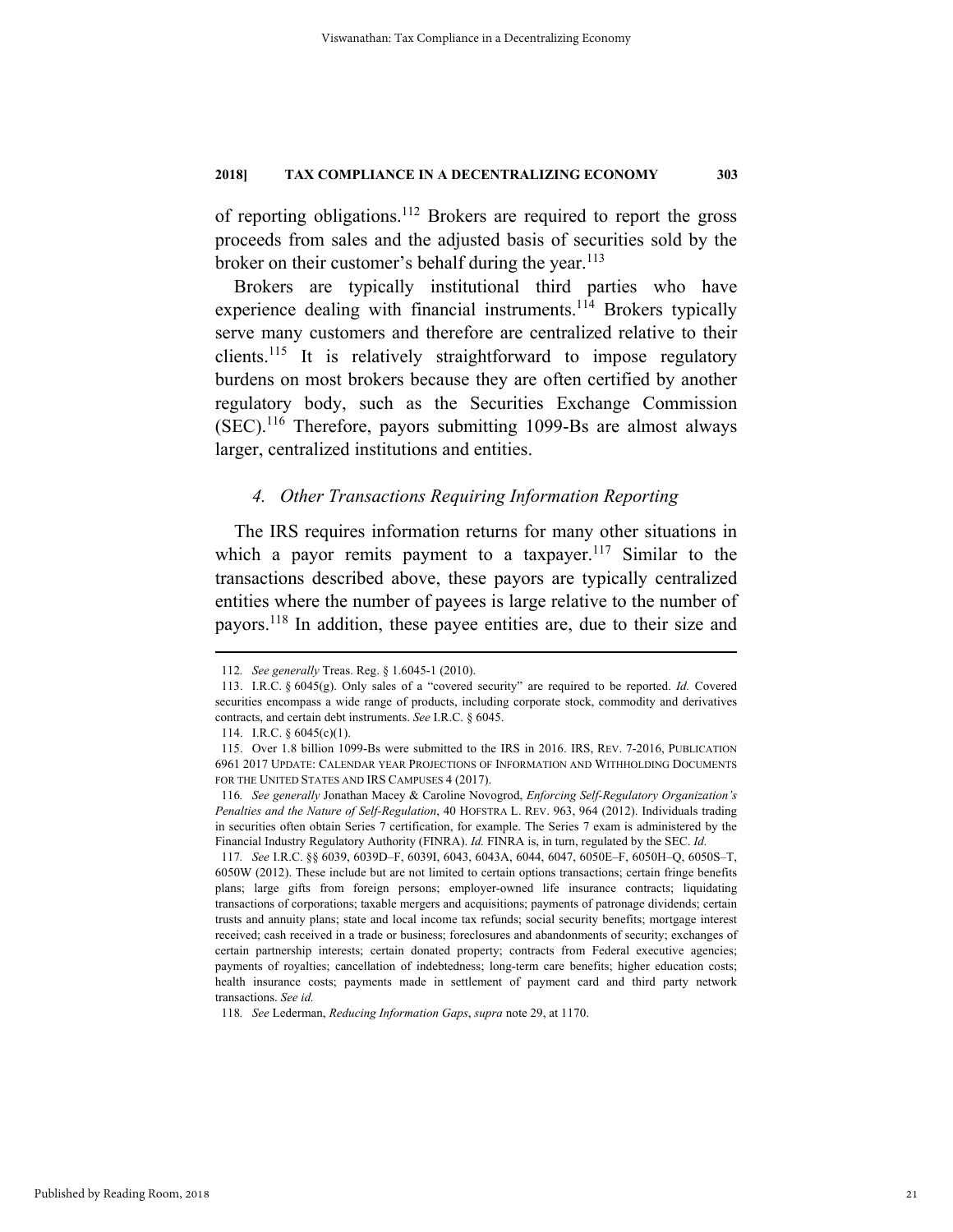financial significance, easier to regulate.<sup>119</sup> It is difficult, for example, for a state government issuing tax refunds (which are included in recipients' federal gross income) to escape the regulatory reach of the IRS.<sup>120</sup> The vast majority of the miscellaneous reporting rules apply to financial institutions, corporations engaging in reorganization, and governmental branches—all entities with relatively high levels of sophistication and regulatory oversight. $121$ 

Section 6050W of the Internal Revenue Code obligates certain intermediaries making payments on behalf of other parties to submit information reports on Form 1099-K to the payees only if the total number of transactions to a given payee is greater than 200 *and* the total dollar amount of all transactions exceeds  $$20,000$ .<sup>122</sup> Many companies involved in the sharing economy characterize their relationship to payees as one falling under this more relaxed reporting requirement.<sup>123</sup> Since the payors often do not reach these threshold requirements, the corresponding payees often receive no information report from the payor.

# *5. FATCA Reporting of Foreign Assets*

FATCA-mandated reporting concerns assets held overseas rather than payments made between parties.<sup>124</sup> In order to avoid the  $30\%$ withholding tax, a foreign financial institution must provide the following information for each U.S. account it maintains: (1) the identifying information on the account, including the taxpayer

 <sup>119.</sup> Cheng, *supra* note 67, at 666 ("Institutions, usually in the form of corporations, are easier to regulate because they are smaller in number, have known locations, and have significant economic incentives to comply with government mandates.").

 <sup>120.</sup> A state government whose income tax refund was not included in the taxpayer's federal gross income would be incentivized to over-withhold due to the time value of money. Taxpayers deducting the overpayment of state income taxes in the previous year would also prefer this result, assuming that the value of the deduction is worth more than the loss in time value of money from the overwithholding.

<sup>121</sup>*. See supra* note 117 and accompanying text.

 <sup>122.</sup> I.R.C. § 6050W. The intermediaries required to submit these Form 1099-Ks are known as "third party settlement organizations." *Id.* These organizations are a subset of the category of intermediaries known as "payment settlement entities." *Id.*

 <sup>123.</sup> Shu-Yi Oei & Diane M. Ring, *Can Sharing Be Taxed?*, 93 WASH. U. L. REV. 989, 1034 (2016).

 <sup>124.</sup> I.R.C. § 1471(c)(1) (2012).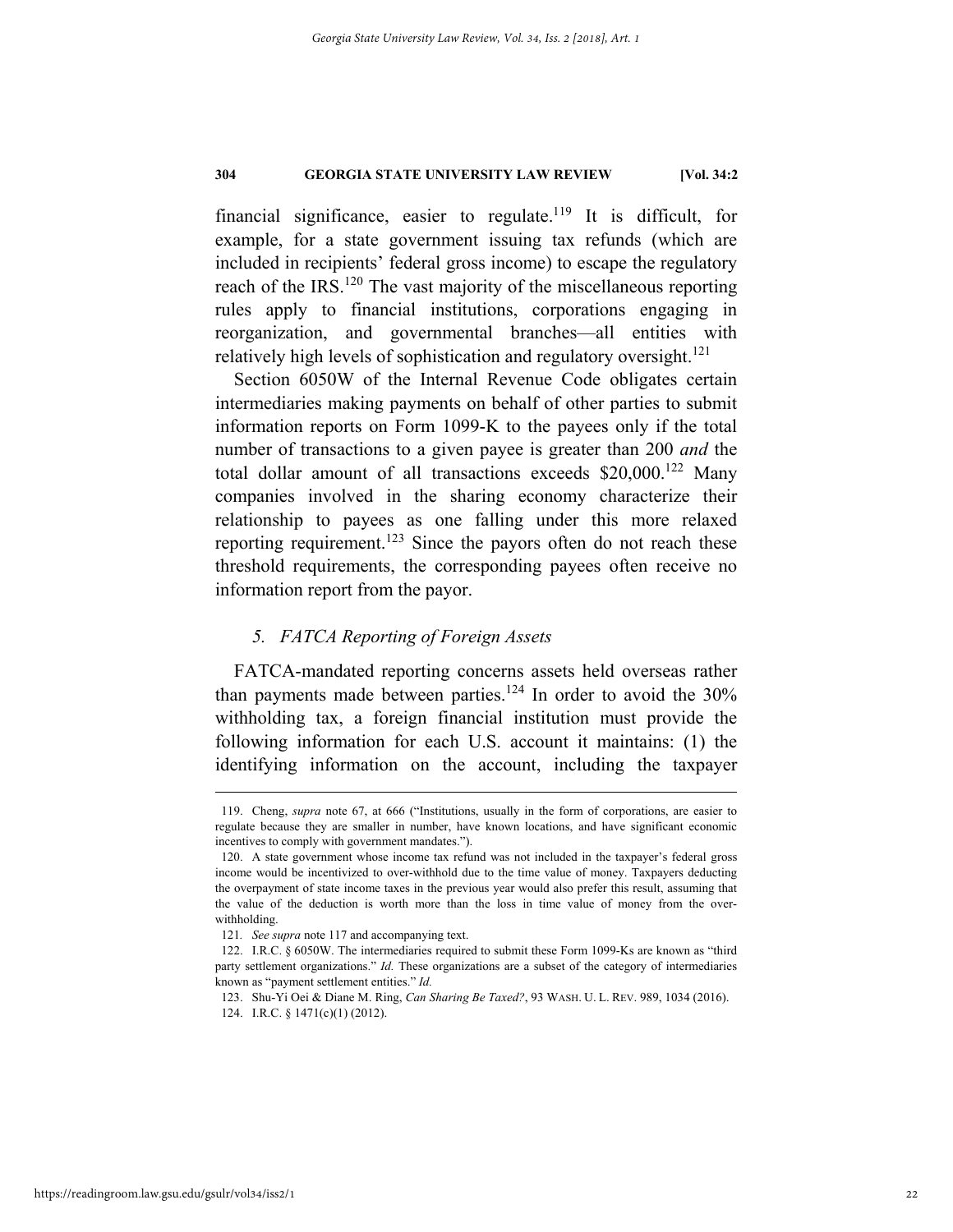identification number(s);<sup>125</sup> (2) the account number and the account's balance or value;<sup>126</sup> and (3) a transaction history of the account.<sup>127</sup> The foreign financial institutions submitting this information will almost always be larger depository institutions that hold accounts not just for U.S. persons but also likely for local clients.<sup>128</sup> The institutions submitting FATCA information will thus almost always be centralized intermediaries.

This is especially true for countries with which the Treasury has signed an intergovernmental agreement. For these jurisdictions, the foreign financial institutions will first report the relevant FATCA information to their local tax authorities.<sup>129</sup> Then, pursuant to an existing tax treaty or agreement, tax authorities in the foreign country will automatically exchange the information with the IRS.<sup>130</sup> The intergovernmental agreement effectively makes the tax authority of the foreign country itself the reporting entity.<sup>131</sup> Such an obligation unequivocally puts the burden of compliance on a centralized intermediary, namely, the government of a foreign country.

# *6. Consumer Transactions*

Notably absent from information reporting requirements are consumer transactions, which involve amounts paid in furtherance of personal consumption, rather than a trade or business.<sup>132</sup> Even though these transactions represent a large percentage of the total amount of the underreporting tax gap, any statutory scheme for reporting these payments would generally obligate individuals rather than

 <sup>125.</sup> I.R.C. § 1471(c)(1)(A).

 <sup>126.</sup> I.R.C. § 1471(c)(1)(B)-(C).

 <sup>127.</sup> I.R.C. § 1471(c)(1)(D).

<sup>128.</sup> Treas. Reg.  $\S 1.1471-5(e)(2)(2013)$ . The definition of a foreign financial institution is extremely broad and includes any institution that accepts deposits in the ordinary course of a banking or similar business or holds, as a substantial portion of its business, financial assets for the benefit of one or more other persons. *Id.*

 <sup>129.</sup> Press Release, U.S. Dep't of the Treasury, *supra* note 63.

<sup>130</sup>*. Id.*

<sup>131</sup>*. Id.*

 <sup>132.</sup> IRS, *supra* note 10, at 10.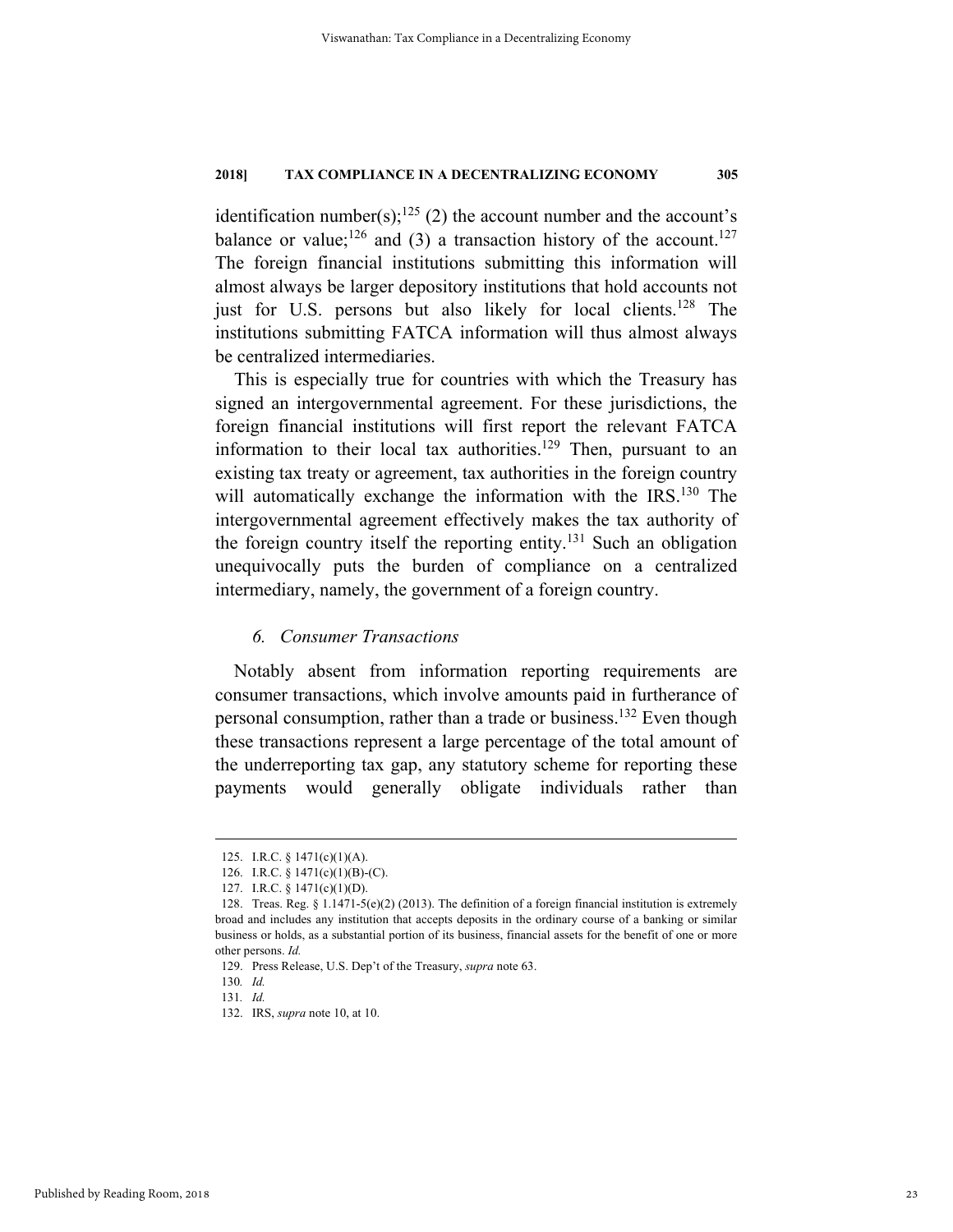institutions.133 Although such a reporting scheme would, if adhered to, greatly improve tax compliance, imposing reporting obligations on individual consumers has not been seriously contemplated.<sup>134</sup> Even if some financial incentive existed for the payor in a consumer transaction to report the payment, the potential relationship between the parties could still easily result in a lack of reporting. Even between parties with no previous relationship, a negotiated, mutually tax-beneficial payment structure is not uncommon.135 Given that enforcement of information reporting for consumer transactions is administratively problematic and not a priority for the  $IRS$ ,  $136$ Congress has implicitly conceded that the most effective information reporting regimes are those that obligate large, centralized payors.<sup>137</sup> These reporters are both easily scrutinized and have a business infrastructure that facilitates the reporting.<sup>138</sup>

In short, the bulk of the U.S. federal tax gap (both domestically and internationally) is due to underreporting. Information reports submitted on a given source of income or for other items (such as overseas assets) that permit the IRS to determine which taxpayers are evading taxes significantly reduce the likelihood of income underreporting. However, current law governing the submission of information reports implicitly acknowledges that centralized intermediaries can most easily file the required information, despite the fact that smaller, less centralized payors are the largest contributors to the tax gap.

 <sup>133.</sup> Another approach to incentivizing the reporting of these payments is to provide something of value to the consumer in exchange for reporting the transactions. *See* Lederman, *Reducing the Tax Gap*, *supra* note 29, at 1753 ("A creative alternative used in some countries is to have consumers' receipts double as lottery tickets.").

<sup>134</sup>*. See* H.R. REP. NO. 112-15, at 4 (2011) ("[T]he Committee is concerned that the expansion of the information reporting requirements imposes a substantial tax compliance burden on small businesses."). 135*. See, e.g.*, Ron Lieber, *Doing the Right Thing by Paying the Nanny Tax*, N.Y. TIMES, (Jan. 23,

<sup>2009),</sup> http://www.nytimes.com/2009/01/24/your-money/taxes/24money.html?mcubz=3.

 <sup>136.</sup> Bankman, *supra* note 88 and accompanying text.

<sup>137</sup>*. See* Lederman*, Reducing Information Gaps*, *supra* note 29, at 1737–42.

<sup>138</sup>*. Id.* at 1740.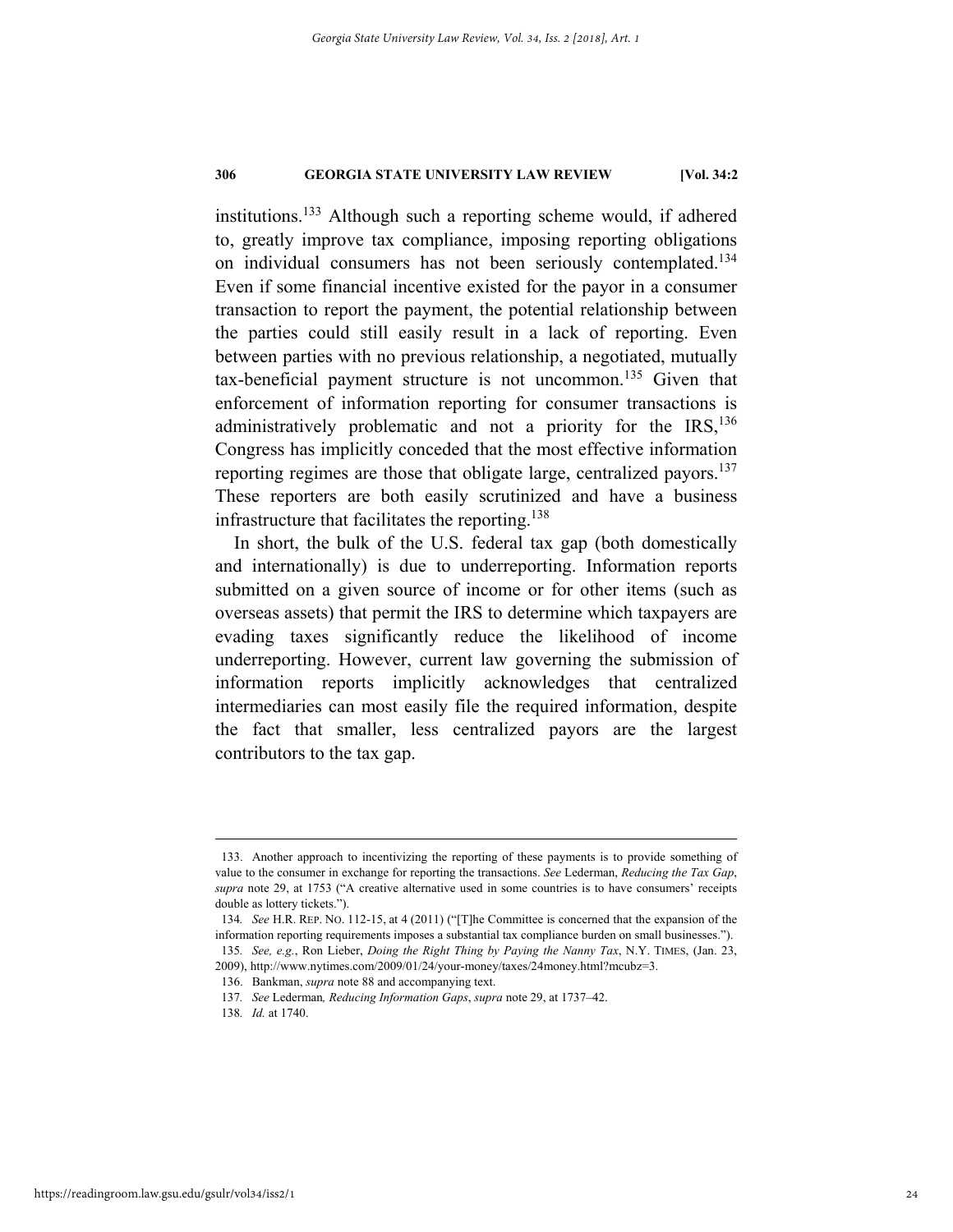# *E. The Role of Centralized Intermediaries in Effective Information Reporting*

The preceding Section showed that the statutory and regulatory framework of information reporting, both domestically and internationally, relies heavily on centralized, third-party intermediaries to provide information reports to the IRS. Once the IRS has the information contained within the information reports, it has a straightforward mechanism to quickly determine noncompliance and assess deficiencies.<sup>139</sup> For income items subject to substantial reporting requirements, not only does the IRS have the information previously known only to the reporting intermediary and the taxpayer, but the taxpayer also knows that the IRS now has this information, thus increasing the likelihood of taxpayer compliance from the outset.<sup>140</sup>

But simply enacting statutes to address the payments that currently go unreported will not solve the issue of underreporting. Congress could enact statutes and the IRS could promulgate regulations requiring the payors contributing the most to the tax gap to report their payments, but such statutes and regulations would largely be toothless.141 In general, these intermediaries report their payments of income because the benefit to them—either in the form of minimizing risk from penalties or obtaining a tax benefit from their

 <sup>139</sup>*. Data Book 2015*, INTERNAL REVENUE SERV. DATA BOOK, Oct. 1, 2014–Sept. 30, 2015, at 38 (IRS, Wash. D.C.), https://www.irs.gov/pub/irs-soi/15databk.pdf. The IRS' first pass at enforcement is of minimal cost and done via its Automated Underreporter and Automated Substitute for Returns programs, systems through which third-party information returns are used to automatically identify unreported income and calculate tax return delinquencies. *See also* IRS, INTERNAL REVENUE MANUALS, § 4.19.2.1 (2016) (describing procedure by which Automated Underreporter cases are processed); I.R.S. Gen. Couns. Mem. 200211040 (Jan. 30, 2002).

<sup>140</sup>*. See* Lederman*, Reducing Information Gaps*, *supra* note 29, at 1738–39 ("What likely makes information reporting so successful in spurring compliance in the first instance is that, like 'red light cameras' that snap pictures of vehicles failing to stop for a red light, the taxpayer is aware that the government is watching.")

 <sup>141.</sup> Even extremely punitive penalties might not be sufficient to compel compliance if the perceived risk is low. The penalties associated with FBAR noncompliance were severe, but did not alter the perception that FBAR did little, even with the additional penalties, to promote tax compliance. *See supra* notes 41–42 and accompanying text. In addition, extremely punitive penalties in the tax content can be politically challenging to enact.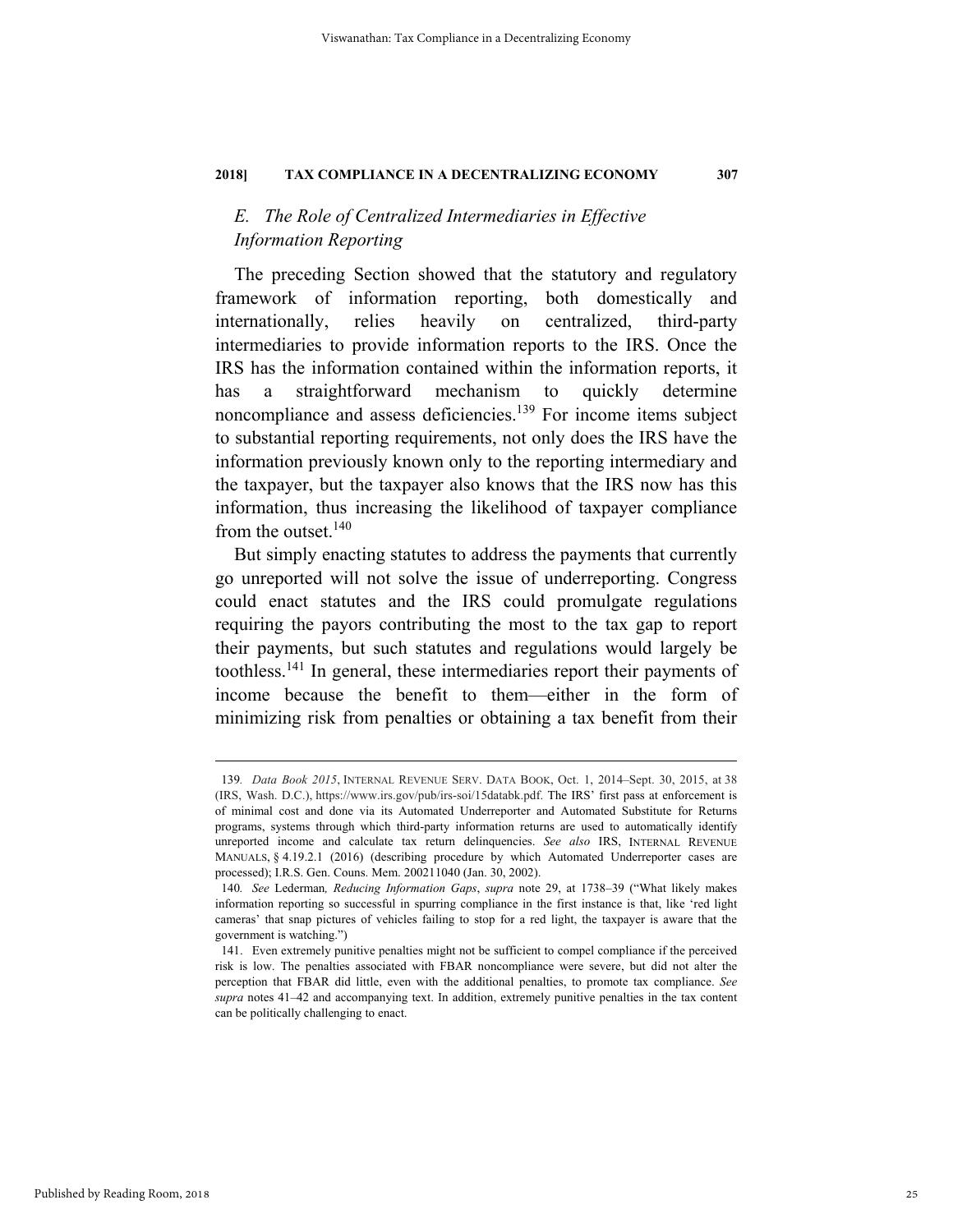own recordkeeping—outweighs the costs of submitting returns.<sup>142</sup> As described below, there are criteria by which to evaluate the success of proposed information reporting schemes. These criteria all favor, either implicitly or explicitly, information reporting protocols that obligate large, centralized third-party intermediaries over payors that are more diffuse and distributed.

Not all information reporters are created equal. Leandra Lederman has identified six factors to assess the success of information reporting protocols.143 Though not exhaustive, these criteria provide a framework to evaluate any information reporting scheme.<sup>144</sup> The factors include the extent to which (1) the reporting intermediary and the taxpayer are engaging in arm's length transactions; (2) a reporting intermediary has a bookkeeping infrastructure in place; (3) information reporting is concentrated; (4) the information reports filed by the intermediary constitute complete reporting; (5) the taxpayer has few alternatives other than to use the reporting intermediary; and  $(6)$  the stakes of noncompliance are significant.<sup>145</sup> Assuming the stakes of noncompliance are significant, all other factors, either directly or implicitly, favor using large (relative to the taxpayer), centralized third-party intermediaries as information reporters.146

## *1. Arms-Length Transactions*

An arm's-length transaction is one where each of the parties acts independently to further its own economic interests.<sup>147</sup> A party to a transaction not acting at arm's length will potentially take into account the counterparty's economic interests, even if such action

 <sup>142.</sup> Lederman*, Reducing Information Gaps*, *supra* note 29, at 1737.

<sup>143</sup>*. Id.* at 1739–40.

<sup>144</sup>*. Id.* at 1739.

<sup>145</sup>*. Id.* at 1739–41.

<sup>146</sup>*. See id.* at 1753–54.

<sup>147</sup>*. See* Treas. Reg. § 1.482-1(b)(1) (2009); Kevin K. Leung, *Taxing Global Trading: An Appropriate Testing Ground for Formula Apportionment?*, 1 MINN. J. GLOBAL TRADE 201, 203–04 (1992).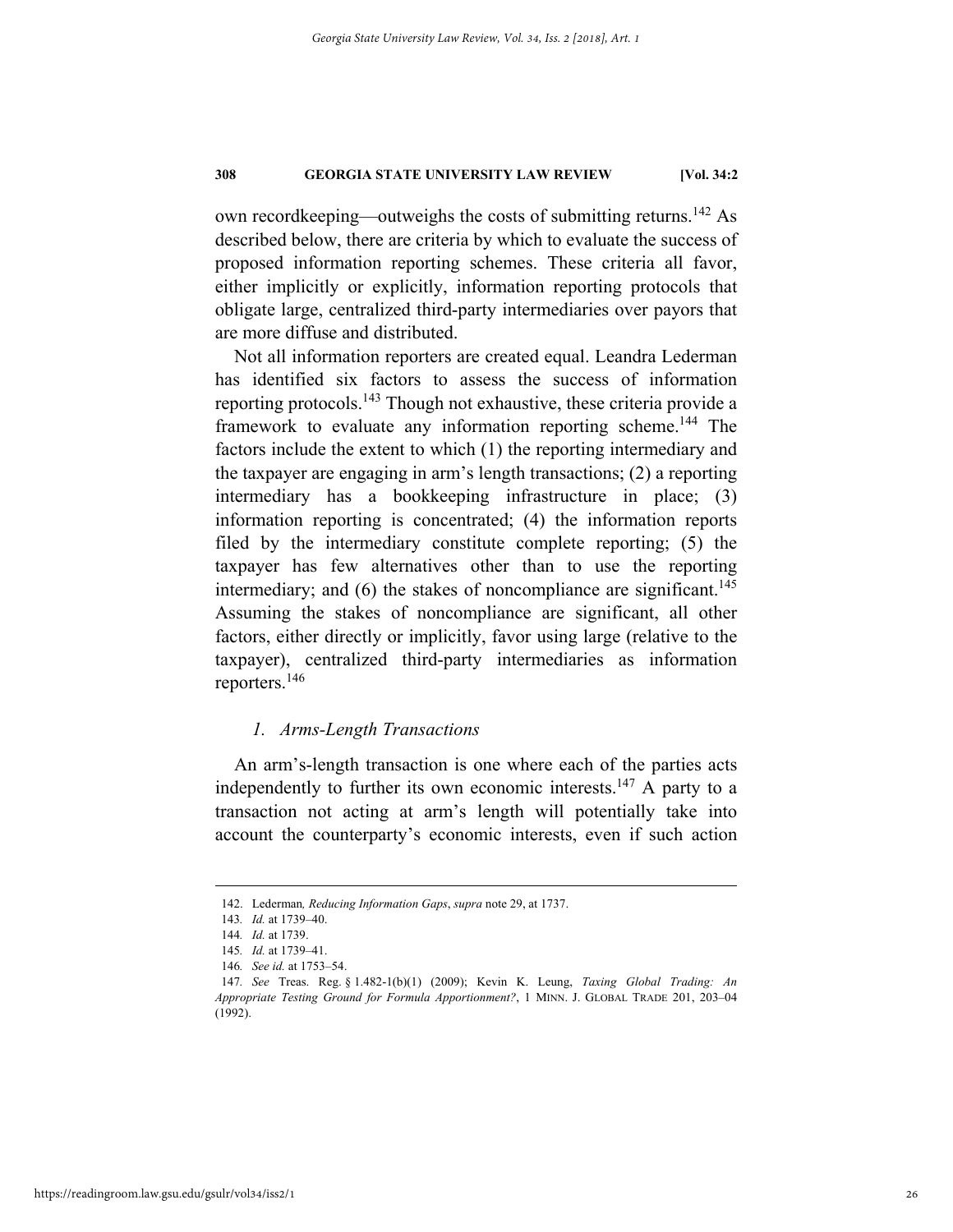does not result in its own economic gain.<sup>148</sup> An uncle might not, for example, submit a required Form 1099 for his payee niece. If her tax savings have some value to him, his risk of audit may be worth her tax savings. In contrast, large, centralized intermediaries are less likely to accept risk and share in the tax savings of their payees.<sup>149</sup> This is especially true for publicly traded companies whose corporate actions are subject to disclosure rules and heightened public scrutiny.<sup>150</sup> The consequences of engaging in transactions that are not arms-length are higher for larger institutions; as a result, large thirdparty intermediaries are less likely to engage in transactions that are not arm's-length.151

# *2. Bookkeeping Infrastructure*

A reporting intermediary with a bookkeeping infrastructure in place can more easily track accounts payable, and can therefore more easily track payments with reporting obligations.<sup>152</sup> With an extant bookkeeping infrastructure, the costs of reporting compliance necessarily decrease, making reporting less burdensome.<sup>153</sup> The larger the reporting intermediary, the more likely the intermediary has such a cost-saving bookkeeping infrastructure in place.<sup>154</sup> As the size of an intermediary increases, the costs associated with bookkeeping generally represent a decreasing proportion of an entity's overall expenses.<sup>155</sup> The marginal cost for a large intermediary to produce each additional information return is likely negligible.156

 <sup>148.</sup> Lederman*, Reducing Information Gaps*, *supra* note 29, at 1739.

<sup>149</sup>*. Id.* at n.25.

 <sup>150.</sup> Lederman, *Statutory Speed Bumps*, *supra* note 29, at 730–31.

<sup>151</sup>*. See* Lederman*, Reducing Information Gaps*, *supra* note 29, at 1743.

<sup>152</sup>*. Id.* at 1740.

<sup>153</sup>*. See id.* at 1739 n.26.

<sup>154</sup>*. See id.* at 1740.

 <sup>155.</sup> Soled, *supra* note 79, at 376 ("[T]he information return issuer so regularly and frequently encounters a particular situation that, unlike the individual taxpayer, it develops a unique expertise to distill and disseminate this information.").

<sup>156</sup>*. Id.* at 393.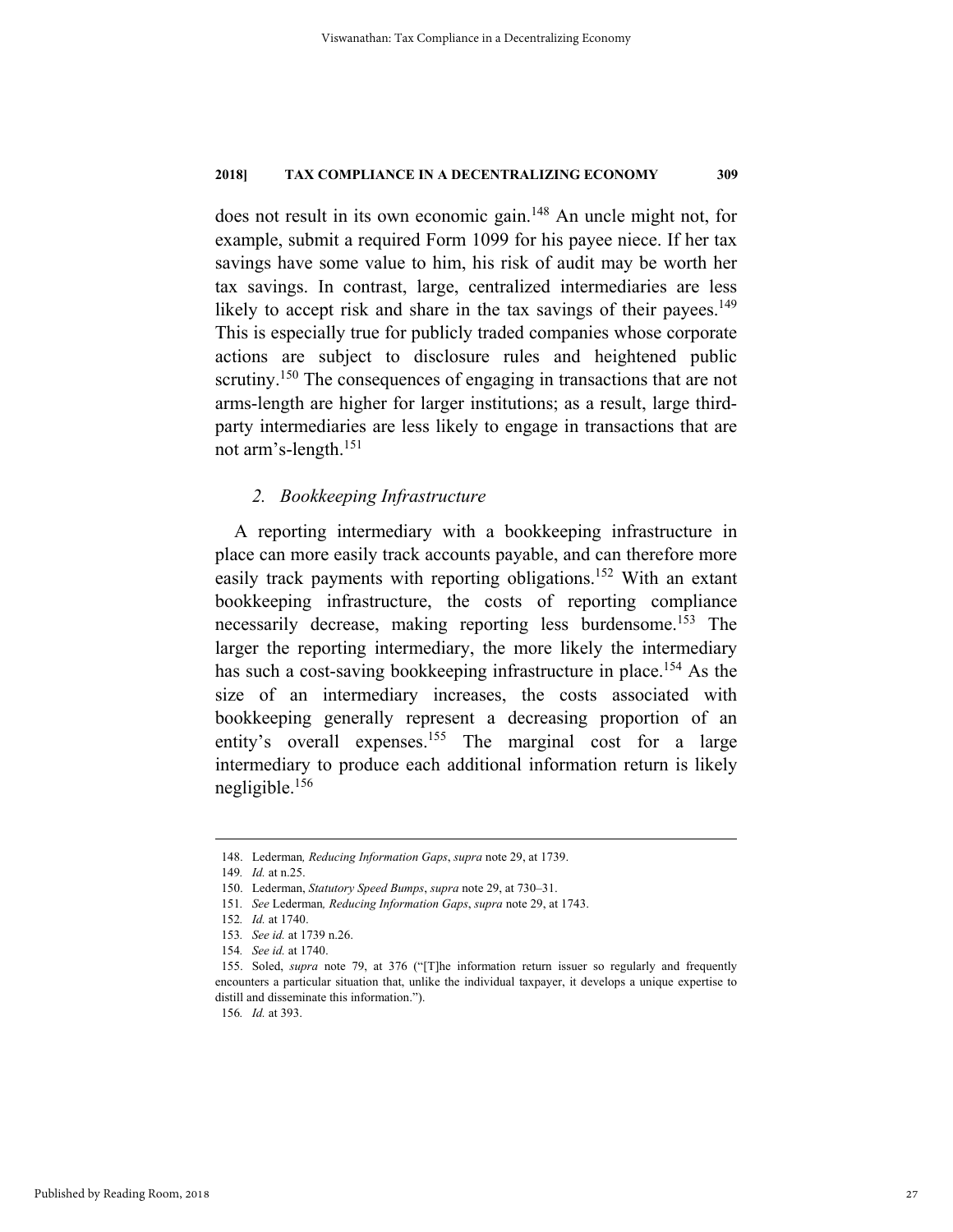# *3. Concentration of Information Reporting157*

When reporting obligations are concentrated amongst fewer payors (relative to the payees), information reporting is more effective. Large, centralized intermediaries typically outnumber the taxpayers about whom information returns are filed.<sup>158</sup> These third parties are repeat players in the areas in which they do business, either as employers (with respect to wage reporting) or as payors for goods and or services.<sup>159</sup> Although it is mathematically possible for the number of income payors to exceed the number of payees within a given industry, such a result is highly unlikely.<sup>160</sup> Any large intermediary responsible for filing information returns will likely submit returns for a significant number of taxpayers.

# *4. Complete Reporting*

Information reporting is most effective when the amounts submitted by the reporter permit the IRS to determine what amount should be included in the taxpayer's gross income.<sup>161</sup> For example, information reporting on interest paid is more complete than reporting only the gross proceeds (and not also the basis) from the sale of an asset.<sup>162</sup> The larger the reporting intermediary, the more likely the intermediary has access to the information needed to submit a complete information report.<sup>163</sup> For example, a large, established securities broker will likely be involved in both the purchase and sale of the transacted security, permitting the broker to completely report on the transaction.

 <sup>157.</sup> Professor Lederman describes this factor as "centralization"; however, to avoid conflating her definition with how the term "centralized" is used elsewhere in this Article, I have described this factor as "concentration of information reporting." Lederman*, Reducing Information Gaps*, *supra* note 29, at 1740 ("Information reporting is more efficient when required of parties who are fewer in number than the recipients of the reports.").

<sup>158</sup>*. Id.* at 1740 n.27.

<sup>159</sup>*. See id.* at 1737–38.

<sup>160</sup>*. Id.* at 1740 ("[B]usinesses tend to be fewer in number than their customers or employees.").

<sup>161</sup>*. See id.*

<sup>162</sup>*. See id.* at 1738.

 <sup>163.</sup> Lederman, *Reducing Information Gaps*, *supra* note 29, at 1740.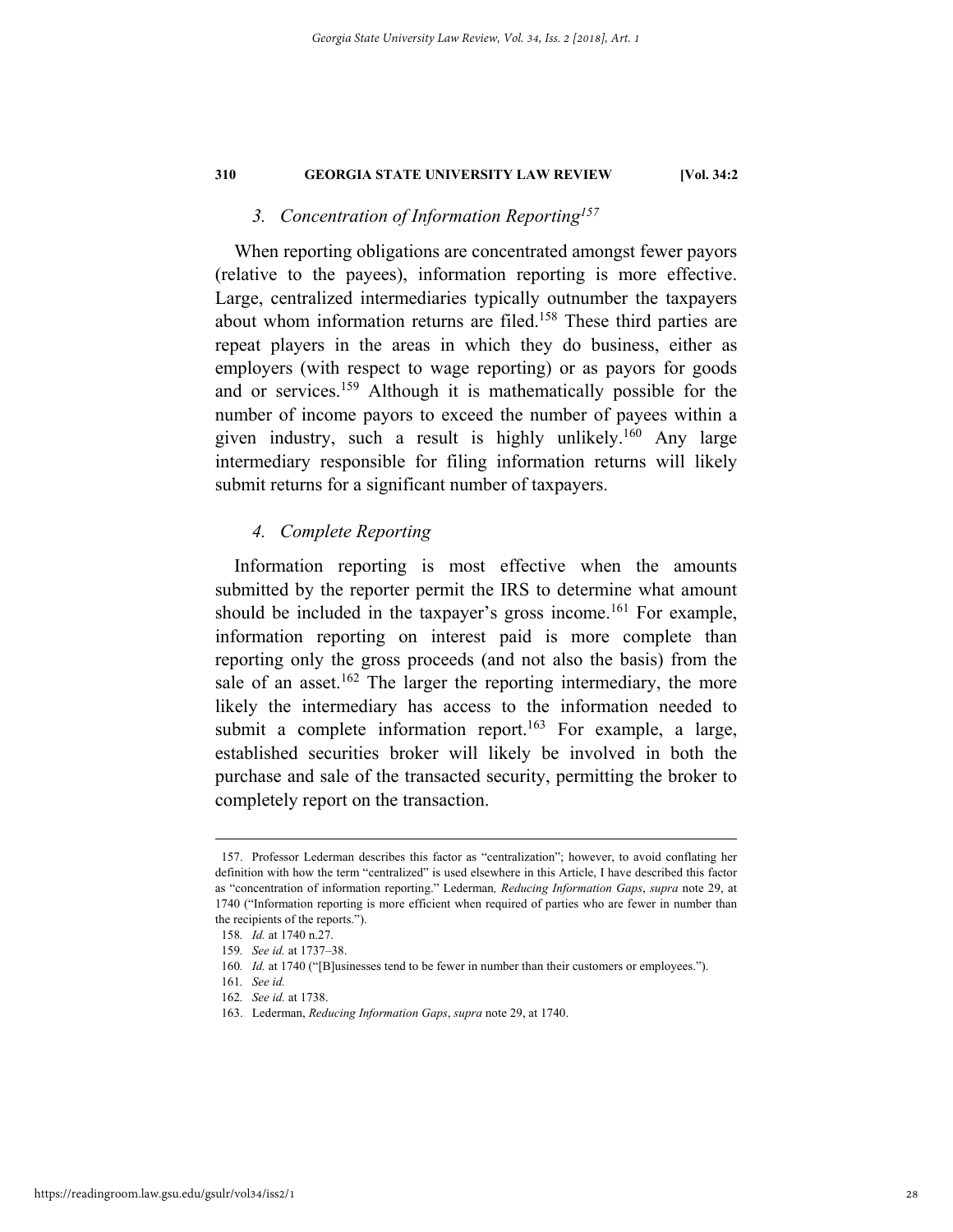Another element of complete reporting relates to the degree to which the reporter-submitted information corresponds to a line item that can be easily checked against the payee's return. As an intermediary who is required to submit information returns grows in size, it will submit an increasing number of information returns and an increasing amount of income in total. If some triggering criterion—be it an actual bright-line trigger or simply a punitive enforcement trigger (like an audit)—exists to obligate the intermediary to report, this triggering criterion is more frequently implicated if the intermediary is a larger institution.<sup>164</sup> As such, the larger the intermediaries doing the reporting, the greater the likelihood that the amounts being reported represent a complete account of the amounts to be reported by the taxpayers.165 For example, an employer with a single employee might pay this single employee off the books. But as the employer grows in size, the risk associated with noncompliance increases, and the employer is incentivized to properly report its employee's wages.

# *5. Few Alternative Arrangements*

Information reporting will be less effective if the taxpayer can easily avoid it by engaging in an alternative, equivalent transaction not subject to information reporting.166 Taxpayers would enjoy having the option, rather than the obligation, to report income. That is, all things being equal, taxpayers would prefer an identical relationship without the intermediary filing the required information returns.167 But due to barriers to market entry, taxpayers receiving payments from large, centralized intermediaries often have few alternative options that are not also large and centralized.168 Financial institutions, for example, are regulated in areas such as capital and

 <sup>164</sup>*. Id.* at 1738 n.18.

<sup>165</sup>*. Id.* at 1740.

<sup>166</sup>*. See id.*

 <sup>167.</sup> James Alm, *A Perspective on the Experimental Analysis of Taxpayer Reporting*, 66 ACCT. REV. 577, 577–78 (1991).

 <sup>168.</sup> Lederman, *Reducing Information Gaps*, *supra* note 29, at 1756.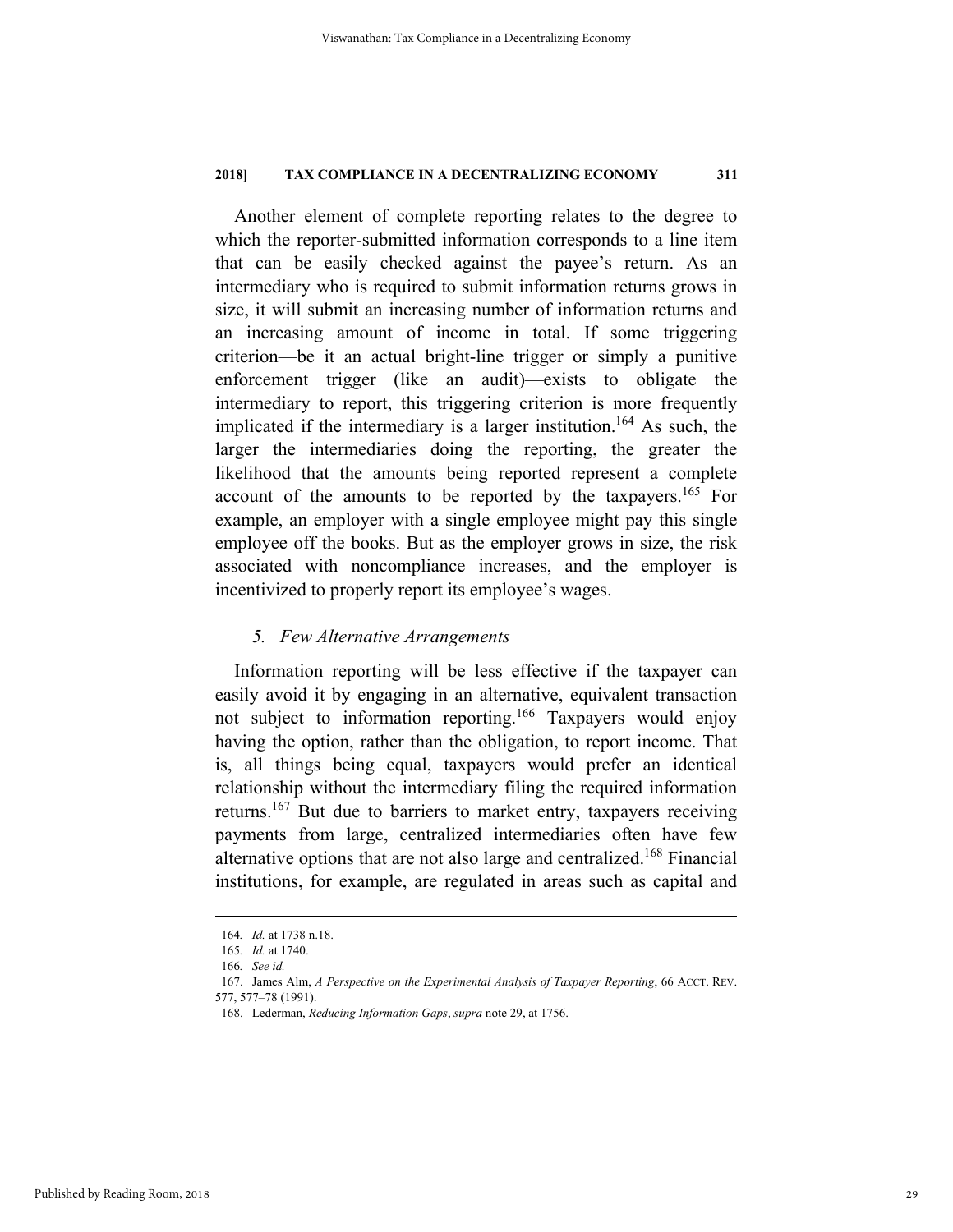reserve requirements, corporate governance, and licensing standards to reduce systemic risk.169 With regard to gambling, a "mom and pop" betting parlor might offer a more favorable point spread than a casino, but the required licensing restricts their ability to find customers.<sup>170</sup>

Additionally, taxpayers choose to use centralized intermediaries because the transaction costs with the centralized intermediary can be lower than those with a decentralized intermediary.<sup>171</sup> Large, centralized intermediaries are providing a value to the taxpayers to whom they make payments and on whom they are reporting.<sup>172</sup> Again, without this value, all things being equal, taxpayers would generally prefer an identical relationship without the intermediary filing the required information returns. But any large, centralized intermediary, by virtue of the stakes at risk for failure to comply with the law, will be motivated to file information returns appropriately.<sup>173</sup> For example, the market for paying workers off-the-books is not strong enough to incentivize most W-2 recipients to seek under-thetable employment from their large employers who employ dozens of others.174 Even outside the wage context, the advantages of transacting with large, centralized intermediaries often outweigh the costs associated with receiving an information return and paying taxes on the reported income.<sup>175</sup> For example, although an unregulated individual or entity might pay a taxpayer at higher interest rates, the decreased risk associated with using a large bank does not preclude depositing money with a large depositary financial

 <sup>169.</sup> Kristin Johnson, Steven Ramirez & Cary Martin Shelby, *Diversifying to Mitigate Risk: Can Dodd-Frank Section 342 Help Stabilize the Financial Sector?*, 73 WASH. & LEE L. REV. 1795, 1798 (2016).

<sup>170</sup>*. See generally* NEV. REV. STAT. ANN. § 463.160 (West 2013) (discussing licenses required for Nevada sports books).

 <sup>171.</sup> Lederman, *Reducing Information Gaps*, *supra* note 29, at 1753–54.

<sup>172</sup>*. Id.*

 <sup>173.</sup> Alm, *supra* note 167, at 577.

<sup>174</sup>*. See* Bankman, *supra* note 75, at 13.

<sup>175</sup>*. See, e.g.*, S. POVERTY LAW CTR., UNDER SIEGE: LIFE FOR LOW-INCOME LATINOS IN THE SOUTH 25 (2009) (undocumented immigrants getting paid in cash are vulnerable to robbery); Liz Robbins, *New Weapon in Day Laborer's Fight Against Wage Theft: A Smartphone App*, N.Y. TIMES (Mar. 2, 2006) (describing wage theft for day laborers).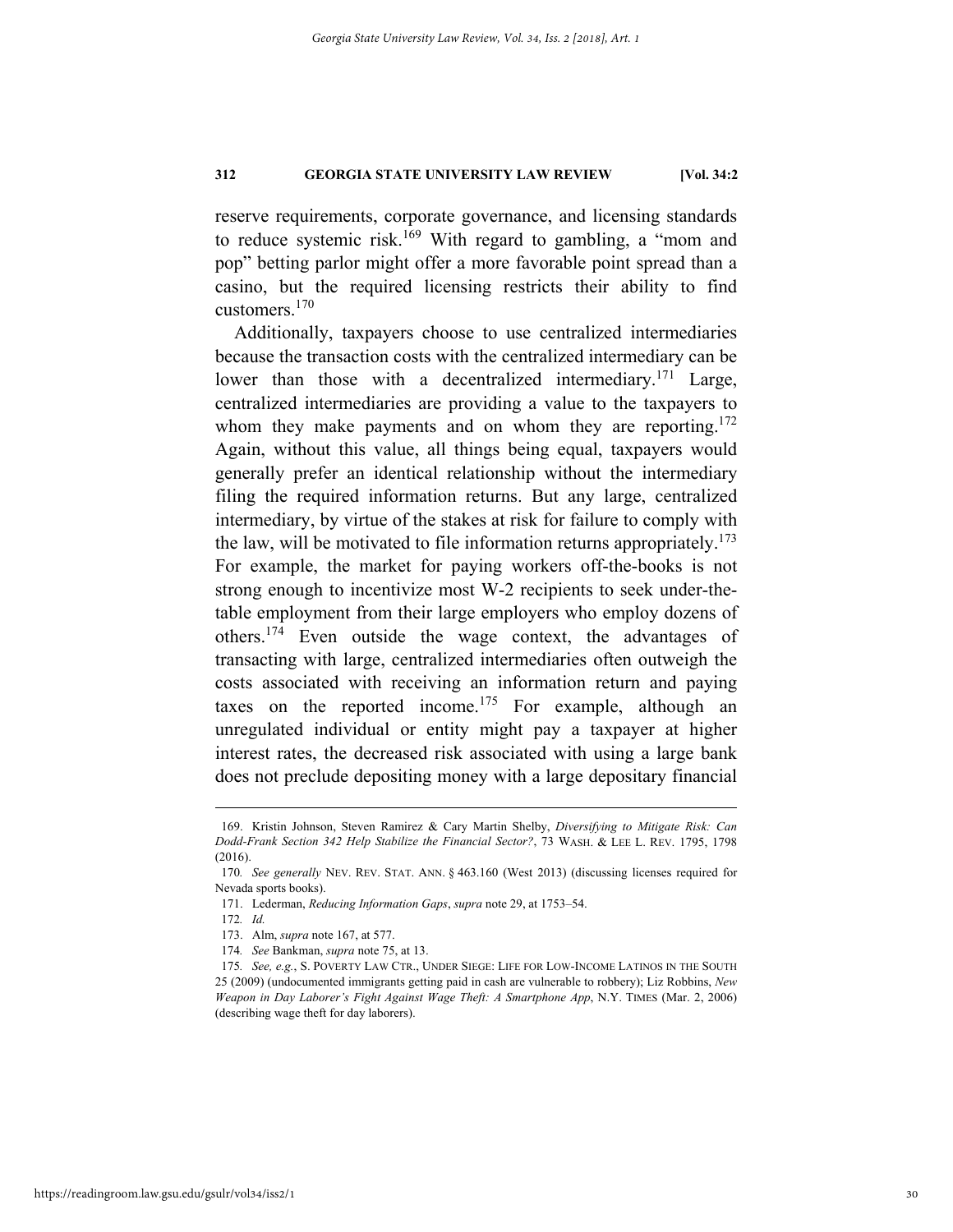institution. Large, centralized intermediaries can provide value in the form of risk mitigation, services, rates of return, et cetera, that smaller intermediaries lack the economy of scale to deliver.<sup>176</sup> The value provided to payees doing business with large, centralized intermediaries compensates for any tax savings a payee might obtain by transacting with a smaller, non-reporting intermediary.

Current law implicitly acknowledges that the only practical information reporting protocols are those that obligate centralized intermediaries.177 Scholarship on the factors by which information reporting protocols should be assessed confirms that a successful information reporting scheme is one in which centralized intermediaries are responsible for submitting information reports.<sup>178</sup> Our current law relies on centralized intermediaries, and the factors described above show that this reliance is well-placed. But how should an information reporting scheme operate when there is a paucity of centralized intermediaries to obligate?

# *II. Ensuring Tax Compliance in a Decentralizing Economy*

In a decentralizing economy, transactions occur without the need for the centralized intermediaries that currently provide the information reporting integral to enforcing tax compliance.<sup>179</sup> What approaches can Congress and the IRS take to ensure this income is appropriately taxed?

To the extent that information reporting protocols do not accurately capture income, these standards should be modified.<sup>180</sup> Changes to these standards have the potential to change compliance costs, but the prevalence of electronic accounting would likely make these increased compliance costs relatively minor.<sup>181</sup>

 <sup>176</sup>*. See* THE CLEARING HOUSE, UNDERSTANDING THE ECONOMICS OF LARGE BANKS 13–16 (2011).

<sup>177</sup>*. See* Cheng, *supra* note 67, at 666.

 <sup>178.</sup> Lederman*, Reducing Information Gaps*, *supra* note 29, at 1739–41.

<sup>179</sup>*. See* Oei & Ring, *supra* note 123, at 990–92 (discussing the regulatory challenges emerging as a result of "peer-to-peer consumption").

<sup>180</sup>*. See infra* notes 198–209 and accompanying text.

 <sup>181.</sup> Oei & Ring, *supra* note 123, at 1012–13.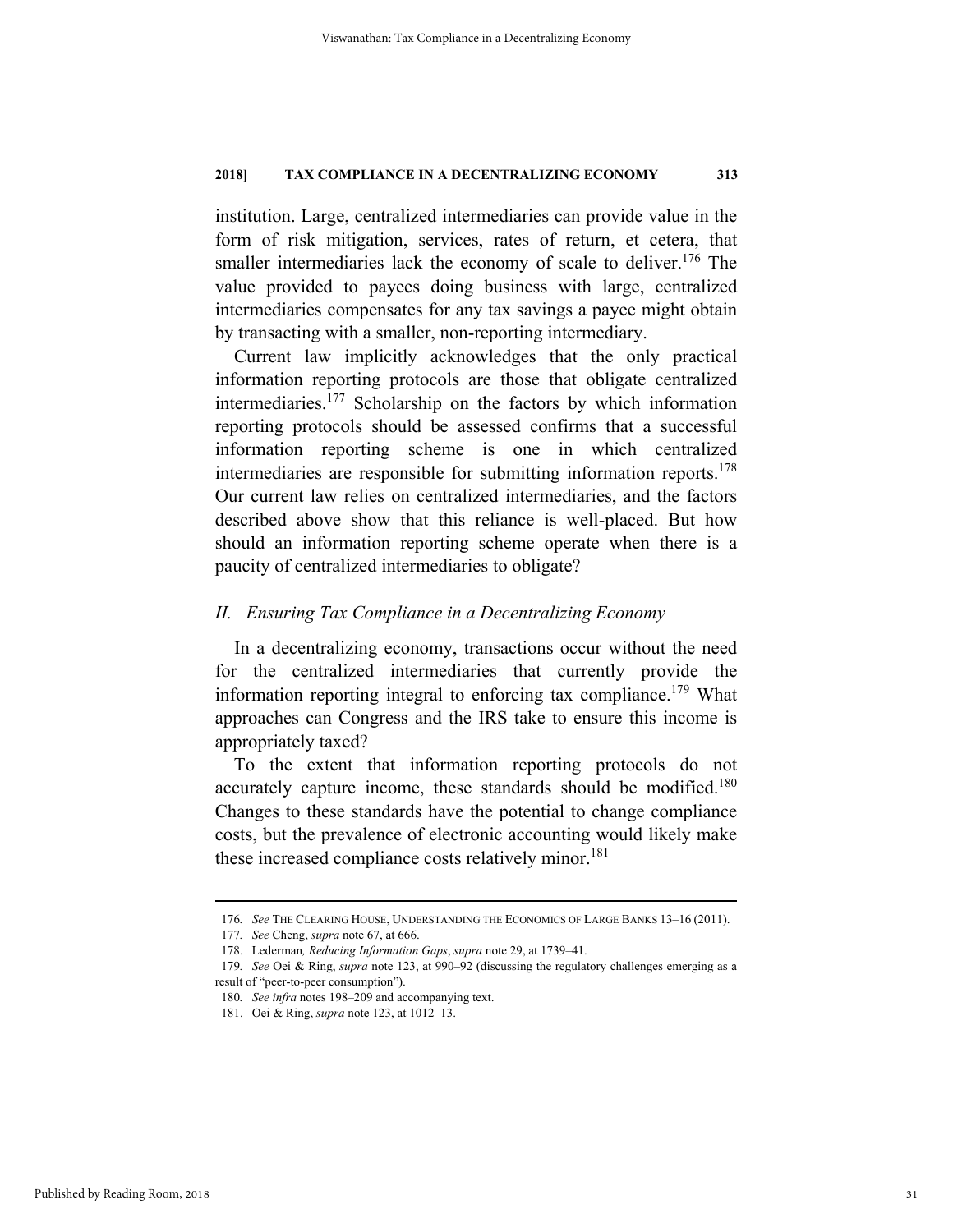The IRS could also work in conjunction with state and local governments to share information that has direct relevance to federal tax enforcement efforts. For example, San Francisco law requires Airbnb hosts to report reservation information to city authorities.<sup>182</sup> Knowing the IRS has this information could motivate these taxpayers to report this income.

The following Section describes two technological shifts that have the potential to decentralize the economy, and the responses Congress and the IRS could take to ensure that income from these transactions is appropriately taxed.

# *A. Technological Shifts Toward Economic Decentralization*

New technologies have altered the paradigm by which suppliers of labor and owners of capital bring their services and goods to the marketplace. This Section focuses on two increasingly relevant technological developments that shift payments from traditional, centralized intermediaries to alternative payors outside the current regulatory ambit of the IRS: (1) the sharing economy and (2) the blockchain—a secure, distributed method of recordkeeping.

# *1. The Sharing Economy and Tax Compliance*

The sharing economy, also known as the "on-demand platform" or "gig" economy, is a broad term used to describe a system in which underutilized assets or labor supplies are matched with a consumer.183 The provider-consumer matching is done via a third party that typically takes a small percentage of the sale price as a fee

 <sup>182</sup>*. See* S.F. OFF. OF SHORT-TERM RENTALS, https://shorttermrentals.sfgov.org/ (last visited Aug. 31, 2017) (describing reporting obligations of Airbnb hosts).

 <sup>183.</sup> Oei & Ring, *supra* note 123, at 990–91; Rashmi Dyal-Chand, *Regulating Sharing: The Sharing Economy As an Alternative Capitalist System*, 90 TUL. L. REV. 241, 253–54 (2015); *The Rise of the Sharing Economy,* ECONOMIST (Mar. 9, 2013), https://www.economist.com/news/leaders/21573104 internet-everything-hire-rise-sharing-economy; Sarah Jaffe, *Silicon Valley's Gig Economy Is Not the Future of Work—It's Driving Down Wages*, GUARDIAN (July 23, 2013, 6:45 AM), https://www.theguardian.com/commentisfree/2014/jul/23/gig-economy-silicon-valley-taskrabbitworkers.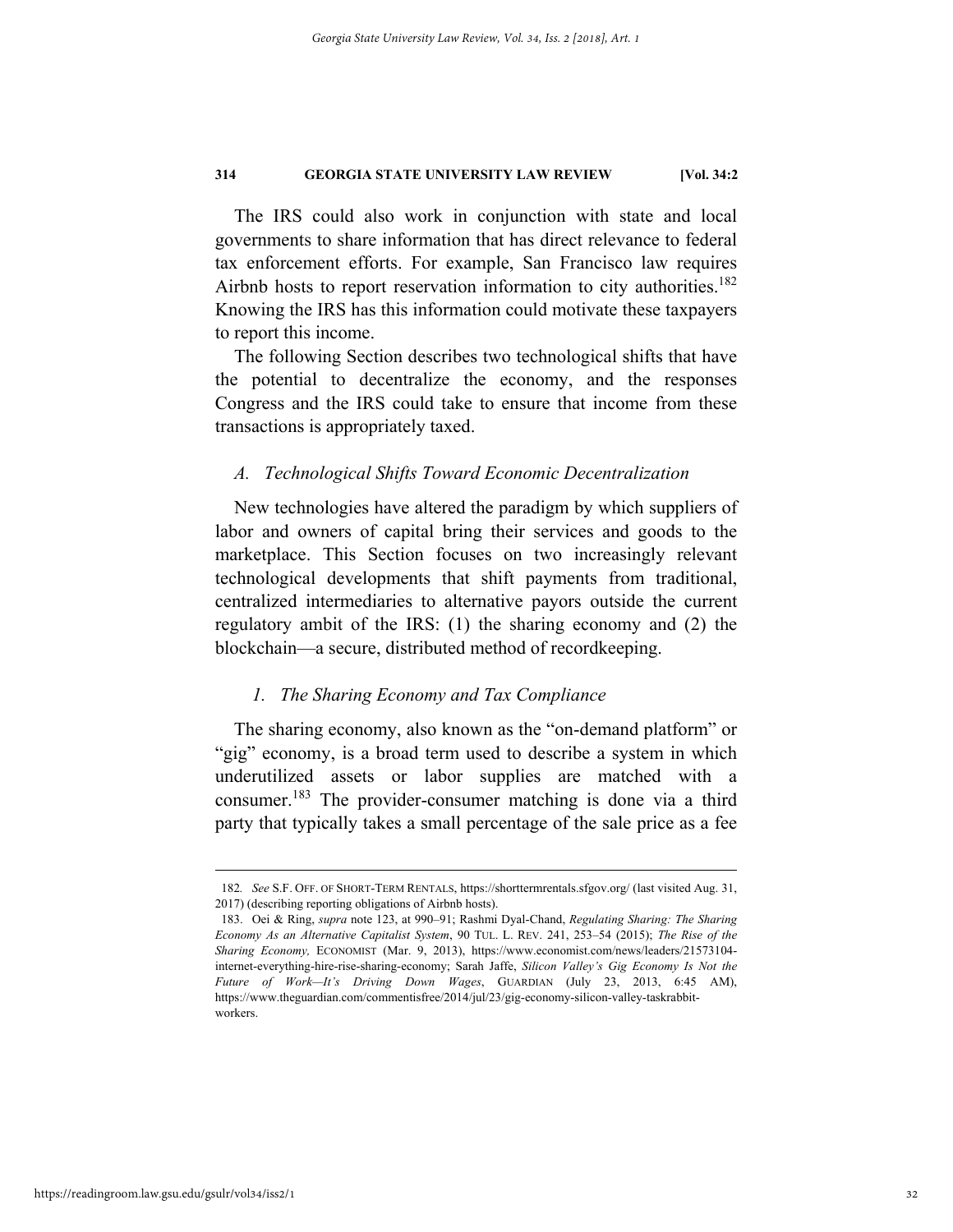for coordinating the transaction.<sup>184</sup> The provider of the assets or labor is typically (though not always) a limited participant in the market, with the third-party company seldom using its own employees to engage directly with customers.<sup>185</sup> Commonly available goods and services of the sharing economy include ride-sharing (Uber and Lyft), accommodations (Airbnb), delivery services (Instacart, Postmates, and Seamless), and the provision of miscellaneous services (TaskRabbit).<sup>186</sup>

There is evidence that workers are increasingly using the ondemand economy to supplement traditional methods of earning wages<sup>187</sup> while also shifting transactions away from more traditional businesses.188 It is estimated that the number of Americans working in the sharing economy will double to more than 6.4 million by 2020.189 Individuals working on the labor side of the on-demand economy do not typically use these earnings as their primary source of income, but rather as a supplement to other sources of pay.190 A typical monthly income in the on-demand economy represents approximately 20% to 30% of total income, or about \$300 to \$500 in absolute terms.<sup>191</sup>

 <sup>184.</sup> Oei & Ring, *supra* note 123, at 997–98. Airbnb, a company connecting hosts with available housing with guests in search of housing, charges hosts 3% of the reservation fee and charges guests between 6% to 12%. *What Are Airbnb Service Fees?*, AIRBNB, https://www.airbnb.com/help/article/104/what-are-guest-service-fees (last visited Aug. 31, 2017).

<sup>185</sup>*. See* BRUCKNER, *supra* note 6, at 8. Many sharing companies classify their workers as independent contractors. *See id.* at 9.

<sup>186</sup>*. Id.* at 1. This list is by no means exhaustive. There are dozens of other companies that could conceivably be categorized as participating in the sharing economy. *Id.*

<sup>187</sup>*. Id.* at 2.

 <sup>188.</sup> Georgios Zervas, Davide Proserpio, & John W. Byers*., The Rise of the Sharing Economy: Estimating the Impact of Airbnb on the Hotel Industry*, J. MARKETING RES. (Oct. 2017) (finding hotel revenues decreased by up to 10% in certain markets due to Airbnb); Thor Berger, Chinchih Chen, & Carl Benedikt Frey, *Drivers of Disruption? Estimating the Uber Effect*, OXFORD MARTIN SCH. 1 (2017) (finding decline in wages earned by taxi drivers due to Uber).

 <sup>189.</sup> BRUCKNER, *supra* note 6*,* at 4*.*

<sup>190</sup>*. Id.* at 5. Providers of labor include Uber drivers and TaskRabbit workers. *Id.* Airbnb is an example of capital platform; i.e., the monetization of an asset held by the payee of the on-demand economy. DIANA FARRELL & FIONA GREIG, JP MORGAN CHASE & CO. INST, PAYCHECKS, PAYDAYS, AND THE ONLINE PLATFORM ECONOMY 5 (2016).

 <sup>191.</sup> BRUCKNER, *supra* note 6, at 5; FARRELL & GREIG, *supra* note 190, at 5.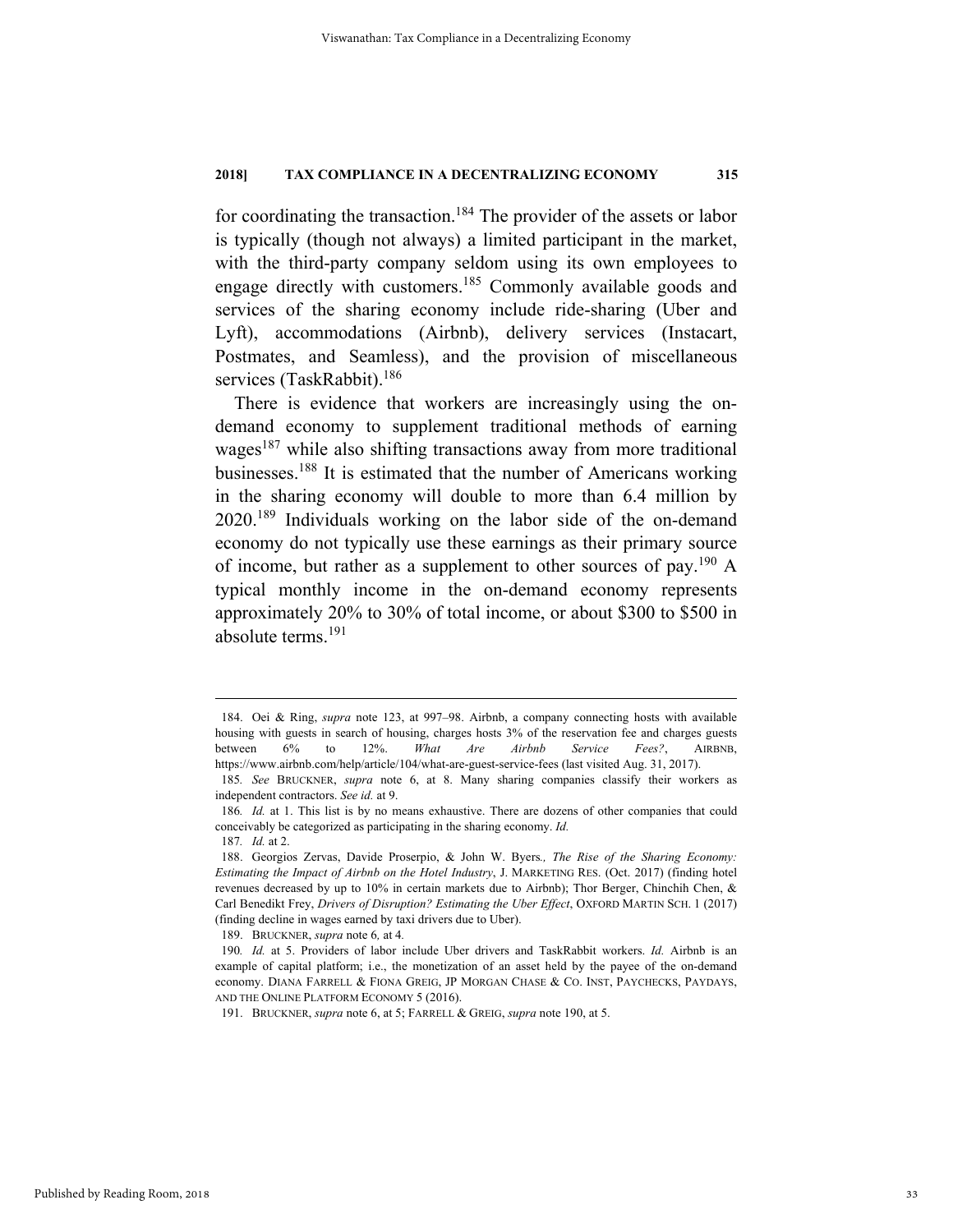Most earnings from the on-demand economy are characterized as something other than Form W-2 wages.<sup>192</sup> In part, this is because payors have an incentive to classify workers as independent contractors rather than employees: classification as an employee triggers increased employment tax obligations to employers.<sup>193</sup> Many companies working in the labor sector of the sharing economy, however, disclaim both employee and independent contractor relationships with the payees to whom an information reporting obligation would typically exist.<sup>194</sup> For these payees, many sharing companies have claimed status as a third-party settlement organization obligated to report payments only when the total number of transactions to a given payee is greater than 200 and the total dollar amount exceeds  $$20,000$ .<sup>195</sup>

#### *a. Underreporting Issues of the Sharing Economy*

The acceptance of the sharing economy has resulted in taxpayers earning income in ways outside of the traditional employer-employee context. By renting out rooms in their homes on a short-term basis or using their personal car to transport paying passengers, these taxpayers can earn income that is generally not treated as wages by the companies from whom they are receiving payments. Instead of having income reported on Form W-2 or a Form 1099-MISC, payors characterize many of these payments as payments from "third party settlement organizations," which are only reported on a Form 1099-K if certain, fairly lax threshold requirements are satisfied.<sup>196</sup>

 <sup>192.</sup> BRUCKNER, *supra* note 6, at 9.

<sup>193</sup>*. See generally* IRS, U.S. DEP'T OF THE TREASURY, PUB. NO. 3908, GAMING TAX LAW AND BANK SECRECY ACT ISSUES 14 (2013) (discussing payroll tax obligations).

<sup>194</sup>*. See, e.g.*, Mike Isaac, *Judge Overturns Uber's Settlement with Its Drivers*, N.Y. TIMES (Aug. 19, 2016), https://www.nytimes.com/2016/08/19/technology/uber-settlement-californiadrivers.html?mcubz=3& $r=0$  (discussing California lawsuit litigating classification of Uber workers as independent contractors).

<sup>195</sup>*. See* Treas. Reg. § 1.6041-3 (2013); *see also* Oei & Ring, *supra* note 123, at 1032–33; Erik J. Christenson & Amanda T. Kottke, *Guidance Needed to Clarify Reporting Obligations for Online Marketplaces and Peer-to-Peer Platforms*, TAX MGMT. MEMORANDUM, at \*6 (2014); *supra* note 63 and accompanying text.

<sup>196</sup>*. See* Christenson & Kottke, *supra* note 195, at \*5.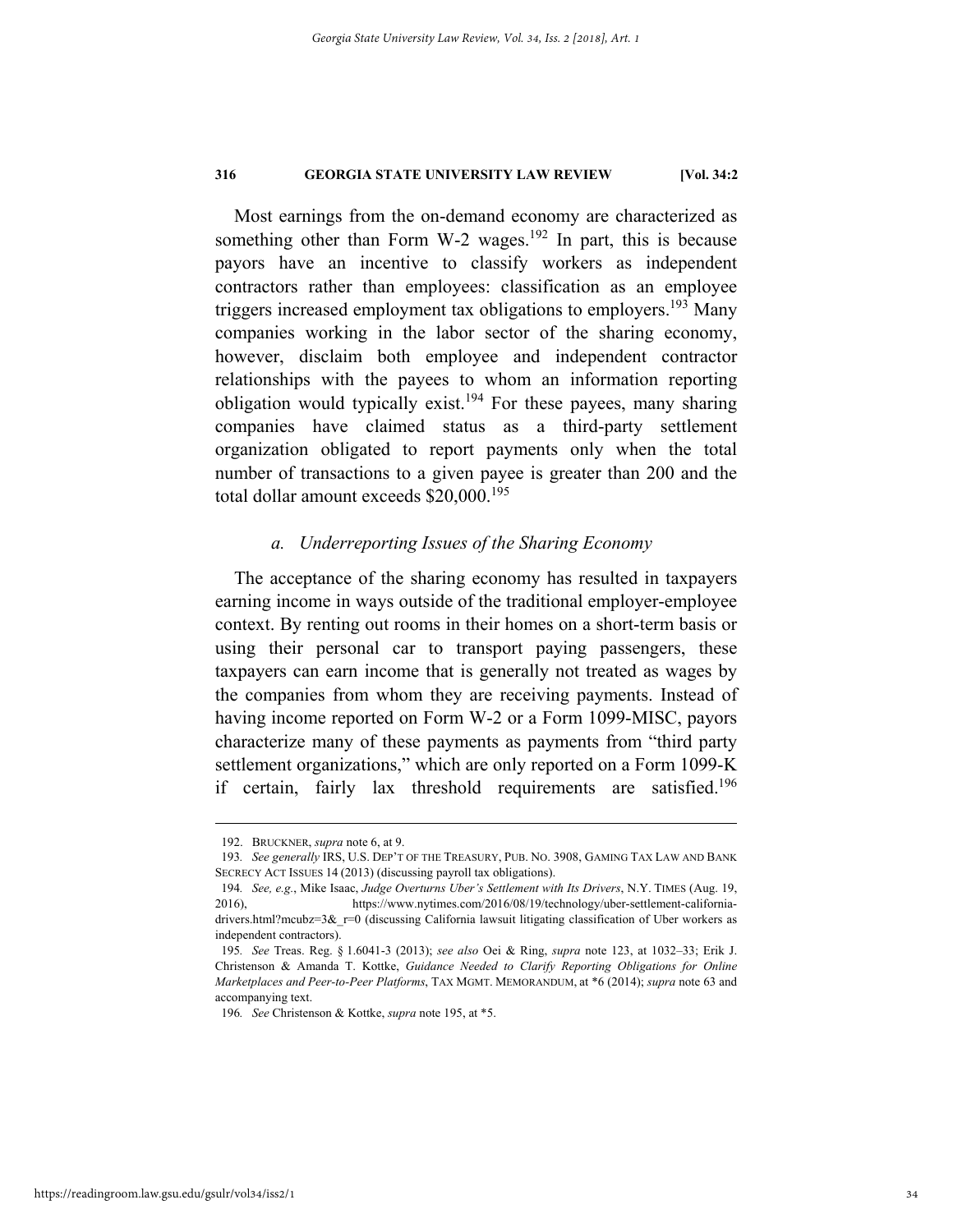Companies sending workers Form 1099-K (rather than a W-2 or Form 1099-MISC) include Airbnb, Etsy, Lyft, and TaskRabbit.<sup>197</sup>

Most payments made to sharing economy participants are not reported because of the higher thresholds associated with Form 1099- K.198 Workers benefit to the extent this income goes untaxed and undetected by the IRS, and sharing economy companies also have an incentive to not submit information returns on this income. By paying these workers an untaxed income, the amount that sharing economy companies must pay workers to properly incentivize their participation is lower than what they would otherwise need to pay if workers included these payments in their gross income. As a result, this somewhat lax reporting threshold benefits not only the worker, but sharing economy companies as well.

Given that many companies in the on-demand sector are privately held,<sup>199</sup> it is difficult to precisely determine amounts paid to their workers and the amount of income these companies are not reporting to the IRS. One estimate of Airbnb's revenue from 2015 was approximately  $$1$  billion.<sup>200</sup> Given that Airbnb has seen annual revenue increases of greater than  $80\%,^{201}$  a conservative estimate for their current annual revenue is \$2 billion. This revenue represents 6% to 12% of the total amount collected from guests and, consequently, paid to hosts.202 As such, there is approximately \$20 billion of revenue paid to hosts, the bulk of whom likely do not receive a Form 1099-K.203 Even if hosts might otherwise reach the threshold limits of \$20,000 *and* 200 reservations, it is simple to use multiple accounts

 <sup>197.</sup> BRUCKNER, *supra* note 6, at 2, 3, 9.

<sup>198</sup>*. Id.* at 15–16. 61% of those surveyed receiving income from a sharing economy company did not receive a Form 1099. *Id.* at 15.

 <sup>199.</sup> Riley McDermid, *Airbnb Rakes in \$850 Million in Funding, Raises Value to \$30 Billion*, S.F. BUS. TIMES (Aug. 8, 2016, 10:12 AM), https://www.bizjournals.com/sanfrancisco/blog/realestate/2016/08/airbnb-valued-at-30-billion-hospitality-tourism.html.

 <sup>200.</sup> Rolfe Winkler & Douglas Macmillan, *The Secret Math of Airbnb's \$24 Billion Valuation*, WALL STREET J. (June 17, 2015, 3:15 PM), https://www.wsj.com/articles/the-secret-math-of-airbnbs-24-billionvaluation-1434568517.

<sup>201</sup>*. Id.* 

<sup>202</sup>*. Id.* Airbnb charges guests 6% to 12% of the cost of booking. *Id.*

 <sup>203.</sup> Using an average service fee rate of 9%, the total amount paid to hosts equals \$2 billion. When divided by 0.09 times 0.91, this equals \$20.2 billion.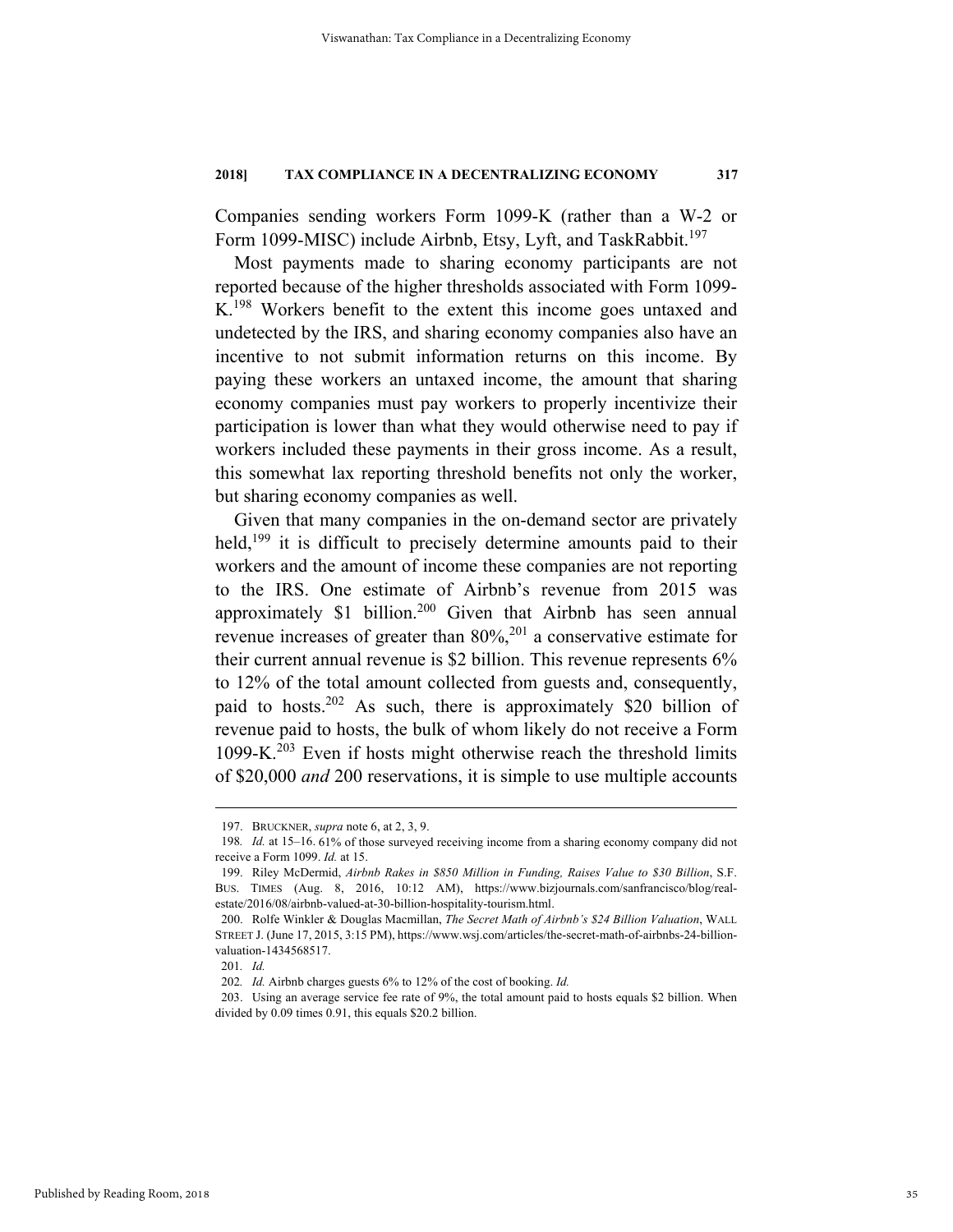to ensure a Form 1099-K is not received. As a result, payors do not report several billion dollars to the IRS, and most of that is likely unreported by taxpayers.204

But the compliance issues associated with this underreported income are well within the power of Congress to correct. Although a shift from traditional employer to alternative income sources has occurred, there still exist centralized intermediaries on which information reporting obligations can be imposed. There are simple solutions to more adequately regulate the companies responsible for developing the infrastructure allowing payors to obtain this alternative revenue stream. Airbnb, Lyft, TaskRabbit, and Etsy (among others) do not currently issue any information reports to payors unless an individual payor receives \$20,000 and more than 200 transactions, a threshold not reached by many income earners. $205$ But these companies are large, established companies (i.e., centralized intermediaries) on which reporting obligations can easily be imposed. Although specific questions remain regarding the characterization of some of these payments from company to worker,<sup>206</sup> Congress can and should lower the information reporting thresholds to easily capture income that is currently going unreported.

# *2. The Decentralizing Potential of Blockchain Technology*

In contrast to the current state of the on-demand sharing economy, blockchain technology permits true decentralization, wherein taxpayers receive value transfers not from a centralized intermediary

 <sup>204</sup>*. See* David Kocieniewski, *Airbnb, Others Pay Out Billions Beneath IRS's Radar*, BLOOMBERG TECH. (May 24, 2016, 10:00 AM), https://www.bloomberg.com/news/articles/2016-05-23/airbnbothers-pay-out-billions-beneath-irs-s-radar-study-finds (citing study finding "that billions of dollars in taxable income a year are probably going unreported every year").

 <sup>205.</sup> Oei & Ring, *supra* note 123, at 1035, 1037. Uber, on the other hand, issues 1099-Ks to all drivers earning more than \$600. *See generally* Kathleen DeLaney Thomas, *Taxing the Gig Economy*, U. PA. L. REV. (forthcoming).

 <sup>206.</sup> Isaac, *supra* note 194. The distinction between wage income and independent contract payments remains an issue for drivers working for Uber, for example. *See id.* ("The drivers first sued Uber in 2013, claiming that they should have been classified as employees rather than independent contractors of the company.").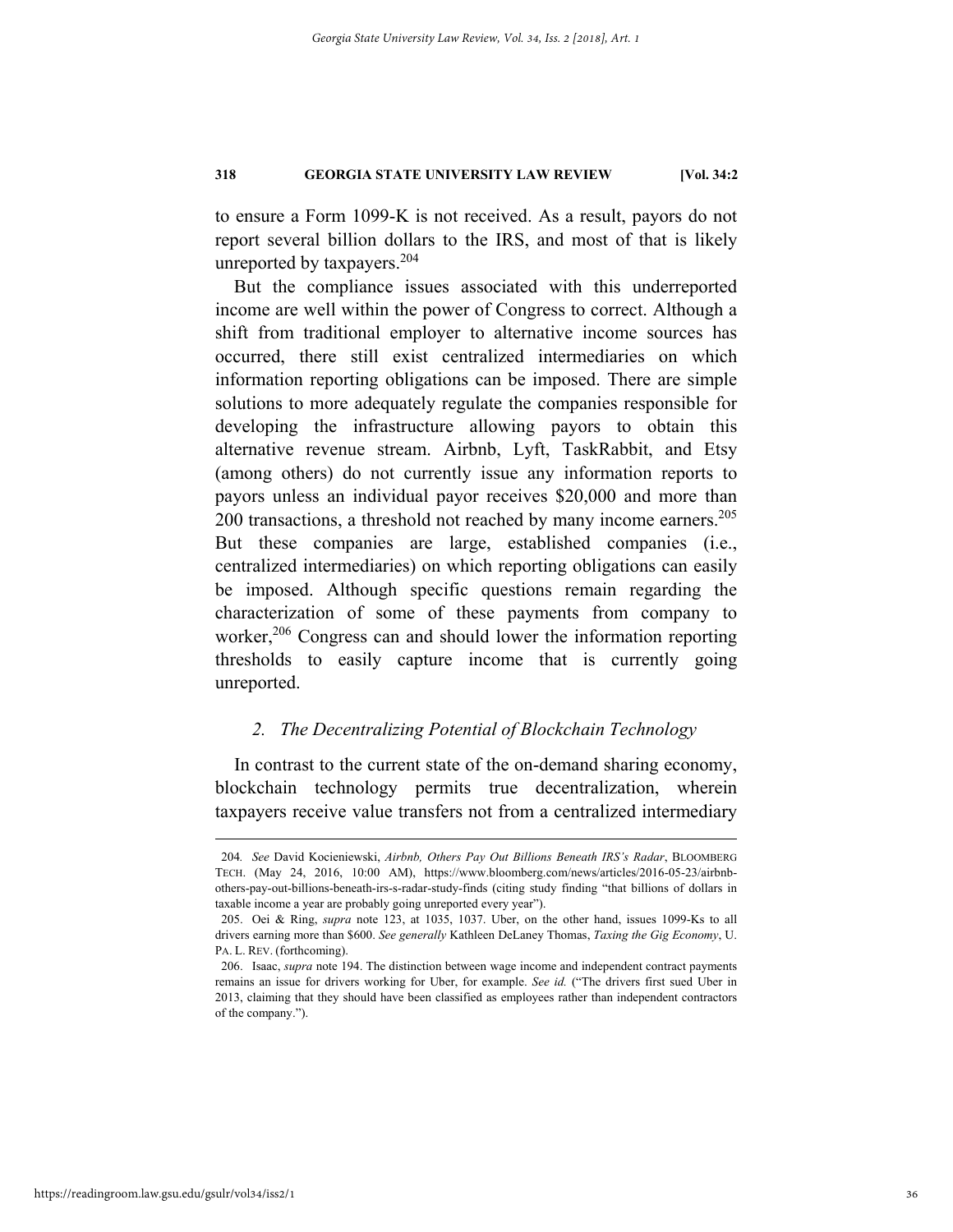but from peers within a secure, distributed network operating independently of any governing authority.207

# *a. Overview of Blockchain Technology*

Blockchain technology came to public attention in a paper published by Satoshi Nakamoto outlining a purely electronic payment system known as Bitcoin.208 Whereas traditional electronic transactions require clearance by some trusted third-party financial institution, the payment infrastructure imagined by Nakamoto distributes the burdens of verification to the network at large, relying on all participants to maintain the integrity of the network's whole.<sup>209</sup> All participants of the network maintain a copy of the entire transactional ledger, with additions to the ledger made only after a critical mass of participants verify the legitimacy of the transaction.<sup>210</sup> Any attempt to corrupt the publicly maintained ledger would require a near simultaneous corruption of a majority of the systems running the blockchain application, a feat whose difficulty safeguards the security of the network.<sup>211</sup> The security of the network is maintained not by trusting the other network participants but by each network participant acting in its own self-interest.

Despite the fact that all network participants maintain a complete record of the transactional ledger, transactions between network

 <sup>207.</sup> ACCENTURE, BLOCKCHAIN TECHNOLOGY: PREPARING FOR CHANGE \*2 (2015), https://www.accenture.com/us-en/~/media/Accenture/next-gen/top-ten-

challenges/challenge4/pdfs/Accenture-2016-Top-10-Challenges-04-Blockchain-Technology.pdf.

 <sup>208.</sup> Satoshi Nakamoto, A Peer-to-Peer Electronic Cash System 1 (Oct. 31, 2008) (unpublished white paper) (available at https://bitcoin.org/bitcoin.pdf).

<sup>209</sup>*. See id.* at 1, 5.

 <sup>210.</sup> Lance Koonce, *The Wild, Distributed World: Get Ready for Radical Infrastructure Changes, from Blockchains to the Interplanetary File System to the Internet of Things*, 28 INTELL. PROP. & TECH. L.J. 3, at \*2 (2016) ("Transactions facilitated by blockchain technology are verified automatically by a multitude of computers, and the transactions are recorded in a digital ledger that exists on all of those computers simultaneously."). Verification of a transaction's legitimacy is done by solving a computationally intensive math problem, with the solution broadcast to the network and confirmed by other network participants. *Id.*

 <sup>211.</sup> The mathematics undergirding the cryptographic security of the blockchain system is beyond the scope of this article. *See* Michael Crosby, et al., *Blockchain Technology: Beyond Bitcoin*, APPLIED INNOVATION REV. 6, 11–13 (2016) (providing overview of blockchain technology and mathematics).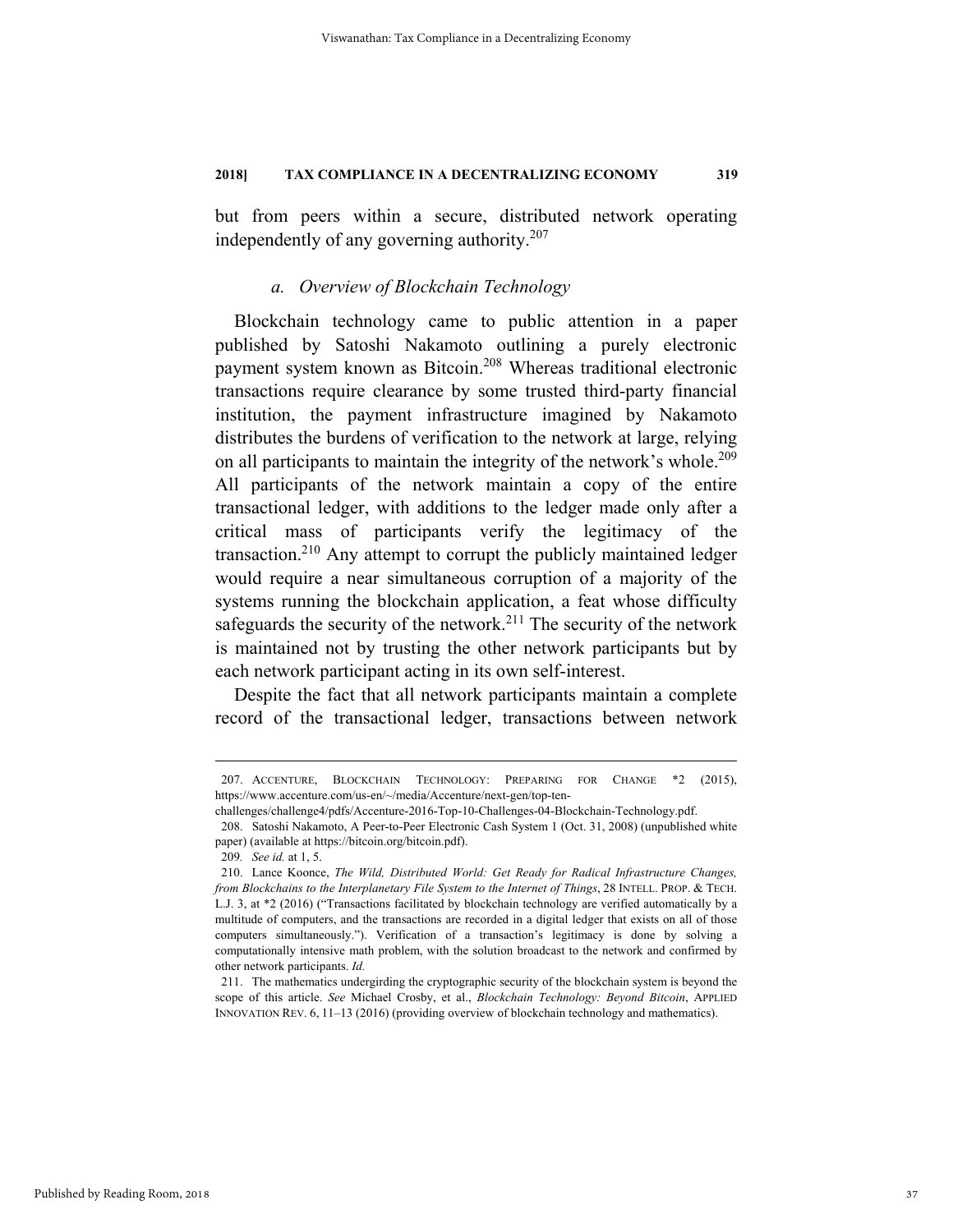participants can have a high level of anonymity. Transactions occur between addresses, and each network participant is entitled to an unlimited number of addresses. $212$  The public can see that two addresses are transacting but will not know the identities of the addresses' owners.213 Who controls individual addresses is unknown to the public, but the content that passes between addresses is known to all. $^{214}$ 

Although Bitcoin is the most well-known application of the blockchain, it is but one specific use of the general blockchain technology. Other applications using blockchain technologies include Ethereum, Ripple, and Litecoin, to name just a few.<sup>215</sup> The aggregate value of cryptocurrencies is significant; one current estimate places the market capitalization of all cryptocurrencies at greater than \$100 billion.<sup>216</sup>

For any network in which participants currently rely on a trusted third party (such as a bank) to confirm the legitimacy of transactions, blockchain technology has the potential to eliminate the need for the centralized intermediary providing the verification.<sup>217</sup> Cryptocurrency payments represent a simple instantiation of blockchain technology: person A wishes to transfer X Bitcoins to person B, and person B wants to receive X Bitcoins from person A. The criteria for which value transfers occur, however, need not be so simple.

For value transfers where the criteria for the transfer are objective, blockchain applications can add increasing levels of complexity beyond transfers of cryptocurrency. These so-called "smart contracts" replicate commercial contracts and validate the parties'

 <sup>212</sup>*. See* Nakamoto, *supra* note 208, at 8.

<sup>213</sup>*. Id.* at 6.

<sup>214</sup>*. Id.*

 <sup>215.</sup> Tara Mandjee, *Bitcoin, Its Legal Classification and Its Regulatory Framework*, 15 J. BUS. & SEC. L. 157, 160 (2015).

 <sup>216.</sup> Denise Lugo, *Auditing in Blockchain Waters Bring Uncharted Challenges*, Daily Tax Rep. (BNA), at 1 (June 26, 2017).

<sup>217</sup>*. See* Mandjee, *supra* note 215, at 170.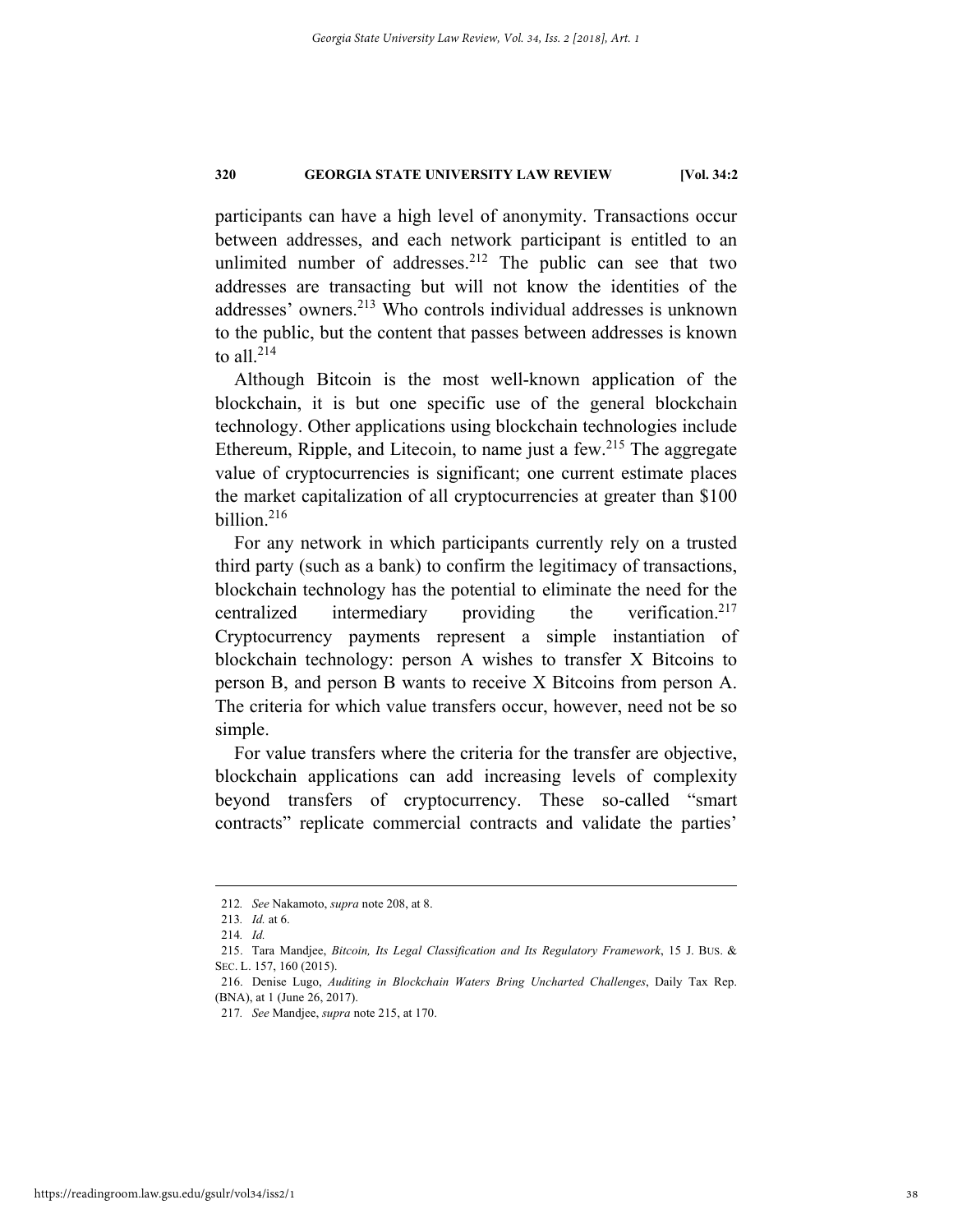performances through the decentralized blockchain.218 Consider two persons wishing to bet against one another on the outcome of a sporting event. Traditionally, these parties must either place their wager with a reliable counterparty (say, a casino) or trust that the losing party will pay.<sup>219</sup> Collecting on the winning bet would require physically cashing in a winning ticket at the casino or finding the counterparty and collecting the funds.<sup>220</sup> This transaction can easily be regulated since casinos are large, centralized intermediaries.

In contrast, by using blockchain technology, the entire wagering transaction can be automated without relying on either a third-party intermediary or the integrity of the counterparty. Each party would simply move their wager to an address that functions as an escrow account. The escrow address can be programmed to release its contents to the winning party once the sporting event concludes and the results are known. This relies on the smart contract having a verifiable data stream from which to draw the results.<sup>221</sup> Attempting to defraud the escrow account would require a majority of the users of the entire blockchain to confirm that the outcome of the sporting event is contrary to reality, a scale of fraud unlikely to be successful.

# *b. The Effect of Blockchain Technology on Tax Enforcement*

As discussed earlier, centralized intermediaries add value by providing their customers with risk mitigation and economies of

 <sup>218.</sup> ACCENTURE, *supra* note 207 (describing applications of the blockchain technology); *see also*  TIM SWANSON, GREAT CHAIN OF NUMBERS: A GUIDE TO SMART CONTRACTS, SMART PROPERTY, AND TRUSTLESS ASSET MANAGEMENT 16 (2014). Use of "smart contracts" is not limited to transactions involving just two parties. Any combination of conditional events can be programmed amongst several parties, provided the contingencies are clearly defined as amenable to objective validation. *Id.* 

 <sup>219.</sup> Although casinos often are exposed to some risk when accepting wagers, they typically mitigate this by accepting equal (or as close as possible to equal) amounts of wagers on either side. *See* Christine Hurt, *Regulating Public Morals and Private Markets: Online Securities Trading, Internet Gambling, and the Speculation Paradox*, 86 B.U. L. REV. 371, 419 (2006) ("If the bookie is setting the line at equilibrium, then the bookie makes money whether bettors win or lose.").

<sup>220</sup>*. See id.* at 416. If gambling winnings exceed certain thresholds, winners receive Form W-2G. *About Form W-2G, Certain Gambling Winnings*, IRS, https://www.irs.gov/forms-pubs/about-form-w2g (last updated Aug. 27, 2017).

 <sup>221.</sup> A reliable data stream is any trusted source for data such as stock prices, sports scores, the weather, et cetera.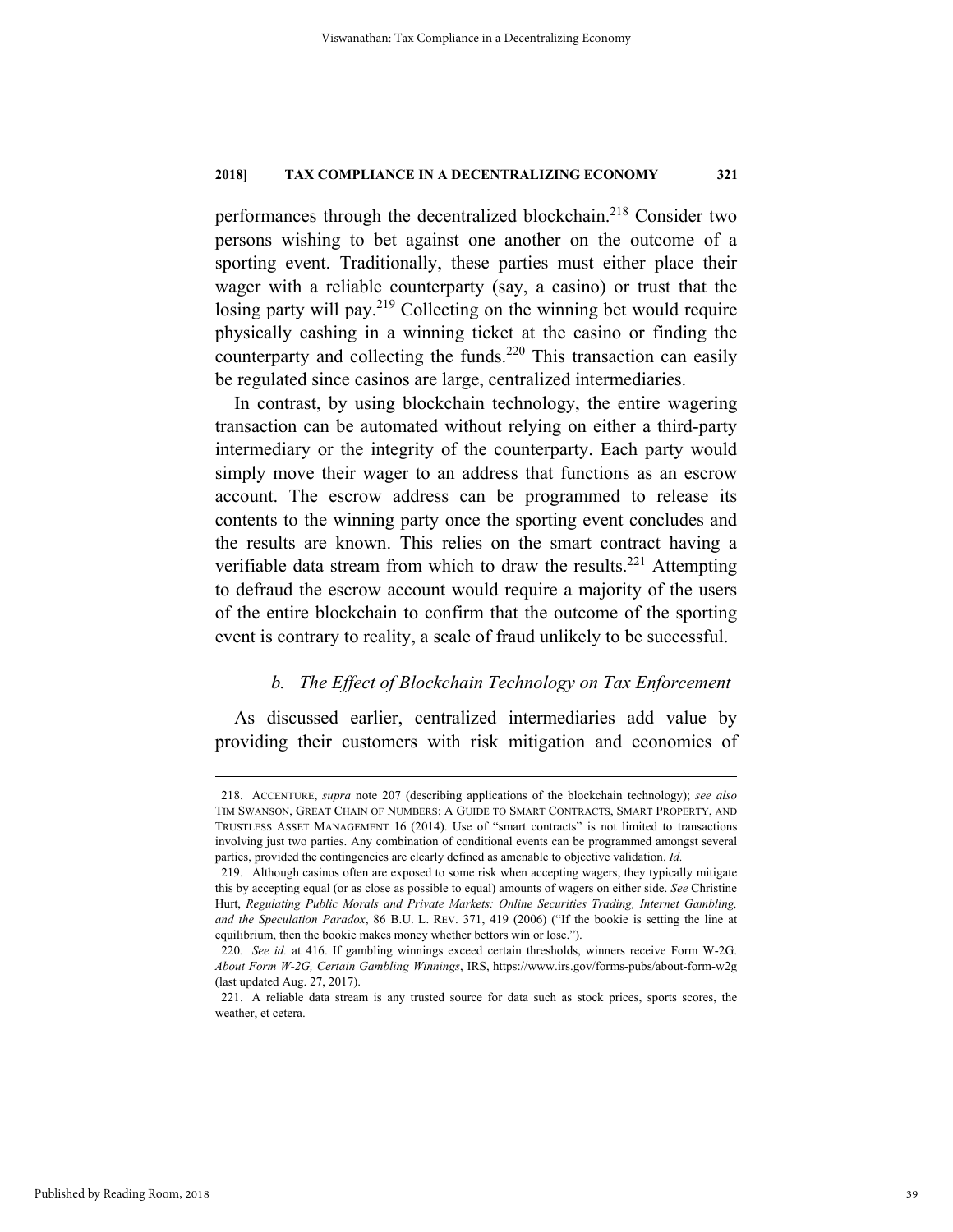scale.<sup>222</sup> As a consequence of their centrality as payors of income, Congress and the IRS have placed the bulk of reporting obligations on these entities, recognizing that to impose these obligations on other parties would be far less successful.223 But applications of blockchain technology have the potential to offer the value provided by these centralized intermediaries without being subject to any information reporting requirements. In other words, savvy taxpayers could use blockchain applications to effectuate the previously discussed "alternative arrangements" that undermine the effectiveness of information reporting.<sup>224</sup>

Some income sources are not likely to shift from their existing centralized payors to the blockchain. For instance, the relationship between wage earner and employer is one that cannot be effectively duplicated via a decentralized technology.<sup>225</sup> Anonymity is not possible with most effective employer-employee relationships. Blockchain applications are most helpful for parties acting at a distance when effectuating transfers that are contingent upon verifiable, objective criteria. Employees and employers have an ongoing affiliation that requires frequent interaction. As a result, blockchain technology will not likely increase the low rates of noncompliance for the reporting of wage income. $226$ 

Though wage income is not likely to move to a blockchain application, other sizable income sources are contenders for this shift. Any income derived from investments where the value of the investments is ascertainable from an easily verifiable data source has the potential to move away from regulated exchanges and onto the blockchain.227 A blockchain trader would theoretically be able to purchase a synthetic share of stock (assuming a willing, selling counterparty) and mimic the economic return on an identical equity

 <sup>222</sup>*. See* Lederman, *Reducing Information Gaps*, *supra* note 29, at 1740 n.27.

<sup>223</sup>*. Id.* at 1756 n.122.

<sup>224</sup>*. See supra* notes166–175 and accompanying text.

<sup>225</sup>*. See* Lederman, *Reducing Information Gaps*, *supra* note 29, at 1740 n.31.

<sup>226</sup>*. Id.* 

<sup>227</sup>*. See* Mandjee, *supra* note 215, at 185.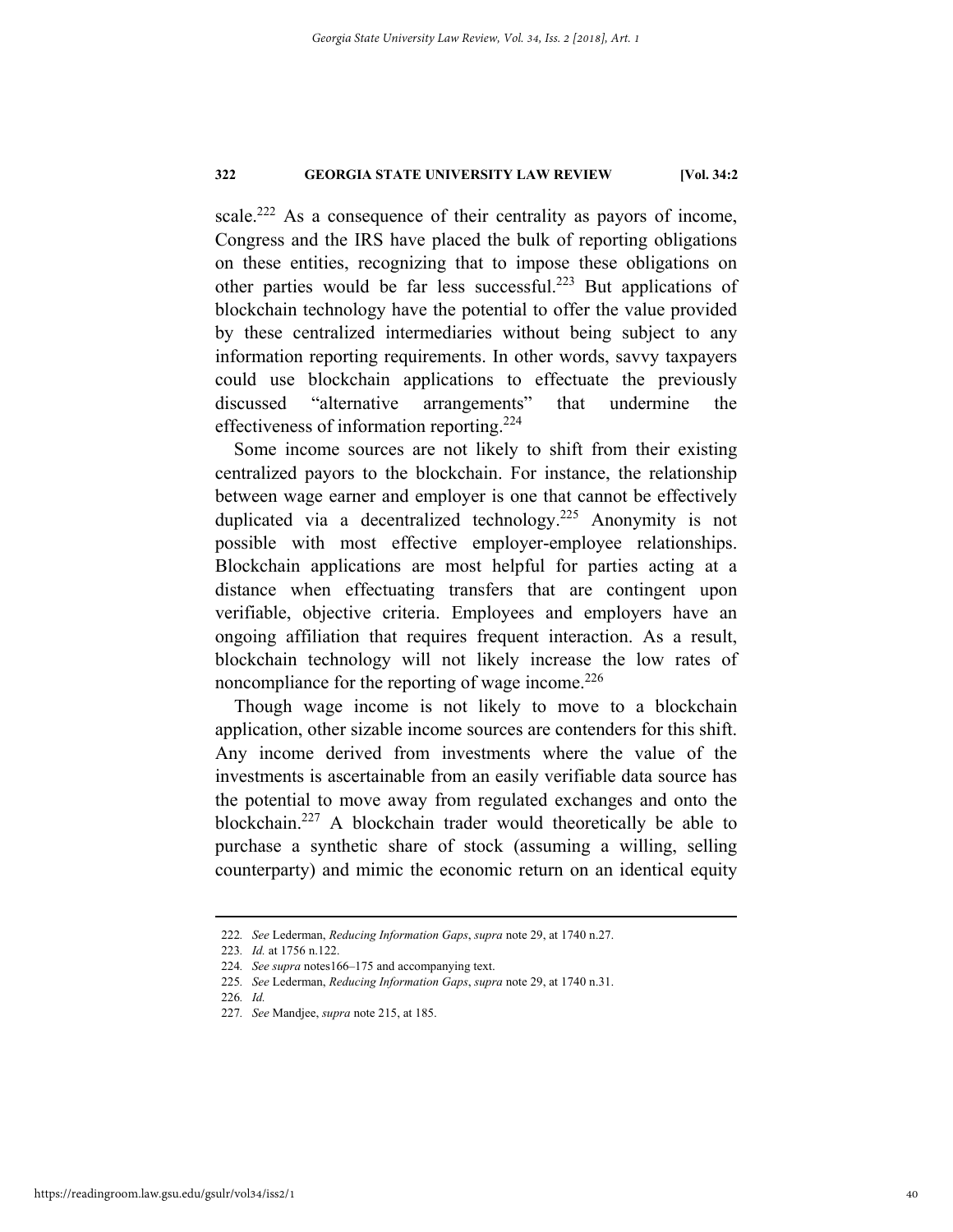investment.228 According to IRS data, several of the largest income sources in the United States (outside of wages) are from the return on investments, including the sale of capital assets (\$716 billion) and income from pensions and annuities  $(\$663$  billion).<sup>229</sup> Although more specifics on the assets comprising this income are not available, to the extent these sales consist of sales of financial products that can be emulated using blockchain technology, they risk going unreported.

Moving transactions away from the centralized intermediaries of regulated exchanges and brokerage houses and onto decentralized platforms would result in dramatically reduced information reporting oversight.230 For example, Form 1099-B, as discussed earlier, is required to be submitted by brokers acting as middlemen (for consideration) with respect to property or services.<sup>231</sup> Of the 2.3 billion information returns submitted in 2014, approximately 1.1 billion, or  $49\%$ , were  $1099-Bs<sup>232</sup>$  Brokers buying and selling products on these exchanges on behalf of customers typically require licensure and must pass various certification tests.<sup>233</sup> Customers using brokers to obtain products on these exchanges benefit from standardization with regard to products purchased and other regulatory safeguards.<sup>234</sup> To the extent a smart contract could be drafted to provide the standardization and regulatory oversight that currently exist on exchanges, transactions in derivatives (and the

 <sup>228.</sup> This assumes the selling counterparty is obligated, via the smart contract, to make the appropriate margin calls. Additionally, the owner of such a synthetic equity would not have voting rights.

 <sup>229.</sup> In 2014, wage income comprised \$6.8 trillion (69%) of the \$9.9 trillion of income reported by all taxpayers. IRS, U.S. DEP'T OF THE TREASURY, PUB. NO. 1304, SOI TAX STATS–INDIVIDUAL INCOME TAX RETURNS at tbl.1.3 (2014).

 <sup>230.</sup> Regulated futures contracts, for example, are traded on exchanges such as the Chicago Mercantile Exchange & Chicago Board of Trade. *See also* I.R.C. § 1256 (2012).

 <sup>231.</sup> I.R.C. § 6045(a), (c) (2012). *See supra* notes 111–116 and accompanying text.

 <sup>232.</sup> I.R.C. § 6045(c)(1).

<sup>233</sup>*. See, e.g.*, MELINDA H. SCHRAMM, CME GROUP, THE COMPLETE IB HANDBOOK 41 (2016). To trade on the Chicago Mercantile Exchange a commodity broker "must pass a Series 3 examination, be licensed by the Commodity Futures Trading Commission and be a member of the National Futures Association." *Id.*

<sup>234</sup>*. Id.* at 41.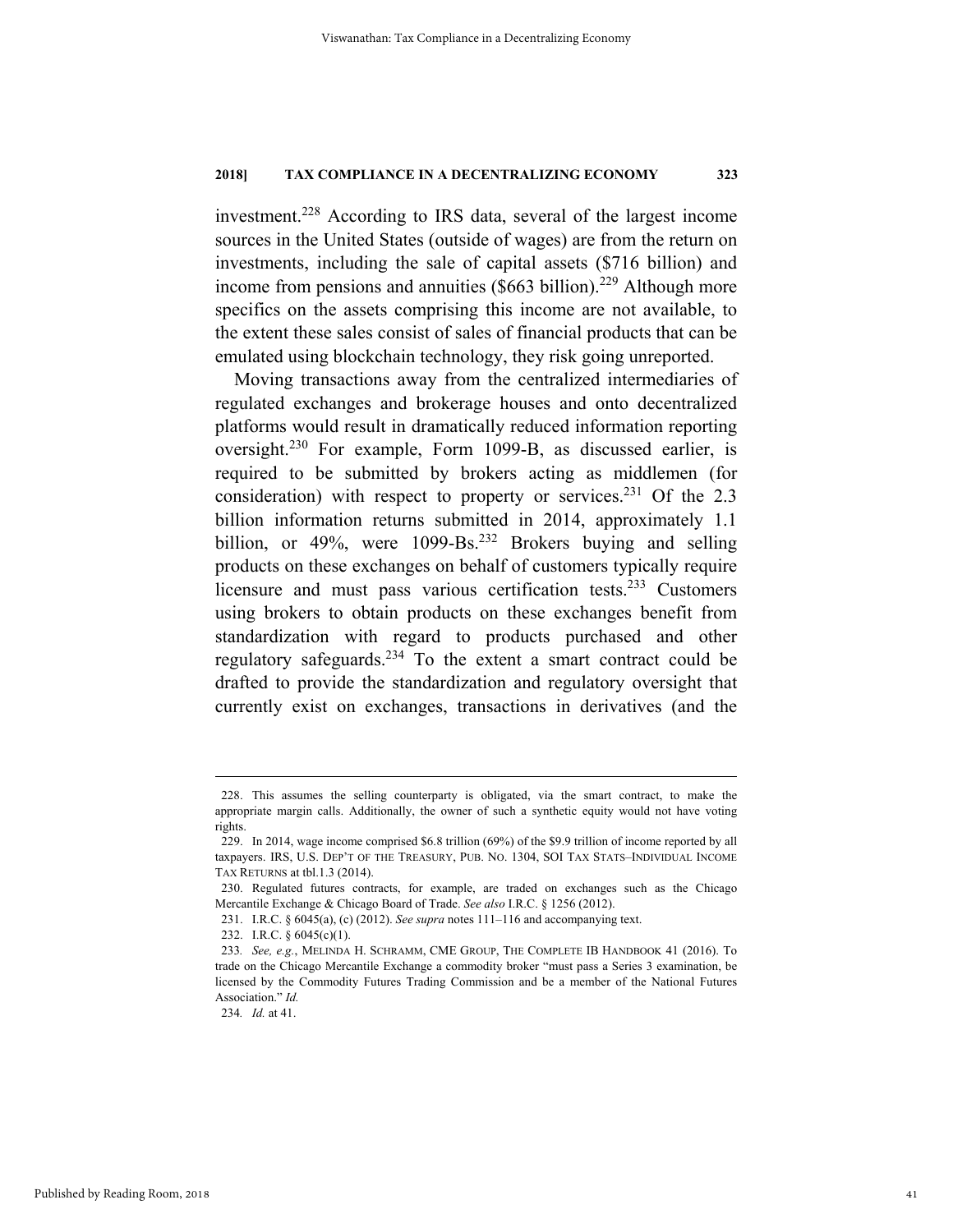attendant information reporting) could easily evade regulatory oversight.235

Consider a regulated futures contract, which by definition is traded on an exchange registered with either the SEC or the Commodity Futures Trading Commission.236 Gains and losses associated with a regulated futures contract would be reported on Form 1099-B, as discussed previously.<sup>237</sup> Although a taxpayer might not have reported the associated gain otherwise, trading on a registered exchange gives the trader assurance that certain safeguards are met.<sup>238</sup> Such safeguards include requiring market participants to maintain margin requirements, suspending trading in an emergency, and preventing market manipulation.<sup>239</sup> A smart contract on a platform using blockchain technology might be able to provide these same safeguards, but without the centralized intermediary of the registered exchange. $240$  As a result, the proceeds of the transaction would go unreported and the gain potentially untaxed. $241$ 

Another potential source of future noncompliance is income earned from pass-through entities. Even though this income source includes income from sole proprietorships, an income source that is already dramatically underreported, $^{242}$  the potential of the blockchain to function as a depositary institution opens the door to even more

242*. See supra* note 32 and accompanying text.

 <sup>235</sup>*. Id.* at 41–42. Trading in equities, in contrast, would likely still involve regulated exchanges, given that rights of equity ownership (such as voting) would be lost if transferred via an anonymous blockchain system. SWANSON, *supra* note 218, at 54.

 <sup>236.</sup> I.R.C. §§ 1256(g)(1), 1256(g)(7).

<sup>237</sup>*. See supra* notes 27–28, 111–123 and accompanying text.

<sup>238</sup>*. See* 7 U.S.C. § 7(c)–(d)(1)(A), (d)(20) (2012) (setting forth requirements for a contract market to be a "designated contract market" as defined by Commodity Futures Trading Commission).

 <sup>239. 7</sup> U.S.C. § 7(d)(20).

 <sup>240.</sup> Theodore W. Reuter, *Bitcoin's Digital Enterprise Creates Alternative Business Transactions*, 57 ADVOCATE 33, 34 (2014). The blockchain application combined with a smart contract could establish an escrow function for margin calls and trigger automatic sale (or prohibition of sale) if the volatility of the asset in question exceeds certain threshold values. *Id.* ("Because Bitcoin is a ledger rather than an exchange of digital objects, the possibility exists for writing additional information into that ledger to expand its application to different types of transactions.").

<sup>241</sup>*. See* Lawrence J. Trautman*, Is Disruptive Blockchain Technology the Future of Financial Services?*, 69 CONSUMER FIN. L.Q. REP. 232, 239 (2015) (describing potential disruptions to the financial sector that blockchain technology could create).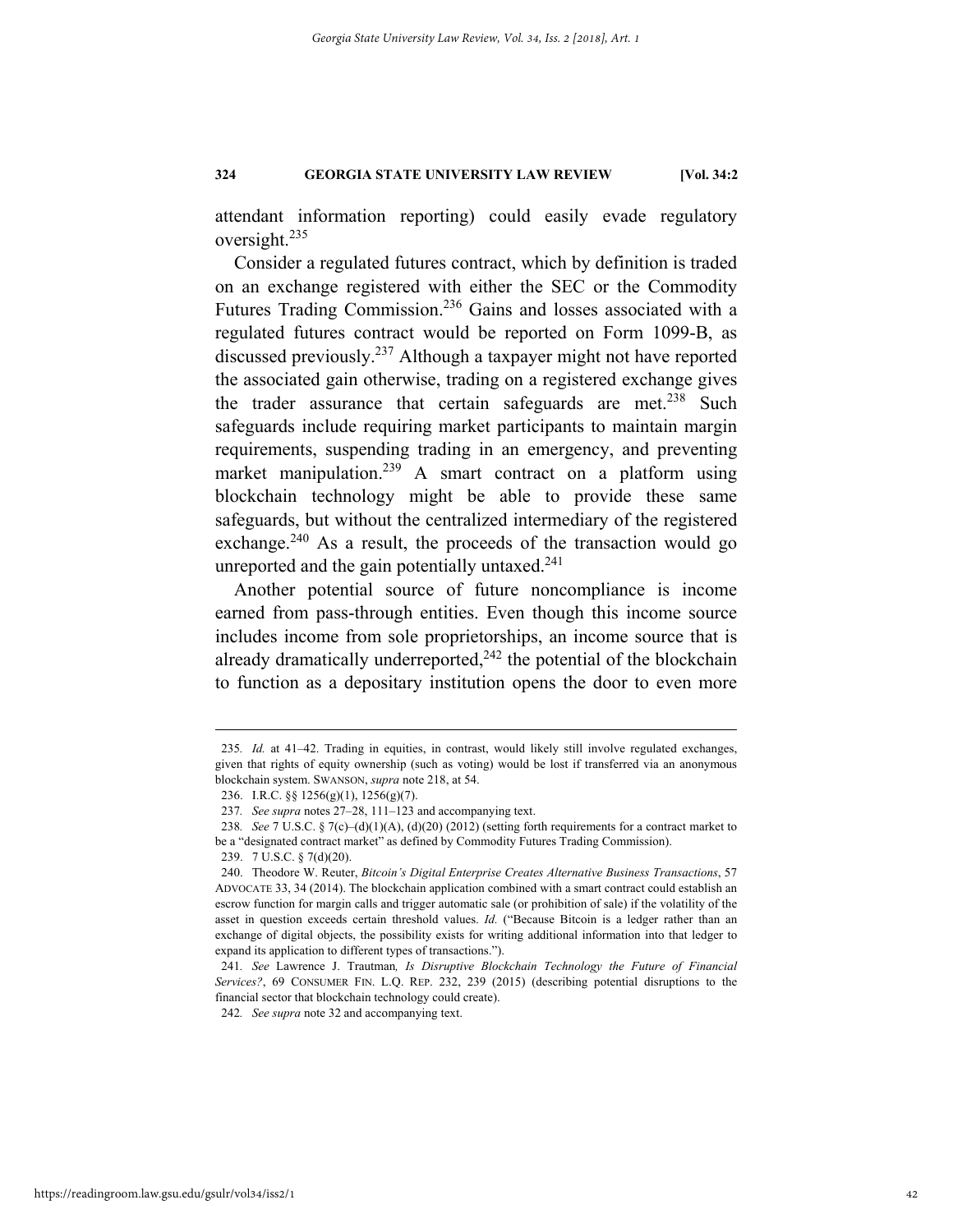noncompliance. Small business owners might currently report some income in order to use local banking services or make investments. The blockchain technology could provide this same value to small business owners without the attendant pressure to report the income. The risks of noncompliance due to blockchain technology are similar to those associated with cash transactions, but with the ability to transact with counterparties at a distance and without the risk of storing and transporting large amounts of currency.

# *c. Sharing Economy Transactions Without a Corporate Payor*

Blockchain technology has the potential to replicate many transactions currently occurring via sharing economy platforms. $243$ Currently, blockchain technology is primarily used to keep track of financial payments between users, but a similar system could be used to track and confirm many other forms of data, such as location. 244 In theory, blockchain technology could serve as a substitute for other sharing economy companies, such as  $Uber.<sup>245</sup>$  If these transactions are facilitated without the existence of a corporate entity, the IRS has no entity on which to impose reporting obligations. As such, the IRS would need some other means of ensuring that payments of income are being reported.

## *d. Blockchain Technology and International Tax Evasion*

The potential of blockchain technology to evade international taxes is especially troubling.<sup>246</sup> A U.S. taxpayer living abroad could easily use blockchain technology in a manner very similar to how taxpayers

 <sup>243</sup>*. See* Nathaniel Popper & Steve Lohr, *Blockchain: A Better Way to Track Pork Chops, Bonds, Bad Peanut Butter?*, N.Y. TIMES (Mar. 4, 2017), https://www.nytimes.com/2017/03/04/business/dealbook/blockchain-ibm-bitcoin.html?mcubz=3. 244*. Id.* 

<sup>245</sup>*. See* Swanson, *supra* note 218, at 69. Any decentralized version of Uber would necessarily lack customer support but would provide the core services of rider transport and payment.

<sup>246</sup>*. See generally* Omri Marian, *Are Cryptocurrencies Super Tax Havens?*, 112 MICH. L. REV. FIRST IMPRESSIONS 38, 42 (2013).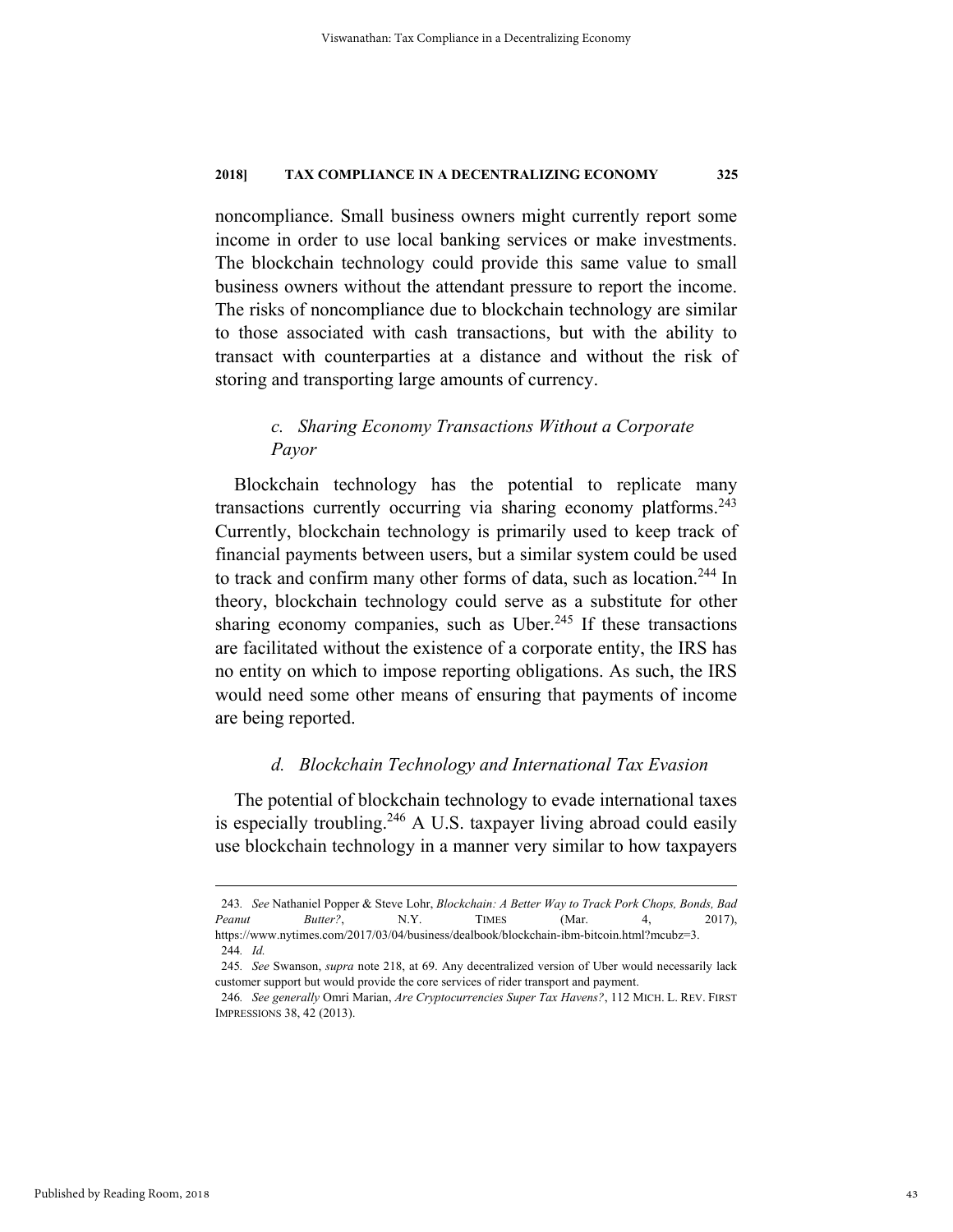used foreign accounts to evade taxes prior to  $FATCA.<sup>247</sup>$  By depositing funds in a cryptocurrency account, taxpayers could engage in an endless number of transactions, with any gains going unreported (and virtually undetectable) until those cryptocurrency balances are converted into U.S. dollars, an event that may never occur. Taxpayers based in the U.S. could use a similar approach to evade taxes (removing the international component), but this would require, at the very least, transmitting U.S. dollars to the blockchain technology, which could receive some regulatory scrutiny.<sup>248</sup>

FATCA's solution to the problem of international tax avoidance is to impose reporting obligations on the foreign financial entities holding the U.S. accounts in question.<sup>249</sup> This approach is untenable when attempting to prevent a tax avoidance scheme based on blockchain technology because the operation of these applications does not rely upon the existence of financial intermediaries and is out of the regulatory reach of foreign governments.<sup>250</sup> FATCA incentivizes foreign financial institutions to disclose information on U.S. taxpayers because adverse consequences are associated with failure to comply.<sup>251</sup> It is much more difficult to create adverse financial consequences for any of the participants in a cryptocurrency network.

# *e. Addressing the Information Reporting Gap Caused by the Blockchain*

Blockchain technologies have the potential to shift transactions away from centralized, established third-party reporters to distributed networks of payors, thereby undermining existing information protocols.252 Rather than waiting until blockchain transactions become a significant proportion of payments to taxpayers, Congress

 <sup>247</sup>*. See supra* notes 52–68 and accompanying text.

<sup>248</sup>*. See infra* notes 286–297 and accompanying text.

 <sup>249.</sup> Marian, *supra* note 246, at 41.

<sup>250</sup>*. See id.* at 42.

<sup>251</sup>*. Id.* at 41.

<sup>252</sup>*. See id.* at 44.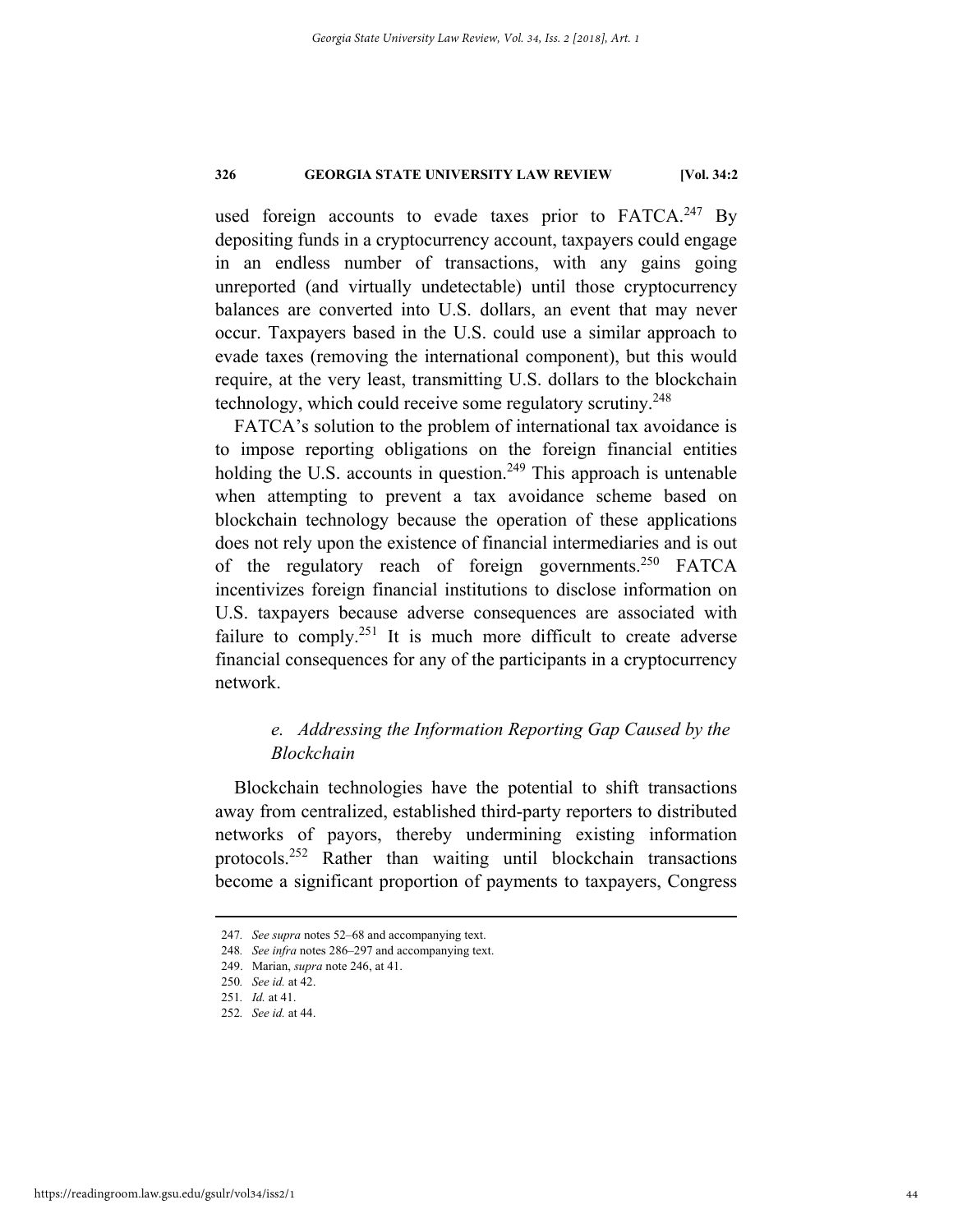and the IRS should take proactive steps to prevent the erosion of the reported income base. Two potential approaches include scrutinizing the entry and exit points of blockchain systems, and incentivizing participants to shed the anonymity provided by the technology.

# *i. Entry to and Exit from the Blockchain Technology*

Participants in a cryptocurrency network can obtain cryptocurrency by actively participating in the computationally cumbersome calculations that confirm the legitimacy of transactions between network participants.<sup>253</sup> This process, known as mining,<sup>254</sup> is essential to ensuring network integrity. Identifying who is earning cryptocurrency from mining is difficult, since these network participants are earning cryptocurrency without providing a good or service to any identifiable person.<sup>255</sup>

But even though the blockchain infrastructure is a distributed platform allowing for endogenous anonymity, the entry and exit points from the system have the potential to be regulated. The flow of value within the system cannot be definitively allocated to known network participants, but the deposit of funds into or extraction of funds out of a blockchain network *can* potentially be monitored.<sup>256</sup> Entry into the blockchain system by converting existing funds into cryptocurrency is common.<sup>257</sup> If funds are transmitted from a traditional financial intermediary (say, a bank) for use in a blockchain network, this centralized financial intermediary could be

 <sup>253.</sup> Brad Jacobsen & Fred Peña, *What Every Lawyer Should Know About Bitcoins*, 27 UTAH B.J. 40, 40–41 (2014).

<sup>254</sup>*. Id.*

<sup>255</sup>*. See id.*

<sup>256</sup>*. See* Sarah Jane Hughes & Stephen T. Middlebrook, *Advancing A Framework for Regulating Cryptocurrency Payments Intermediaries*, 32 YALE J. ON REG. 495, 533–34 (2015) (describing methods by which a Bitcoin transaction executor can be regulated).

<sup>257</sup>*. See* Nathaniel Popper, *Bitcoin Price Soars, Fueled by Speculation and Global Currency Turmoil*, N.Y. TIMES (Jan. 3, 2017), https://www.nytimes.com/2017/01/03/business/dealbook/bitcoin-price-soarsfueled-by-speculation-and-global-currency-turmoil.html?mcubz=3 ("[P]reviously released Bitcoins can be bought and sold on exchanges around the world."). A network participant is permitted to set up addresses without any seed funding and could be sent funds in exchange for providing goods or services.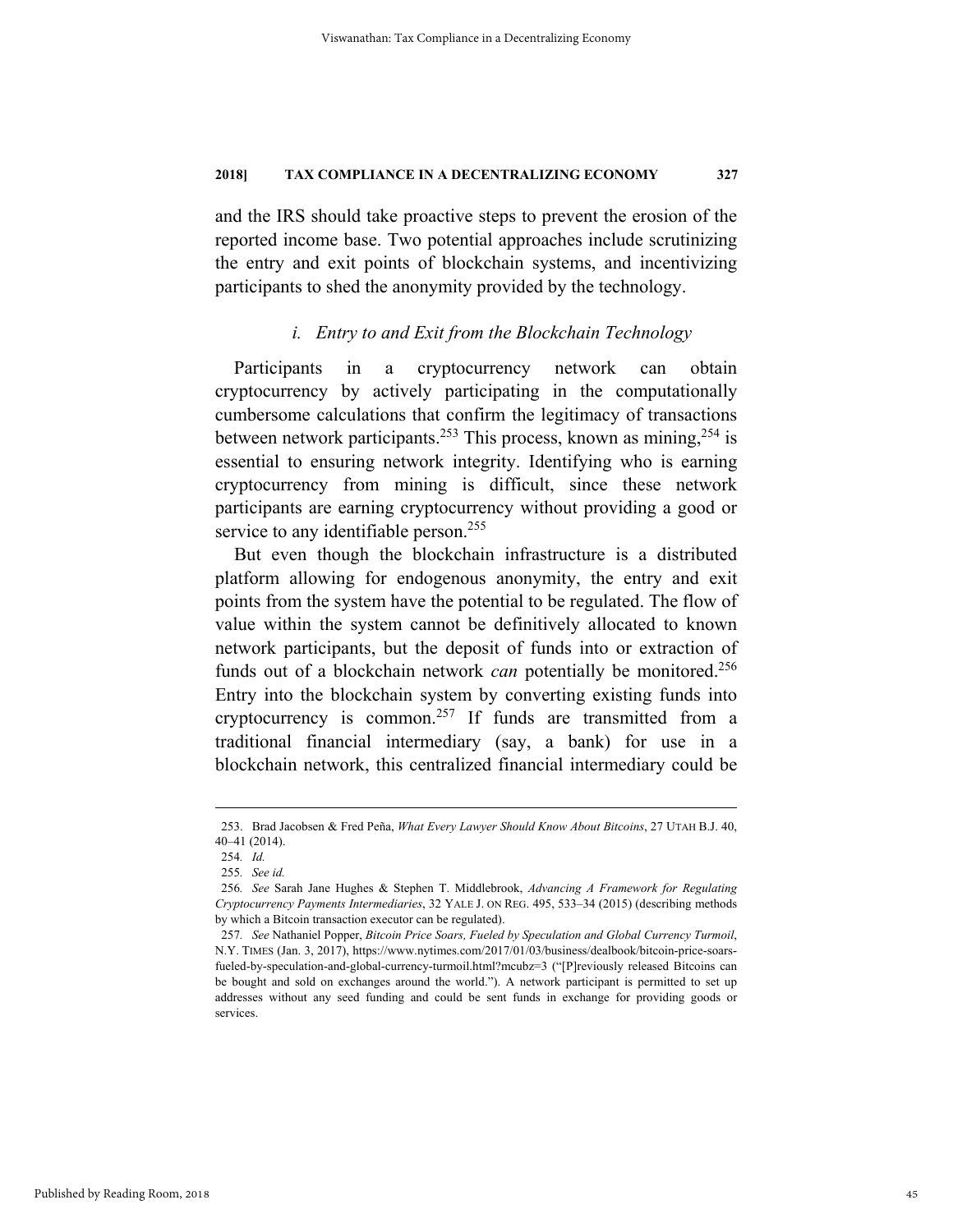required to collect identifying information that would incentivize the network participant to report on any transactions resulting in taxable gain.

This is most relevant for users wanting to convert traditional currency into a cryptocurrency for use on a blockchain platform. Some exchange between the seller and buyer of the cryptocurrency must occur. If this exchange is facilitated by some third party, as opposed to an all-cash, in-person transaction, this third party can be the entity on which Congress and the IRS can turn their regulatory focus. The same is true if the third party is a seller of goods and services wishing to accept cryptocurrency as payment. If these sellers are established entities, reporting rules could require them to collect and submit information on the electronic "addresses" with which they regularly transact.<sup>258</sup>

New York State adopted this approach when enacting its framework for regulating Bitcoin and other cryptocurrencies.<sup>259</sup> This statute, known as the BitLicense, requires anyone who engages in "Virtual Currency Business Activity" to obtain a license, meet certain capital requirements, maintain books and records, file financial reports, and subject themselves to examination.<sup>260</sup> Although the New York regulation was enacted as a consumer protection statute analogous to those governing money transmitters,  $261$  similar legislation enacted at the federal level could provide some minimum oversight of network participants entering into or exiting the blockchain.

This legislation could mimic the approach taken by the federal government in regulating internet gambling in 2006. The Unlawful

 <sup>258</sup>*. See* Hughes & Middlebrook, *supra* note 256, at 522–23.

 <sup>259.</sup> N.Y. COMP. CODES R. & REGS. tit. 23, § 200.1 to -.22 (2015).

 <sup>260.</sup> Hughes & Middlebrook, *supra* note 256, at 537; *see also* N.Y. COMP. CODES R. & REGS. tit. 23, § 200.1 to -.22 (2015).

 <sup>261.</sup> John L. Douglas, *New Wine into Old Bottles: Fintech Meets the Bank Regulatory World*, 20 N.C. BANKING INST. 17, 47 (2016) ("The BitLicense regime can be described as 'money transmitter plus' because, in addition to imposing requirements similar to those imposed by money transmitter regulation, the BitLicense regime also imposes requirements tailored to the unique nature of the virtual currency business.").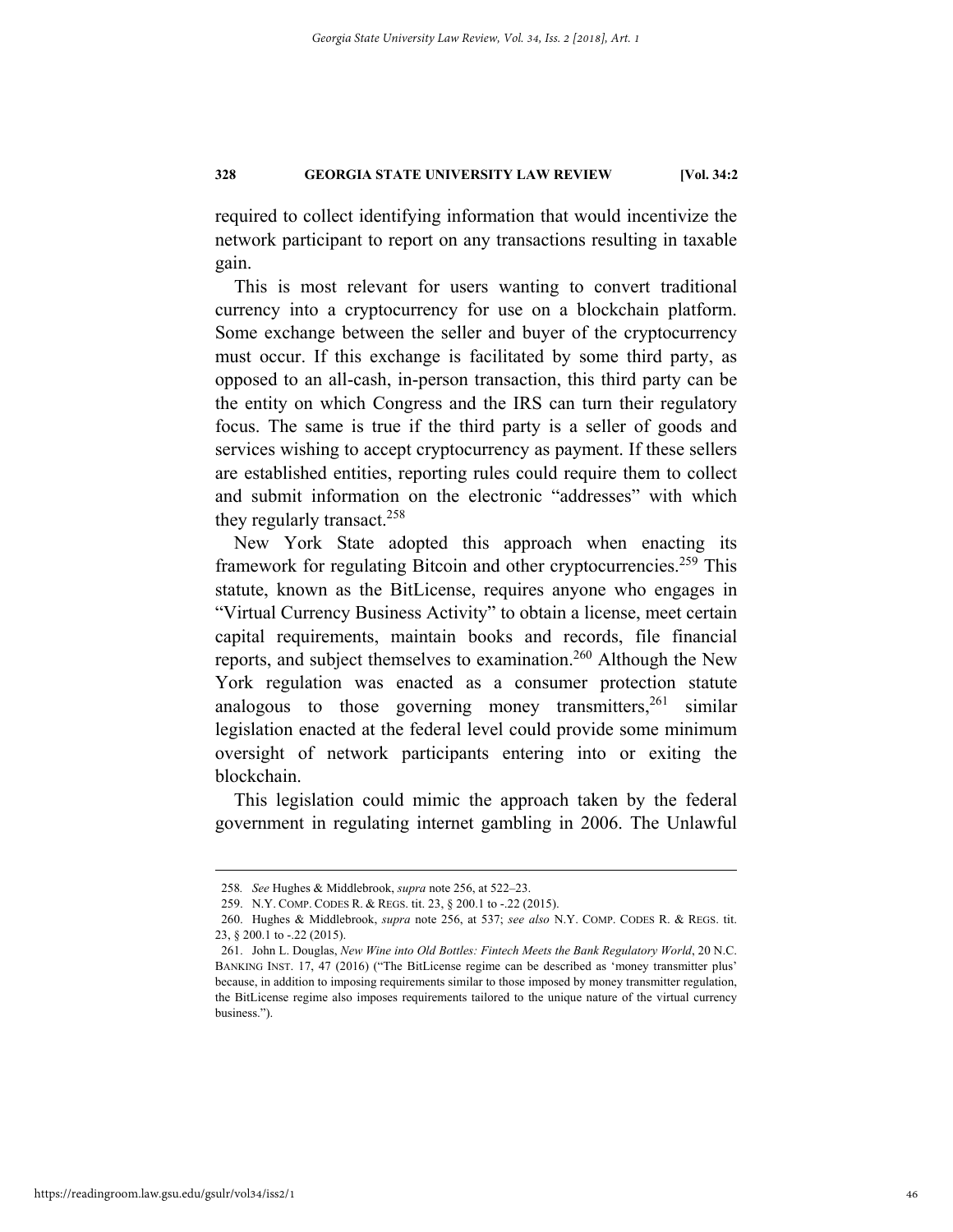Internet Gambling Enforcement Act of 2006 (UIGEA)<sup>262</sup> required financial transaction providers to identify payments made to entities involved with internet gambling.263 Notably, the legislation did *not*  explicitly ban the gambling itself. But by regulating financial transaction providers (the centralized intermediaries), U.S.-based gamblers were prevented from funding their offshore gambling accounts.264 The same approach could be used when federally regulating blockchain technologies. Transactions to entities categorized as impermissibly anonymous blockchain platforms could either be restricted or simply monitored by the institution effectuating the transfer. As a result, the IRS would be on notice (and the taxpayer would know that the IRS was on notice) about the taxpayer's involvement with the blockchain platform.

One limitation to this approach is that the reported amount may not correspond to the amount the taxpayer is actually required to include in her gross income.<sup>265</sup> Given that a taxpayer could enter and exit the blockchain platform using two different entities, obtaining complete information on the taxpayer's actual gain could be challenging. Another concern is that monitoring the entry and exit points would not provide any direct oversight of transactions occurring internally to the blockchain system. Gain or loss from transactions with other network participants would only be reported if the regulatory oversight provided at the blockchain's entry point reduced anonymity to the extent that the public ledger's secrecy was somewhat compromised. Decreasing the incentive to remain anonymous, discussed in the next Section, is another possible method by which network participants could be motivated to accurately report relevant gains and losses.

 <sup>262.</sup> Unlawful Internet Gambling Enforcement Act of 2006, Pub. L. No. 109-347, 120 Stat. 1886 (2006) (codified at 31 U.S.C. §§ 5361-5367 (2006)).

 <sup>263.</sup> Charles P. Ciaccio, Jr., *Internet Gambling: Recent Developments and State of the Law*, 25 BERKELEY TECH. L.J. 529, 542 (2010).

<sup>264</sup>*. Id.* at 543 ("The UIGEA does not target Joe the Gambler; instead, it targets the flow of funds to internet gambling operators.")*.*

<sup>265</sup>*. See supra* note 161 and accompanying text, discussing helpfulness of complete reporting on information returns.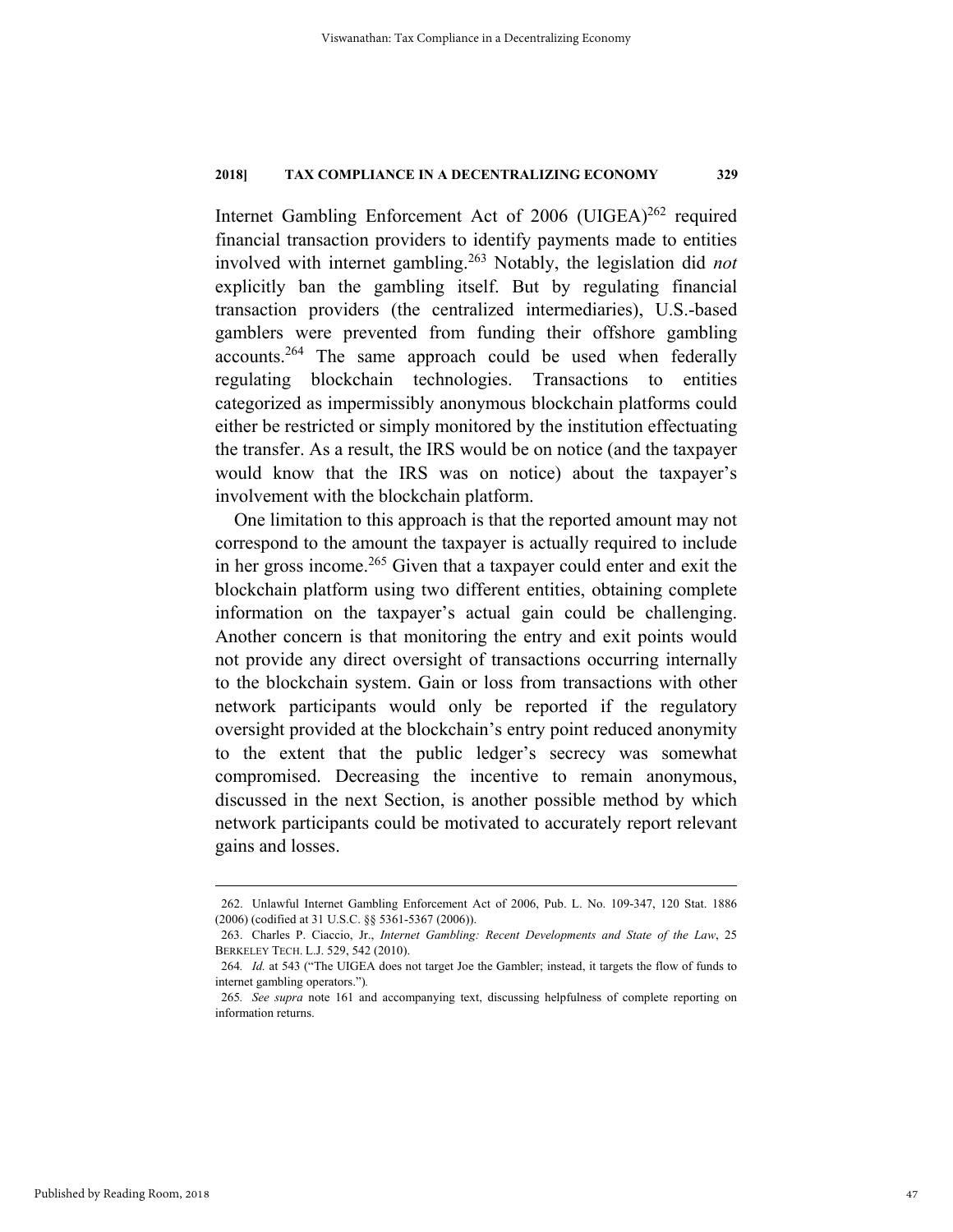The IRS has taken this approach in attempting to gain information on the tax compliance of cryptocurrency users.<sup>266</sup> Coinbase, the largest United States cryptocurrency exchange, was issued a summons by the IRS that would require Coinbase to produce records for any users who conducted transactions in a cryptocurrency.<sup>267</sup> Although the summons issued in this case is a John Doe summons, wherein specific users need not be identified by the responding party,<sup>268</sup> the IRS could potentially use the information obtained from the summons to determine which of the anonymous users are potentially evading their income tax obligations. This could be done simply by observing when cryptocurrency sales likely generated a profit that was converted to dollars.<sup>269</sup>

# *ii. Incentivizing Transparency*

Blockchain technology has a variety of uses beyond its ability to facilitate high-value transactions anonymously.<sup>270</sup> Existing financial institutions have invested resources into proprietary blockchain concepts intended to reduce clearing times and reduce recordkeeping requirements.271 In the absence of anonymity, and in contrast to current cash-settled transactions, the blockchain provides an exact ledger of who has received what payments and when.<sup>272</sup> Because all

272. ACCENTURE, *supra* note 207, at 4.

 <sup>266</sup>*. See* United States v. Coinbase, Inc., Case No. 17-cv-01431-JSC, 2017 U.S. Dist. LEXIS 111756, at \*3 (N.D. Cal. July 28, 2017).

 <sup>267.</sup> Allyson Versprille, *Virtual Tax Reality: Four Issues Facing the Bitcoin World*, Daily Tax Rep. (BNA), at \*2–\*3 (July 11, 2017).

 <sup>268.</sup> Cecelia Kehoe Dempsey, *The Application of the John Doe Summons Procedure to the Dual-Purpose Investigatory Summons*, 52 FORDHAM L. REV. 574, 578 (1984).

 <sup>269.</sup> The IRS currently treats cryptocurrencies as property, and not currency. *See supra* note 9 and accompanying text.

<sup>270</sup>*. See* Nathaniel Popper, *Central Banks Consider Bitcoin's Technology, if Not Bitcoin*, N.Y. TIMES (Oct. 11, 2016), https://www.nytimes.com/2016/10/12/business/dealbook/central-banks-considerbitcoins-technology-if-not-bitcoin.html?mcubz=3.

 <sup>271.</sup> ACCENTURE, *supra* note 207, at 4 (identifying blockchains as useful to investment banks in reducing total cost of ownership, managing system-of-record sharing, clearing and settling transactions faster, and creating self-describing electronic transactions). These blockchain technologies would not pose significant hurdles to tax enforcement since the institutions behind their promulgation are large, centralized intermediaries. Cheng, *supra* note 67, at 666.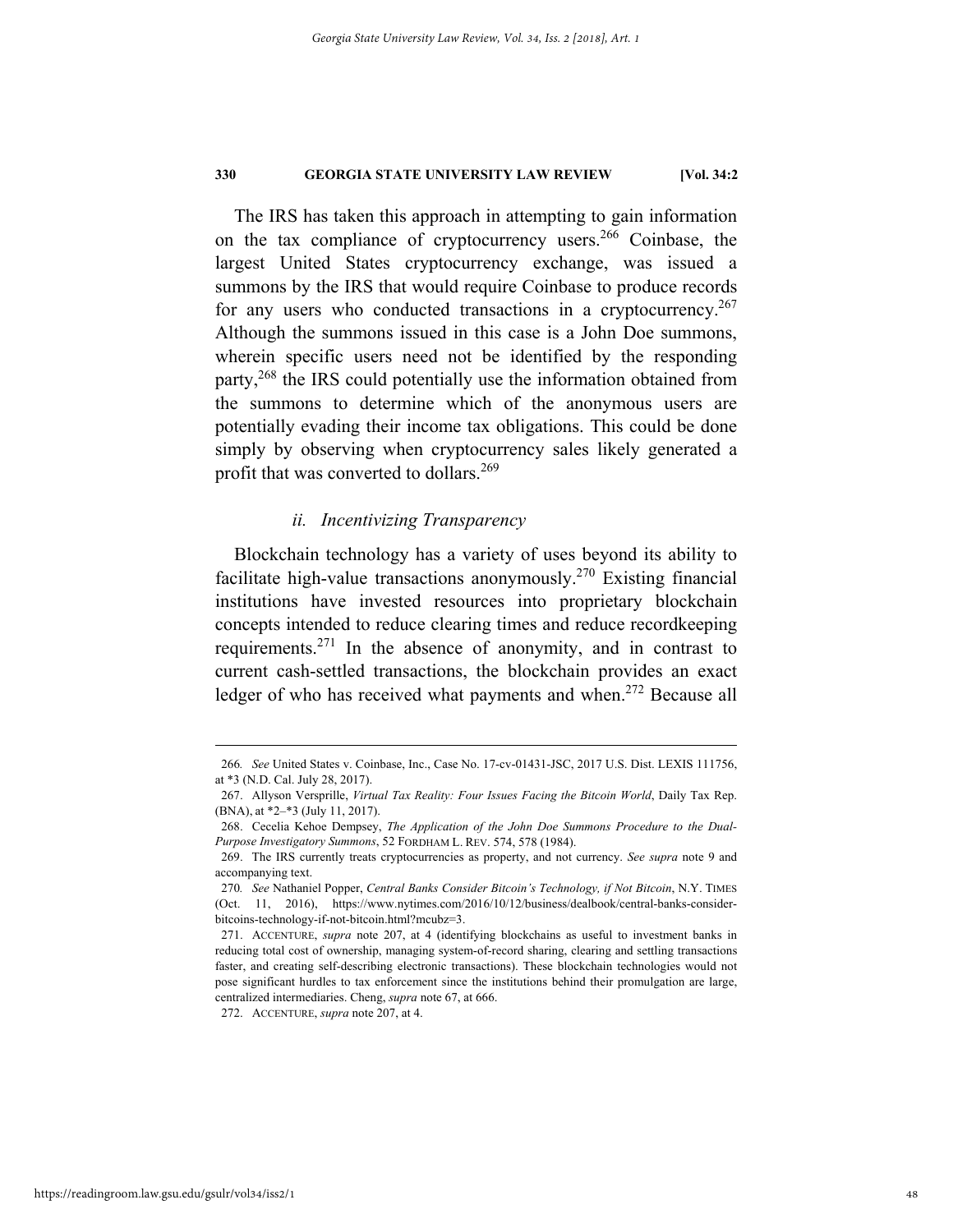network participants confirm the legitimacy of each transaction, the ledger of all transactions is publicly available.<sup>273</sup>

For some network participants, anonymity is a secondary concern relative to these other benefits.<sup>274</sup> If these parties can be encouraged to shed the anonymity provided by the blockchain, the anonymity of the other parties is weakened.<sup>275</sup> If a series of payments originate from different addresses that are linked to a network user who has voluntarily surrendered her anonymity, the destination of these payments can be tracked more easily. Even if the payee has spread the payment across several network addresses, the payor knows the rationale for the series of payments. When even some users surrender anonymity, regulatory bodies can more easily investigate the flow of value transfer.

Surrendering anonymity can be incentivized by regulating network participants whose business activities are too significant to intentionally evade the reporting requirements that are already in place. By requiring, say, the blockchain equivalent of Amazon to levy an additional tax on all anonymous network participants with whom they do business, parties for whom anonymity gives no value will be motivated to surrender their anonymity.<sup>276</sup> With some number of network participants choosing transparency over anonymity, the anonymity of the remaining participants becomes compromised, potentially leaving solely the bad actors choosing anonymity. Knowing some of the identities on the public ledger makes it easier to determine to whom the unknown addresses on the public ledger might belong. If, for example, a pool of one hundred users has one bad actor, one good actor surrendering anonymity will not significantly increase the bad actor's risk of capture.<sup>277</sup> But if all ninety-nine good actors surrender anonymity, the bad actor will be outed.

 <sup>273</sup>*. Id.* at 3.

<sup>274</sup>*. See* SWANSON, *supra* note 218, at 84.

<sup>275</sup>*. See* Marian, *supra* note 1, at 64–65.

<sup>276</sup>*. See generally id.*

 <sup>277.</sup> This assumes the bad actor is identifiable from her transaction history. *See id.* at 66.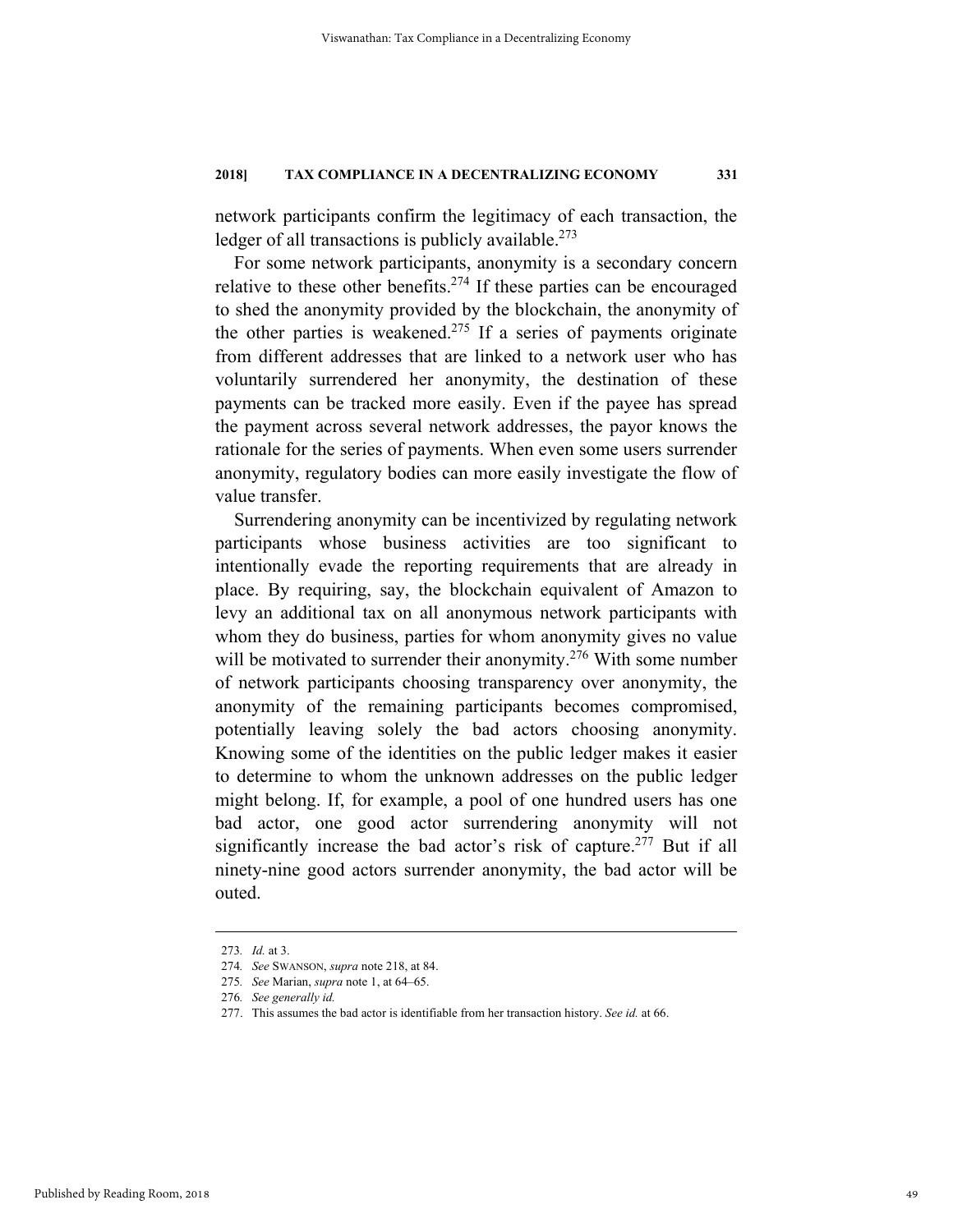Incentivizing transparency has the added benefit of potentially improving certain aspects of tax collection. Many of the world's largest banks are working together and investing in developing blockchain technology for use in banking transactions.<sup>278</sup> If these centralized intermediaries incorporate blockchain technologies into their already-existing businesses, it could make tax enforcement much simpler.<sup>279</sup> Consider a distributed ledger on which all financial firms record and settle transactions. The IRS would need only to determine which "addresses" were owned by a certain taxpayer in order to fully construct a transaction history for that taxpayer.<sup>280</sup>

There are some blockchain applications for which anonymity is a fundamental value. Zcash, a nascent virtual currency, uses advanced cryptography to confirm the legitimacy of its transactions, but without revealing, as Bitcoin does, the transaction history of its users.<sup>281</sup> Although users can voluntarily surrender anonymity if they choose, this does not (in theory) increase the risk that the Zcash participants choosing to retain anonymity will be outed.<sup>282</sup>

# *B. The Shift Away from Cash Transactions*

Not all technological shifts will reduce the IRS's capacity for tax enforcement. Businesses are increasingly moving away from cash transactions and toward all-electronic payments.283 For the compliant

 <sup>278.</sup> Trautman, *supra* note 241, at 239.

<sup>279</sup>*. Id.* at 232.

 <sup>280.</sup> Outside of the income tax context, tax compliance benefits also exist for the collection of certain consumption taxes. *See* Richard T. Ainsworth & Andrew B. Shact, *Blockchain Technology Might Solve VAT Fraud*, 83 TAX NOTES INT'L 1165, 1167 (2016).

 <sup>281.</sup> Nathaniel Popper, *Zcash, a Harder-to-Trace Virtual Currency, Generates Price Frenzy*, N.Y. TIMES (Oct. 31, 2016), https://www.nytimes.com/2016/11/01/business/dealbook/zcash-a-harder-totrace-virtual-currency-generates-price-frenzy.html?mcubz=3.

<sup>282</sup>*. Id.* 

 <sup>283.</sup> Megan Woolhouse, *No Cash Allowed: Stores Refusing to Accept Money*, BOS. GLOBE (Aug. 4, 2016), https://www.bostonglobe.com/business/2016/08/03/paying-cash-some-stores-say-thanksgreenbacks-credit-only/a4EvjwgTpI7r4lD3xVOENO/story.html. Prior to banning cash in 2016, Sweetgreen's cash transactions declined to less than 10% of all transactions from 40% in 2007. Gloria Dawson, *At Sweetgreen, a Suitcase Full of Cash Won't Buy You Lunch*, N.Y. TIMES (July 30, 2016), https://www.nytimes.com/2016/07/31/business/where-a-suitcase-full-of-cash-wont-buy-youlunch.html?mcubz=3.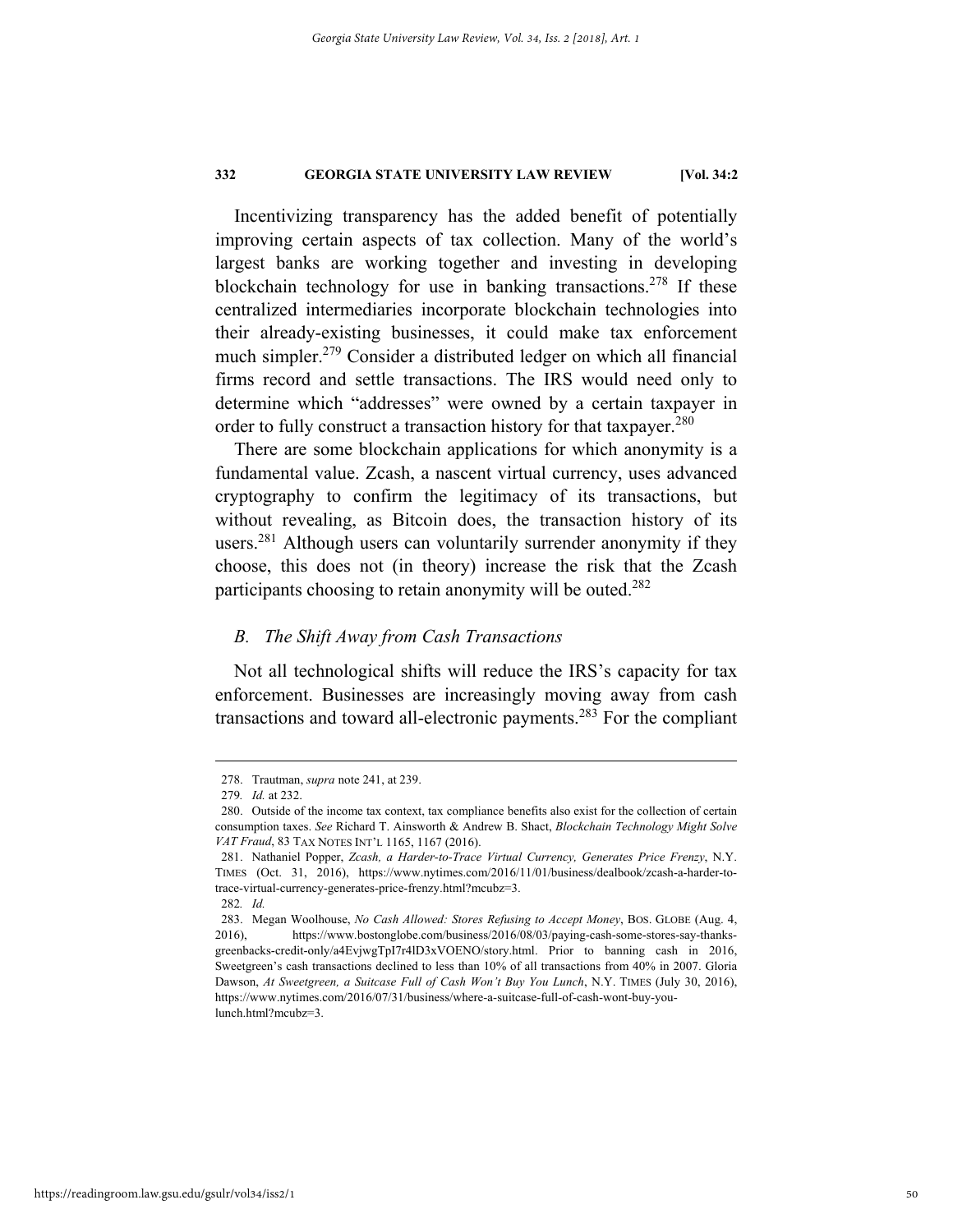taxpayer, the benefits of prohibiting cash transactions include increased transaction speed, ease of accounting, and a decreased security need.<sup>284</sup> These benefits are increasingly worth the service charges levied by credit card companies and other facilitators of electronic transactions, so that in certain locations spending cash can be challenging.<sup>285</sup> The electronic record of transactions is itself not a report of the taxpayer's income, of course. But the IRS's ability to construct a complete transaction history of a taxpayer under audit would likely be sufficient to incentivize the taxpayer to avoid willful evasion. To the intentionally noncompliant taxpayer, however, the move away from cash does not necessarily mandate full compliance. Transacting in cryptocurrencies, such as Bitcoin, would potentially give intentionally noncompliant taxpayers the benefits of going cashless and provide a method by which to avoid reporting income.

#### **CONCLUSION**

Tax compliance in the United States relies in large part on successful information reporting by both payors and other third parties. Information reporting protocols are most successful when the obligating statutes impose the burden of filing returns on centralized intermediaries. These intermediaries exist because they provide value to the customer/payee in the form of reduced risk or transactional simplicity.

Emerging technology has the potential to render these centralized intermediaries far less important. Congress and the IRS should prepare for this eventuality and take steps to ensure that American income remains correctly reported and appropriately taxed.

 <sup>284.</sup> James Alm and Jay Soled, *W(h)ither the Tax Gap?* 3 (May 31, 2017) (unpublished paper), https://papers.ssrn.com/sol3/papers.cfm?abstract\_id=2978215 (claiming that the tax gap will diminish due to the rise of electronic transactions).

 <sup>285.</sup> Nathan Heller, *Imagining a Cashless World*, NEW YORKER (Oct. 10, 2016), https://www.newyorker.com/magazine/2016/10/10/imagining-a-cashless-world (describing Sweden's nearly complete shift away from cash transactions).